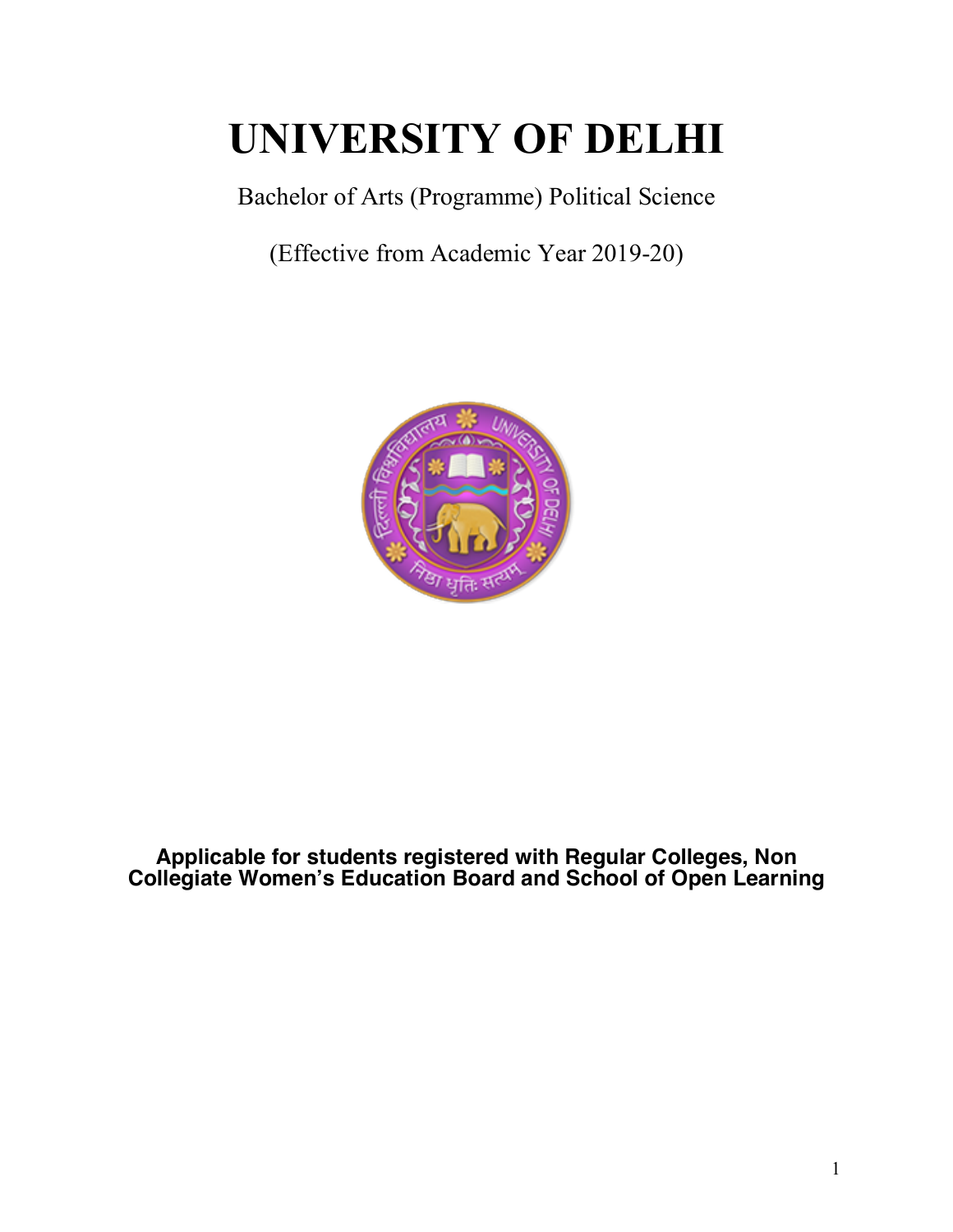# **List of Contents** Page No.

|    | Preamble                                                                                                                    | 3  |
|----|-----------------------------------------------------------------------------------------------------------------------------|----|
|    | 1. Introduction to Programme                                                                                                | 4  |
|    | 2. Learning Outcome-based Curriculum Framework in<br>Programme B.A. (Programme) Political Science                           | 5  |
|    | 2.1. Nature and Extent of the Programme in B.A. (Programme) Political Science                                               | 6  |
|    | 2.2. Aims of Bachelor Degree Programme in B.A. (Programme) Political Science                                                | 6  |
|    | 3. Graduate Attributes in B.A. (Programme) Political Science                                                                | 7  |
| 4. | Qualification Descriptors for Graduates B.A. (Programme) Political Science                                                  | 9  |
| 5. | Programme Learning Outcomes for in B.A. (Programme) Political Science                                                       | 10 |
| 6. | Structure of B.A. (Programme) Political Science                                                                             | 12 |
|    | 6.1. Credit Distribution for B.A. (Programme) Political Science                                                             | 12 |
|    | 6.2. Semester-wise Distribution of Courses                                                                                  | 15 |
| 7. | Courses for Programme B.A. (Programme) Political Science                                                                    | 18 |
|    | (with course wise learning objective, learning outcomes, reading<br>list, teaching-learning process and assessment methods) |    |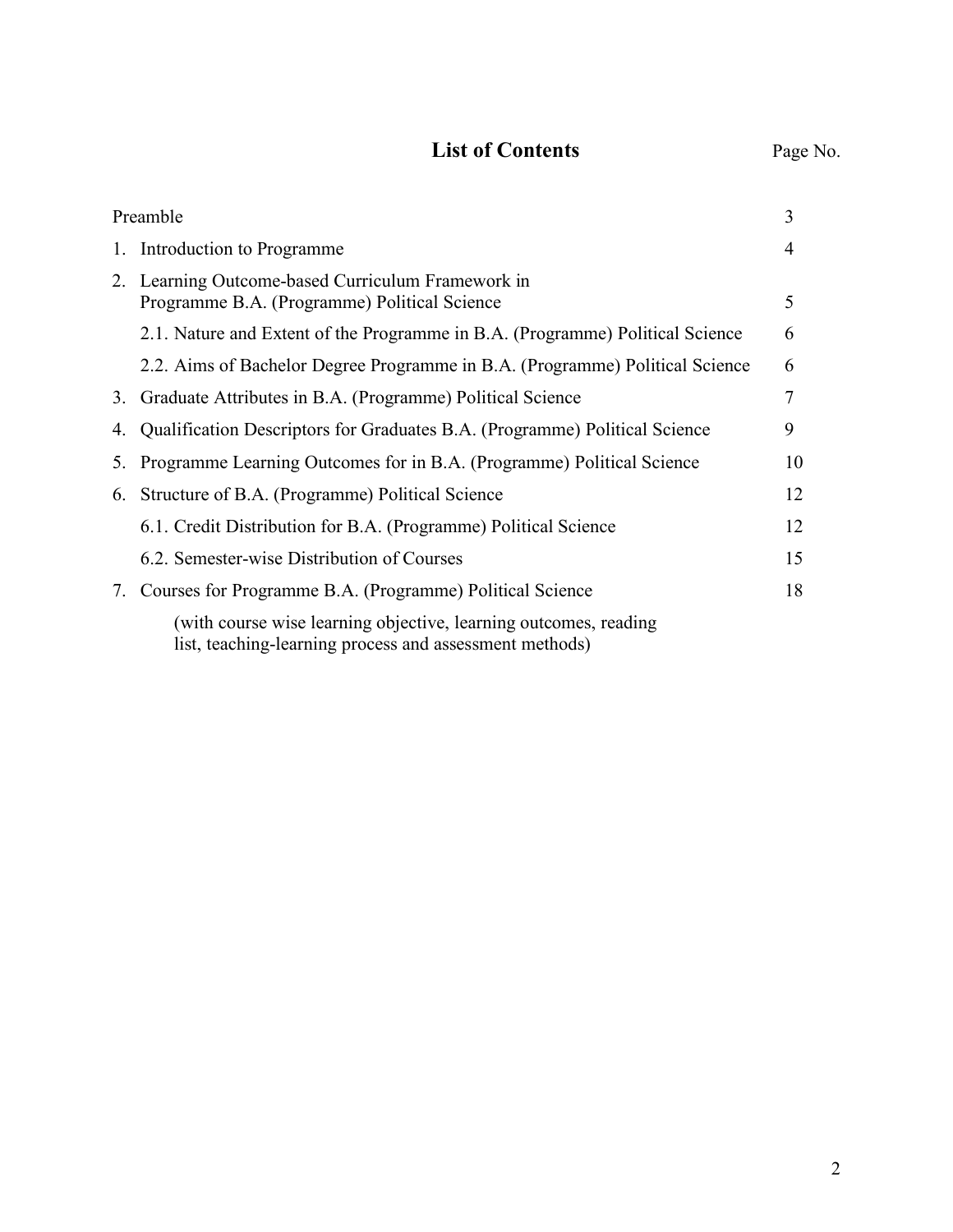# **Preamble**

The objective of any programme at Higher Education Institute is to prepare their students for the society at large. The University of Delhi envisions all its programmes in the best interest of their students and in this endeavour it offers a new vision to all its Under-Graduate courses. It imbibes a Learning Outcome-based Curriculum Framework (LOCF) for all its Under Graduate programmes. The LOCF approach is envisioned to provide a focused, outcome-based syllabus at the undergraduate level with an agenda to structure the teaching-learning experiences in a more student-centric manner. The LOCF approach has been adopted to strengthen students' experiences as they engage themselves in the programme of their choice. The Under-Graduate Programmes will prepare the students for both, academia and employability.

Each programme vividly elaborates its nature and promises the outcomes that are to be accomplished by studying the courses. The programmes also state the attributes that it offers to inculcate at the graduation level. The graduate attributes encompass values related to well-being, emotional stability, critical thinking, social justice and also skills for employability. In short, each programme prepares students for sustainability and life-long learning.

The new curriculum of B.A. (Programme) Political Science has been structured in a way that they introduce the student to the vast canvas of subjects that concern the discipline of political science. Beginning with a focus on concepts and theories which have been quintessential to the discipline, they move on to fleshing out how these concepts are translated into practice. The courses are not only structured to impart received knowledge but also encourage the student to think critically and raise questions which can contribute to a new understanding and explanation. In analysing specific issues and events, the curriculum does not lose sight of the broader issues and larger questions; thereby training the student to traverse these levels of analysis effortlessly while also remaining mindful of the linkages.

The University of Delhi hopes the LOCF approach of the programme B.A. (Programme) Political Science will help students in making an informed decision regarding the goals that they wish to pursue in further education and life, at large.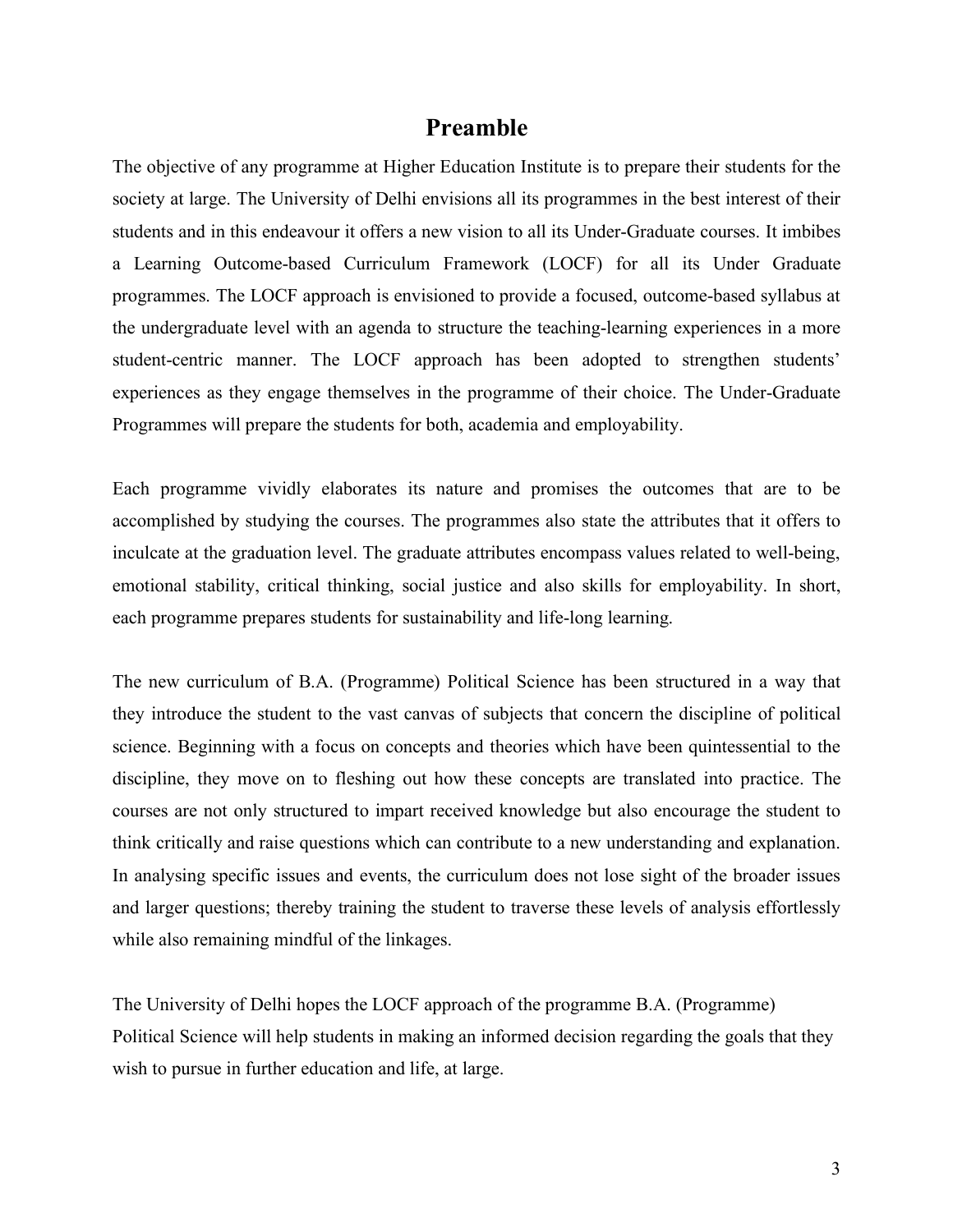# **1. Introduction to Programme**

The Choice-Based Credit System (CBCS) offers flexibility of programme structure while ensuring that students gets a strong foundation in the subject and gain in-depth knowledge of all aspects of the field. The Learning Outcomes-Based Curriculum Framework (LOCF) is designed around the CBCS and is intended to suit the present day needs of students in terms of securing their path towards higher studies or employment.

#### *Programme Duration:*

The B.A. Programme in Political Science will be of three years' duration. Each year will be called an academic year and will be divided into two semesters. Thus, there will be a total of six semesters. Each semester will consist of sixteen weeks.

#### *Design of Programme:*

The teaching-learning will involve theory classes (lectures) and tutorial classes. The curriculum will be delivered through various methods including chalk and talk, power point presentations, audio and video tools, E-learning/E-content, field trips, seminars (talks by experts), workshops, projects and class discussions. The assessment broadly will comprise of an Internal Assessment (continuous evaluation) and an End-Semester Examination. Each theory paper will be of 100 marks with 25% marks for the Internal Assessment and 75% marks for the End-Semester Examination. The Internal Assessment will be conducted through tests/ assignments/oral presentations/short projects.

#### *Programme Structure:*

The B.A. Programme in Political Science consists of Core Courses and Elective Courses. The Core Courses are all compulsory courses, and are of two categories : (1) Discipline-Specific Core Course (DSC) and (2) Foundation (English/MIL) Course. The Elective Courses are of three categories : (1) Discipline-Specific Elective (DSE) ; (2) Generic Elective (GE) which is interdisciplinary in nature ; and (3) Skill Enhancement Course (SEC). In addition, there are two compulsory Ability Enhancement Courses (AECC).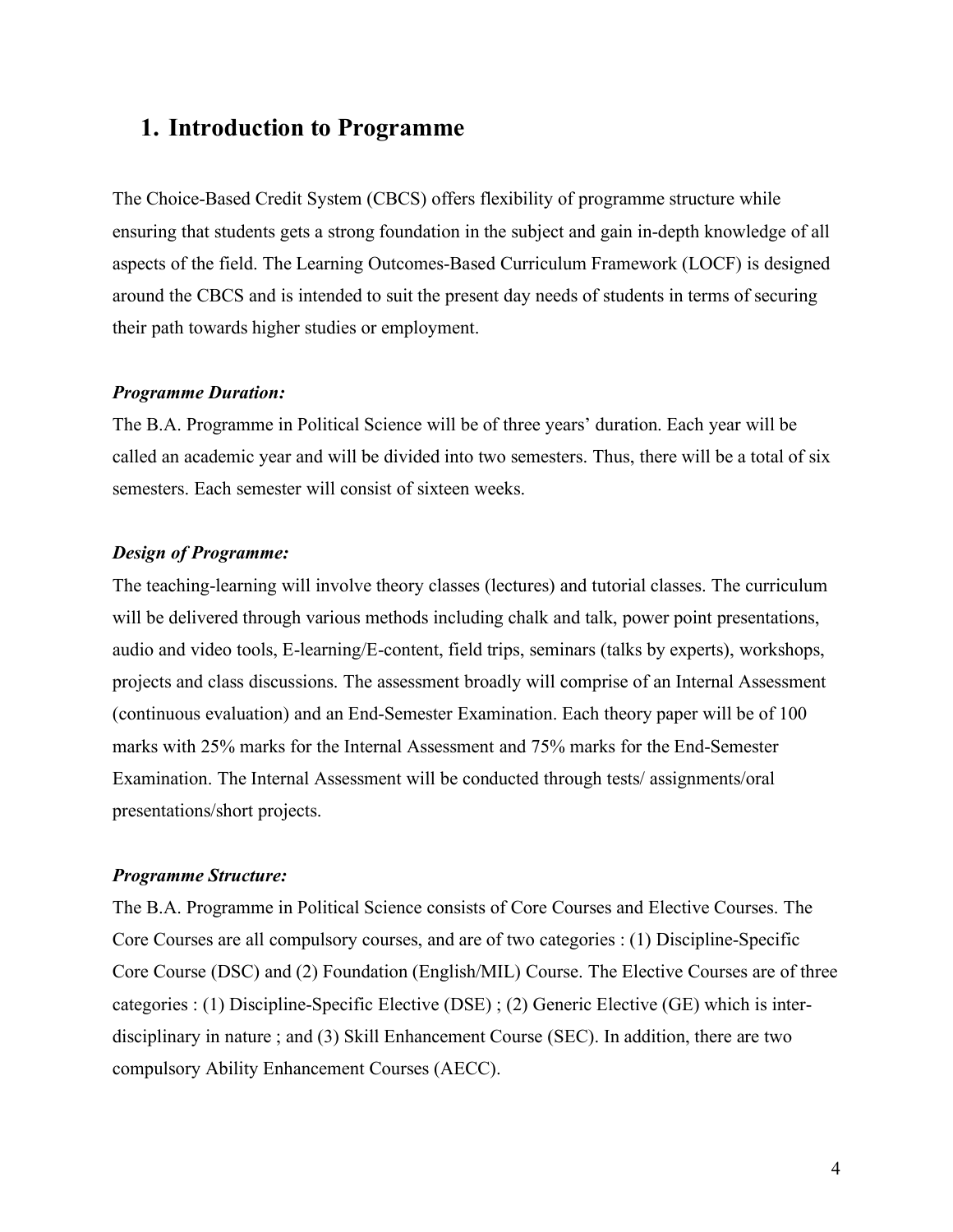To acquire a degree in the B.A. Programme in Political Science, a student must study twelve Core Courses (eight Discipline-Specific Core Courses, and four Foundation [English/MIL] courses), ten Elective Courses (four Discipline-Specific Electives, two Generic Electives, and four Skill Enhancement Courses), and two Ability Enhancement Compulsory Courses. If the student chooses to do so, he or she may write a dissertation or undertake a project in lieu of any one elective paper worth 6 credits in the sixth semester. Of the eight Discipline-Specific Core Courses, four would be from the discipline of Political Science, and the other four courses from the second discipline chosen by the student. Of the four Discipline-Specific Elective Courses, two would be from Political Science, and the other two from the second discipline chosen.

The Core Courses, Discipline-Specific Electives and Generic Electives all carry 6 credits each. Of these 6 credits, 5 credits are assigned to theory, and 1 credit to tutorials. The Skill Enhancement Courses and the Ability Enhancement Compulsory Courses carry two credits each. These latter two categories of courses have no tutorial component. A student has to earn a minimum of 120 credits to get a degree in the B.A. Programme in Political Science.

The student will study one Discipline -Specific Core Course from Political Science in each of Semesters I, II, III and IV. He or she will also study one Discipline-Specific Core Course from his or her second chosen discipline in each of these four semesters. One Foundation Course each will also be studied in Semesters I, II, III and IV. One Ability Enhancement Compulsory Course will be studied in Semester I, and the second such course in Semester II.

The student will study one Discipline-Specific Elective from Political Science each in Semesters V and VI, and also one Discipline-Specific Elective, from the second chosen discipline, each in these two semesters. One Generic Elective will also be studied in each of Semesters V and VI. One Skill Enhancement Course each will be studied in Semesters III, IV, V and VI.

# **2. Learning Outcome-based Curriculum Framework in Programme B.A. (Programme) Political Science**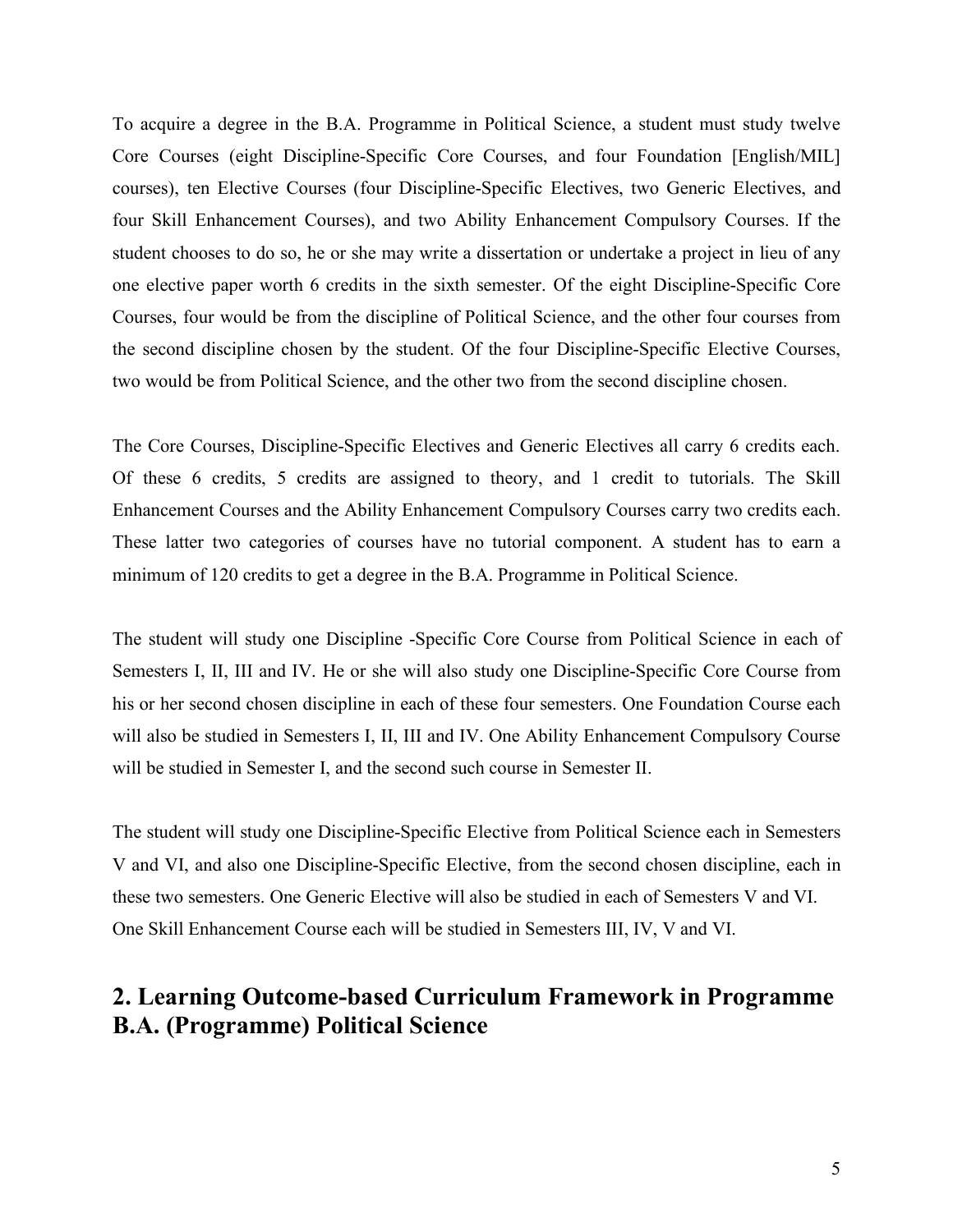# **2.1. Nature and Extent of the Programme in B.A. (Programme) Political Science**

The Learning Outcomes-Based Curriculum Framework (LOCF) for the B.A. Programme in Political Science is designed to afford a skeletal structure within which the programme can be developed to suit the need of the hour, in keeping with the emergence of new areas within Political Science. The framework allows for flexibility in programme design and course content development, and at the same time maintains a basic uniformity of structure, vis-a-vis other universities across the country. The B.A. Programme in Political Science aims to provide students with both a conceptual and a practical grasp of the discipline, and to encourage them to draw connections between Political Science and other social science disciplines by offering courses of an inter-disciplinary nature. The Core Courses offered by the programme are designed to equip the student with a robust foundation in Political Science, whereas the Discipline-Specific Electives are designed simultaneously around classically important areas of enquiry, and newly emergent ones. The Skill-Enhancement Courses acquaint the student with the applied aspects of this fascinating discipline, allowing him or her to use the skills learnt to solve problems that arise in the real world. The courses offered in this Programme, taken together, equip the student to pursue higher studies, and also to make his or her way outside academics – whether in the governmental or non-governmental sector.

# **2.2. Aims of Bachelor Degree Programme in B.A. (Programme) Political Science**

The B.A. Programme in Political Science aims to provide students with both a conceptual and a practical grasp of the discipline, and to encourage them to draw connections between Political Science and other social science disciplines by offering courses of an inter-disciplinary nature. Students of the B.A. Programme in Political Science will have a comprehensive understanding of the fundamental concepts, theories and processes underlying this academic discipline, its different subfields (Political Theory, Comparative Politics, International Relations, Indian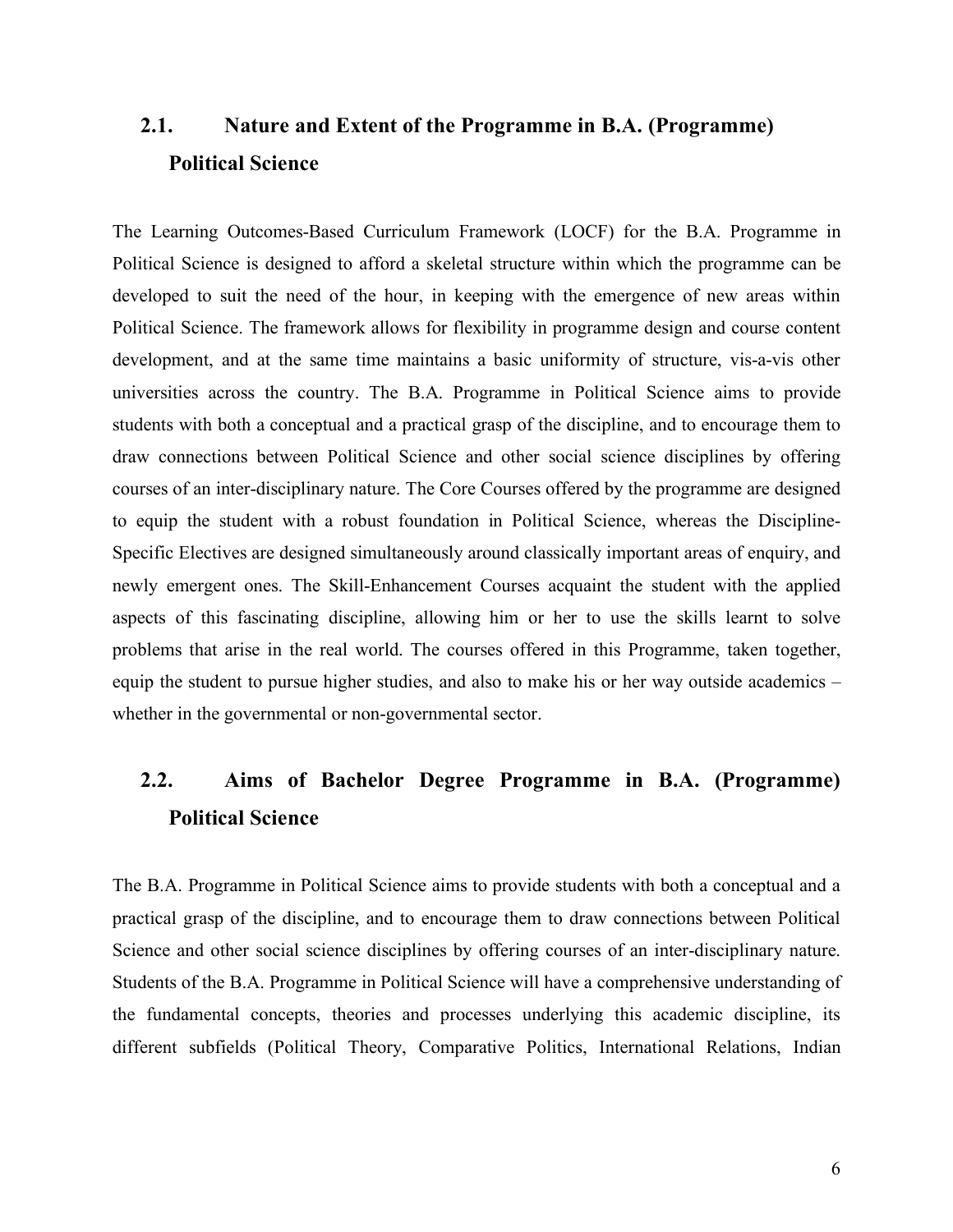Political Thought, Public Administration and Indian Politics), and its linkages with other social science disciplines.

Students will be able to both choose and employ appropriate methods to conduct research, make political forecasts, and undertake political analysis of significant contemporary developments.

Students will be able to leverage their knowledge and skills to craft solutions to problems they encounter in the real world, which will allow them to take up work both within the academy and outside – in administration, politics, policy making, diplomacy and the courts. They will be equipped with both the procedural and substantive knowledge to evolve into professionals engaged with a wide range of issues – human rights, environment, gender justice, law, foreign policy and global relations – and will be well-placed to take up employment in these fields and to pursue a diverse range of work in both the state and non-state sectors, in the country and abroad.

Students will recognize and appreciate the importance of an education in Political Science, and the immense gamut of contexts in which such an education emerges as valuable and to which its lessons can be applied - academic, administrative, political, cultural, economic, legal and social.

# **3. Graduate Attributes in B.A. (Programme) Political Science**

Some of the characteristic attributes of a graduate in the B.A. Programme in Political Science would be as follows :

- *Knowledge of the Discipline* : Foundational knowledge of Political Science and a thorough grasp of the theoretical and applied aspects of the discipline
- *Inter-disciplinary Sensibility :* Awareness of how training in Political Science helps illuminate aspects of other disciplines within the social sciences, and of the role and place of Political Science in inter-disciplinary research
- *Critical Thinking* : Capacity to evaluate evidence, arguments, claims, and beliefs with independence and originality, and to assess practices, policies and theories unhindered by the influence of schools of thought considered trendy or fashionable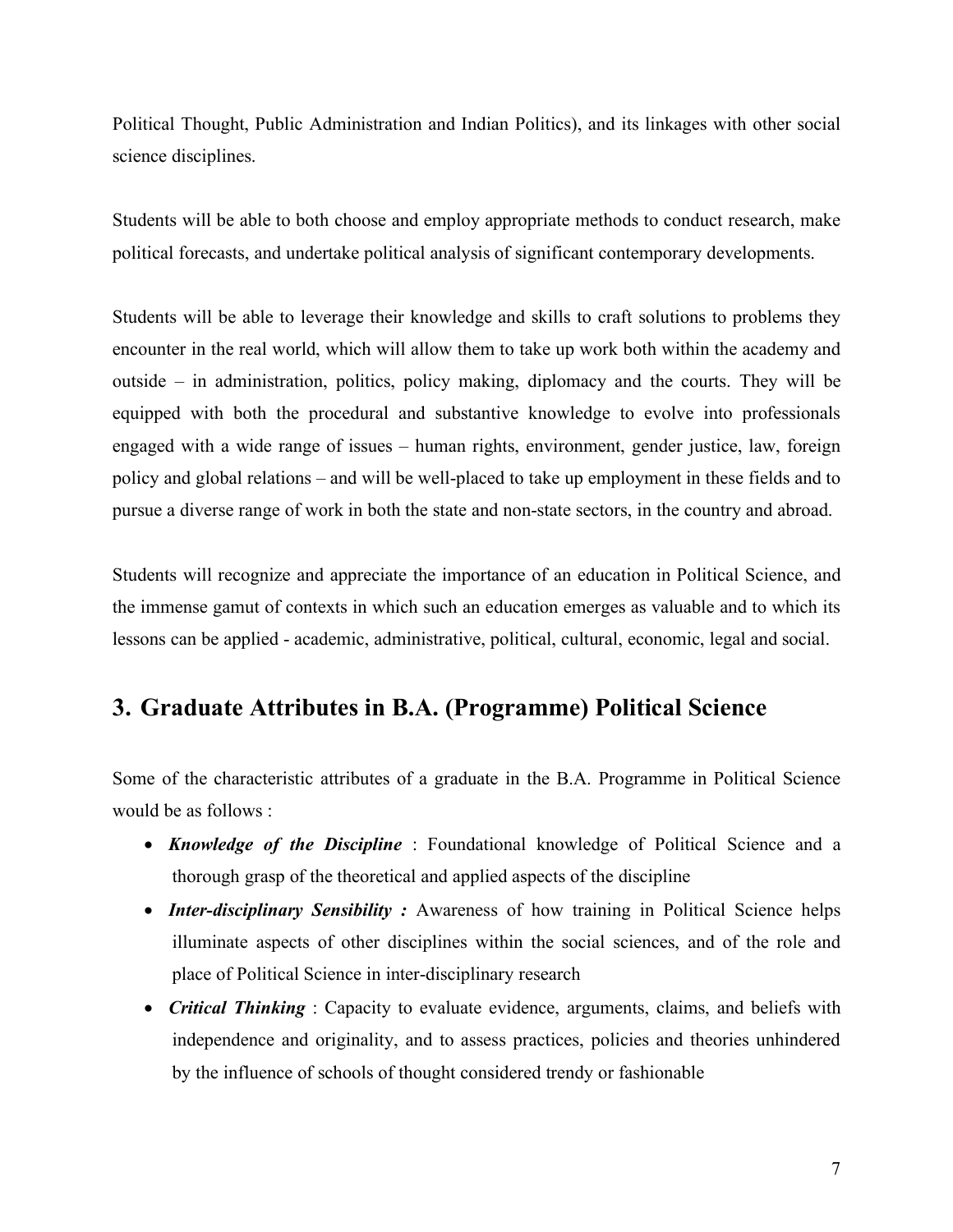- *Problem-solving:* Capacity to extrapolate from what one has learned and apply one's competencies to solve unfamiliar problems, and to apply one's learning to real-life situations
- *Communication Skills* : Ability to express thoughts and ideas effectively in writing and orally, to communicate with others using appropriate media and to confidently share one's views and express oneself ; the ability to listen carefully, and present complex information in a clear and concise manner to people from diverse backgrounds in diverse contexts
- *Research-related Skills* : A sense of inquiry and a capacity for asking relevant and appropriate questions and for problematizing ; the ability to recognise cause-and-effect relationships, define problems, formulate hypotheses, test hypotheses, and analyse, interpret and draw conclusions from data ; the ability to plan, design, and execute research and investigations and concisely report the results thereof
- *Cooperation/Team Work:* Ability to work effectively and respectfully with people from diverse backgrounds ; capacity to cooperate with others and make a coordinated effort as part of a group, and work as a member of a team in the interests of a common cause
- *Reflexive Thinking:* Critical sensibility to lived experiences, and an awareness of how one's position as a researcher/investigator shapes and impacts the knowledge one produces
- *Information/digital Literacy* : Capacity to use Information and Communications Technology (ICT) in a variety of learning situations ; the ability to access, evaluate, and use a variety of information sources
- *Multicultural Competence:* An awareness pertaining to the values and beliefs of multiple cultures ; a global and cosmopolitan perspective, and a capacity to effectively engage in a multicultural society and interact respectfully with diverse communities and groups
- *Ethical Awareness :* Capacity to identify ethical issues related to one's work, and commit not to resort to unethical behaviour such as plagiarism, falsification of data, misrepresentation of facts, and the violation of intellectual property rights ; capacity to appreciate the ethical nature of the current debates on the environment, development, social media, artificial intelligence, and so on ; capacity to uphold truthfulness and integrity in all aspects of one's research and one's work.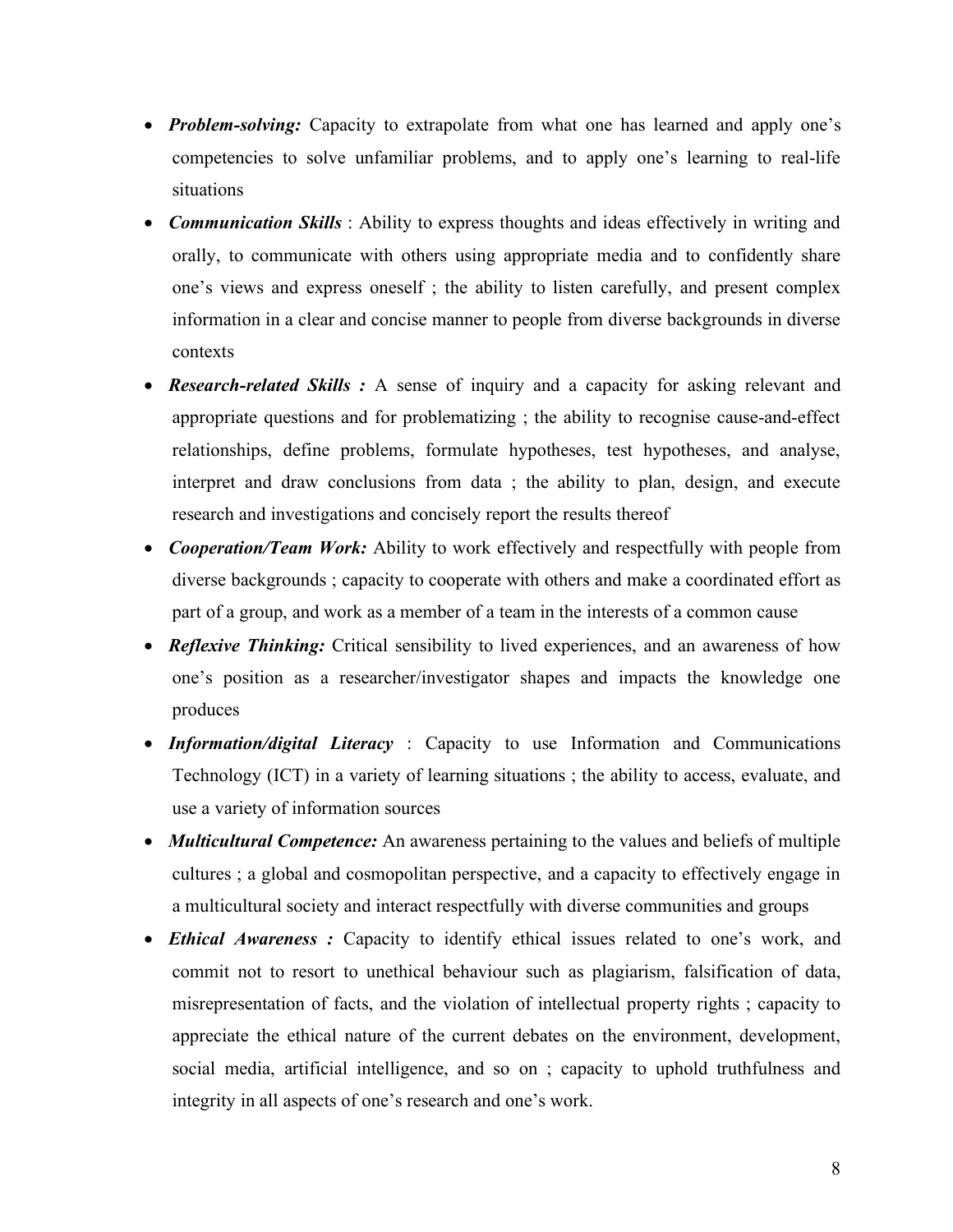# **4. Qualification Descriptors for Graduates B.A. (Programme) Political Science**

The qualification description for the B.A. Programme (Political Science) include:

- Demonstration of a coherent understanding of Political Science, its different areas and applications, and its linkages with related disciplinary areas/subjects; procedural and substantive knowledge that readies students for entering professions related to the subject - in teaching and research, development, social work, and government and public service.
- Effective use of knowledge and skills to identify problems, collect relevant data quantitative and/or qualitative – using methods appropriate to the subject, analyse and evaluate the data, and formulate evidence-based arguments
- Communication of the results of studies undertaken in an academic field in a range of different contexts, using the concepts, constructs and techniques of the discipline, in language that can be understood by people within and outside the academy
- The initiative and capacity to meeting one's own learning needs, drawing on a wide range of research and sources
- Application of one's disciplinary knowledge and transferable skills to new and unfamiliar contexts, rather than merely replicate curriculum content knowledge.
- Graduates in Political science have engaged in and pursued diverse career paths.

Some of these include:

- o Academics
- o Bureaucracy
- o Social Work
- o Law
- o Journalism both print and visual
- o Management
- o Policy Making
- o Designing and Conducting surveys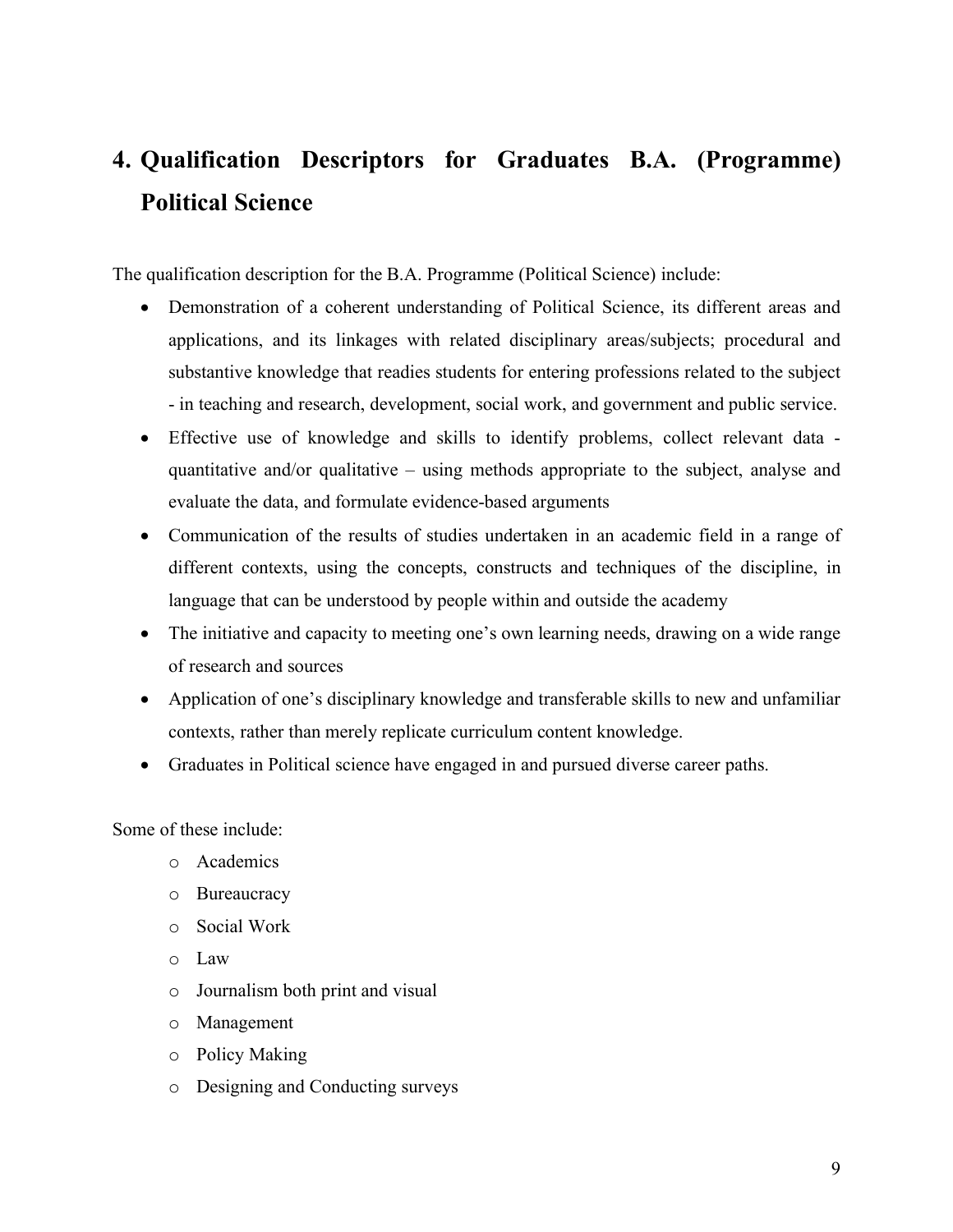- o Human Resource Development
- o Advocacy
- o Performing Arts
- o Research
- o Political representatives

# **5. Programme Learning Outcomes for in B.A. (Programme) Political Science**

Students of the B.A. Programme in Political Science will have a comprehensive understanding of the fundamental concepts, theories and processes underlying this academic discipline, its different subfields (Political Theory, Comparative Politics, International Relations, Indian Political Thought, Public Administration and Indian Politics), and its linkages with other social science disciplines.

Students will develop the capacity to undertake analytical and critical thinking vis-a-vis specific issues and problems in Political Science, as well as other related fields of study, including wider inter-disciplinary ones.

Students will be able to both choose and employ appropriate methods to conduct research, make political forecasts, and undertake political analysis of significant contemporary developments.

Students will be able to leverage their knowledge and skills to craft solutions to problems they encounter in the real world, which will allow them to take up work both within the academy and outside – in administration, politics, policy making, diplomacy and the courts. They will be equipped with both the procedural and substantive knowledge to evolve into professionals engaged with a wide range of issues – human rights, environment, gender justice, law, foreign policy and global relations – and will be well-placed to take up employment in these fields and to pursue a diverse range of work in both the state and non-state sectors, in the country and abroad.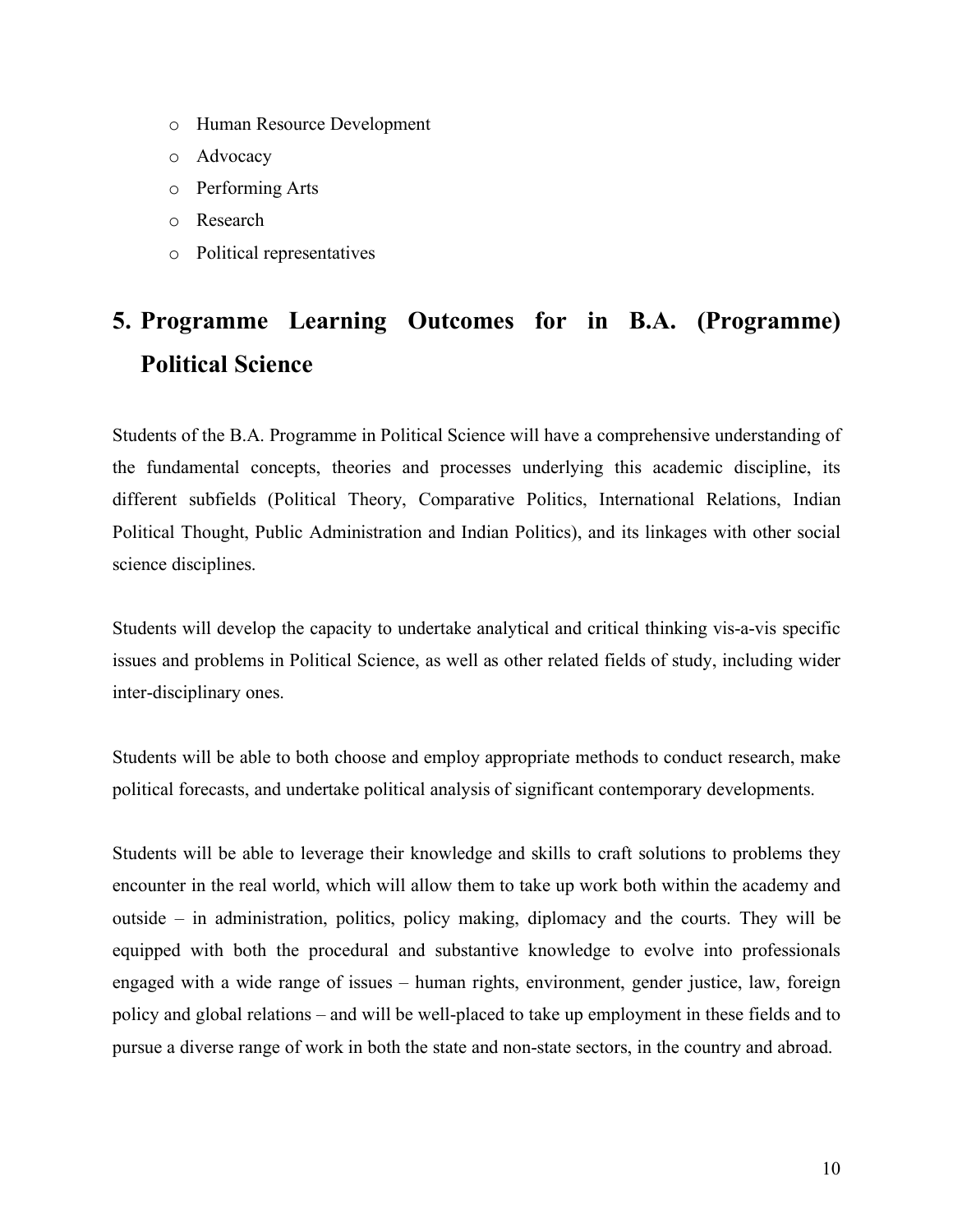Students will recognize and appreciate the importance of an education in Political Science, and the immense gamut of contexts in which such an education emerges as valuable and to which its lessons can be applied - academic, administrative, political, cultural, economic, legal and social.

#### **Teaching-Learning Process**

The B.A. Programme in Political Science aims to make the student proficient in Political Science as well as in certain inter-disciplinary areas, through the transfer of knowledge in the classroom, and practical knowledge obtained through real-world interactions and field experiences. Classroom teaching will be undertaken through lectures, delivered through the medium of blackboard and chalk, charts, power point presentations, and the use of audio-visual resources (films, documentaries, and material from the internet) when deemed appropriate. An interactive mode of teaching will be used. The student will be encouraged to participate in discussions and make presentations on various topics. The emphasis will be on problem-solving and on the inculcation of analytical and critical capacities in the student. Theoretical analysis will go hand in hand with a stress on the practical; this will make for a fuller and more grounded understanding of concepts. Students will participate in field trips, workshops, and seminars; their association with governmental institutions and/or NGOs and/or research institutes in the capacity of interns will facilitate an understanding of the applied aspects of the programme, and further allow them to gain exposure to sites of possible future employment and work.

#### **Assessment Methods**

The assessment of student achievement in the B.A. Programme in Political Science will be aligned with the programme learning outcomes, and the academic and professional skills that the programme is designed to develop in students. A variety of assessment methods that are appropriate for the discipline of Political Science and related social science disciplines will be used. Learning outcomes will be assessed using the following: oral and written examinations, closed-book and open-book tests; problem-solving exercises; practical assignments involving short stints of fieldwork followed by the analysis of data, and the writing of a report with a statement of conclusions culled from the data; assignments involving critical analysis of an issue of political, social, cultural and economic significance; seminar and workshop presentations; and outputs from collaborative work undertaken by groups of students working as a team.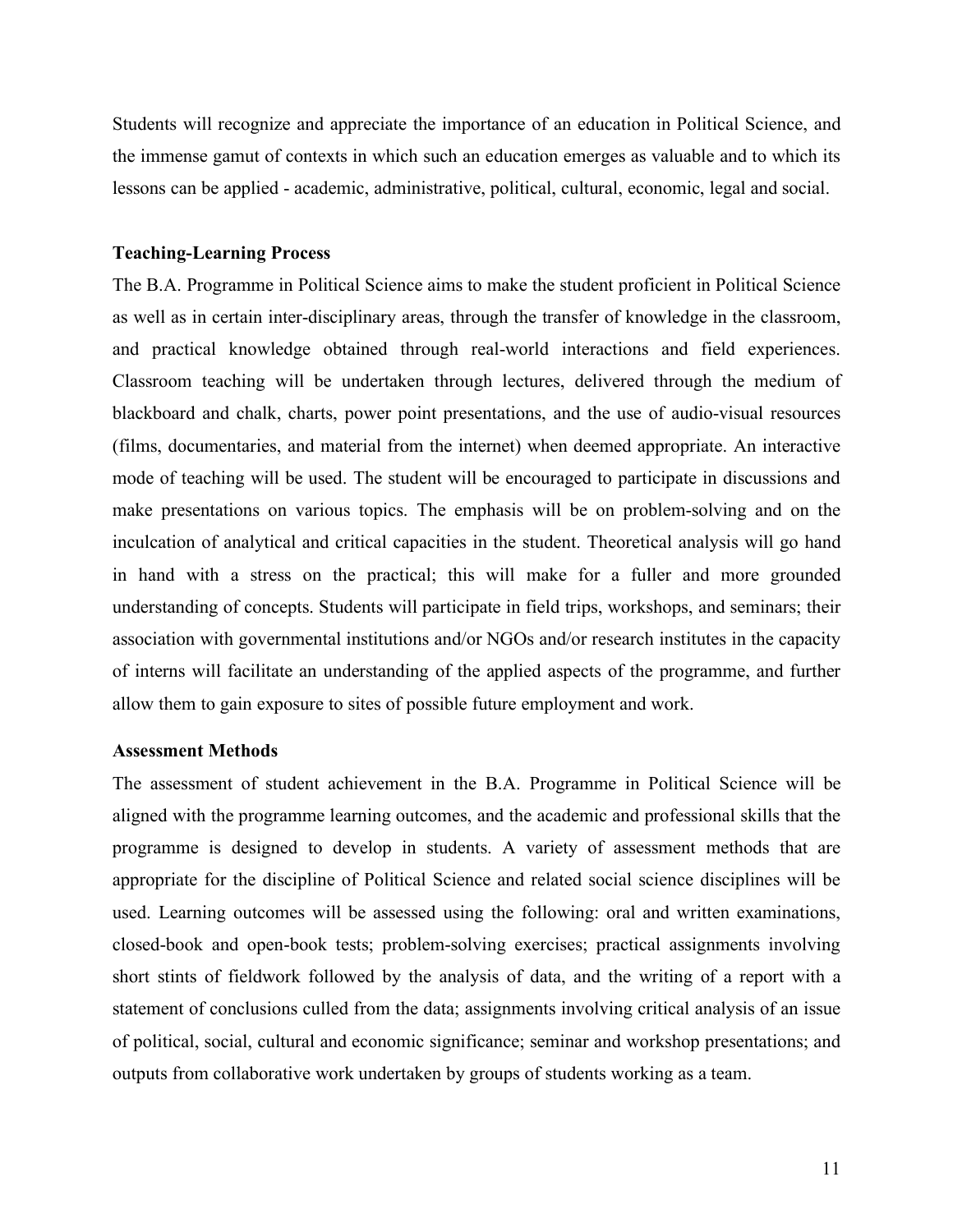| Details of courses under B.A (Prog.)                                                                                                      |                   |                     |  |
|-------------------------------------------------------------------------------------------------------------------------------------------|-------------------|---------------------|--|
| Course                                                                                                                                    | <i>*</i> Credits  |                     |  |
|                                                                                                                                           | Theory+ Practical | $Theory + Tutorial$ |  |
| <b>I. Core Course</b>                                                                                                                     |                   |                     |  |
| (12 Papers)                                                                                                                               | $12X4 = 48$       | $12X5 = 60$         |  |
| Two papers – English                                                                                                                      |                   |                     |  |
| Two papers – MIL                                                                                                                          |                   |                     |  |
| Four papers – Discipline 1.                                                                                                               |                   |                     |  |
| Four papers – Discipline 2.                                                                                                               |                   |                     |  |
| <b>Core Course Practical / Tutorial*</b>                                                                                                  |                   |                     |  |
| (12 Practical/Tutorials*)                                                                                                                 | $12X2 = 24$       | $12X1 = 12$         |  |
| <b>II. Elective Course</b>                                                                                                                |                   |                     |  |
| (6 Papers)                                                                                                                                | $6X4 = 24$        | $6X5=30$            |  |
| Two Papers: Discipline 1 specific                                                                                                         |                   |                     |  |
| Two Papers: Discipline 2 specific                                                                                                         |                   |                     |  |
| Two Papers: Interdisciplinary                                                                                                             |                   |                     |  |
| (Two papers from each discipline of choice)<br>and two papers of interdisciplinary nature.)                                               |                   |                     |  |
| <b>Elective Course Practical/Tutorial*</b>                                                                                                |                   |                     |  |
| (6 Practical/Tutorials*)                                                                                                                  | $6X2 = 12$        | $6X1=6$             |  |
| Two papers- Discipline 1 specific                                                                                                         |                   |                     |  |
| Two papers- Discipline 2 specific                                                                                                         |                   |                     |  |
| Two papers- Generic (Inter disciplinary)<br>(Two papers from each discipline of choice)<br>including papers of interdisciplinary nature.) |                   |                     |  |

# **6. Structure of B.A. (Programme) Political Science**

6.1. Credit Distribution for B.A. (Programme) Political Science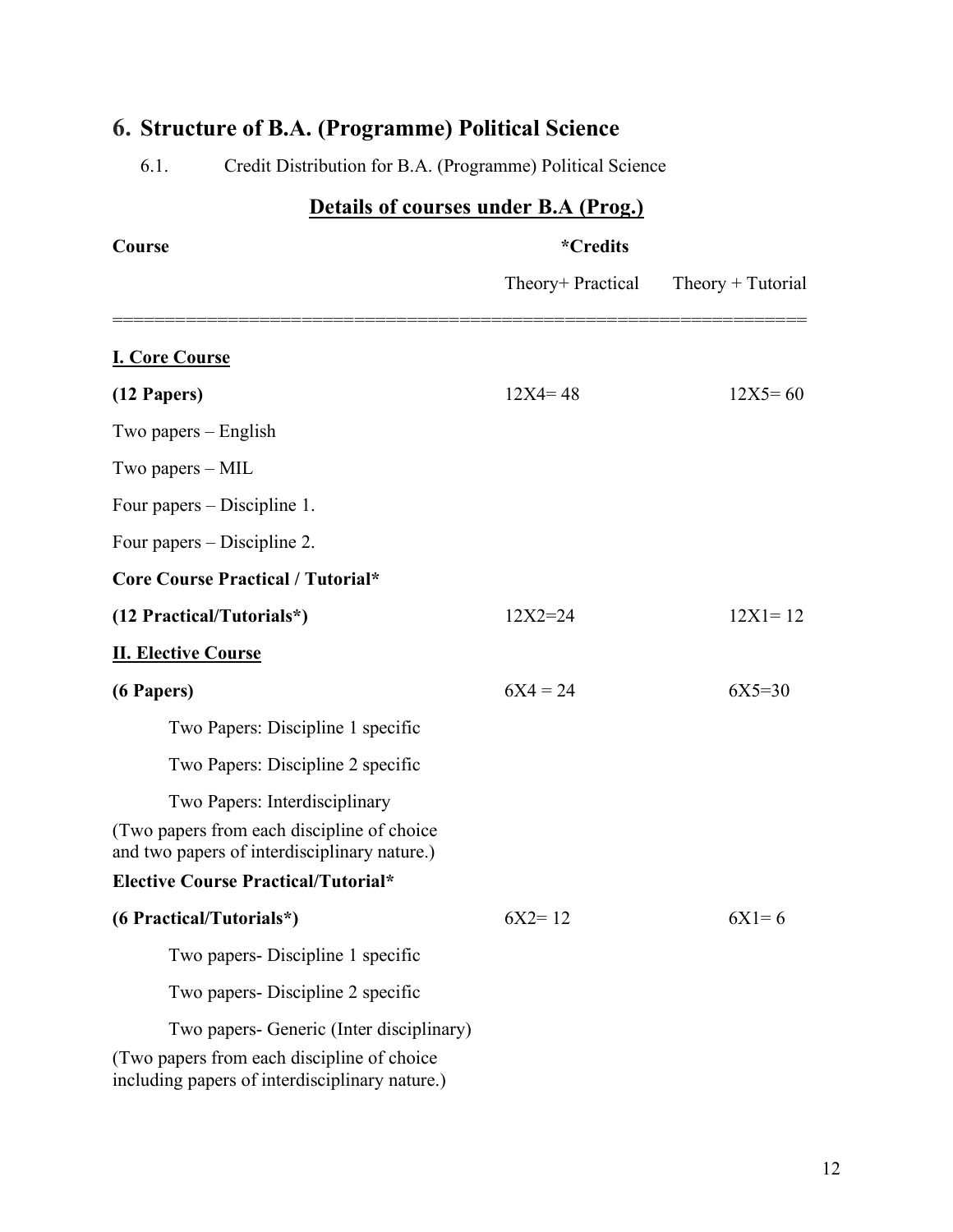• **Optional Dissertation or project work in place of one elective paper (6 credits) in 6th Semester** 

| <b>III. Ability Enhancement Courses</b>  |           |           |
|------------------------------------------|-----------|-----------|
| <b>1. Ability Enhancement Compulsory</b> | $2X2 = 4$ | $2X2 = 4$ |
| (2 Papers of 2 credits each)             |           |           |
| <b>Environmental Science</b>             |           |           |
| <b>English Communication/MIL</b>         |           |           |
| 2. Ability Enhancement Elective          | $4X2=8$   | $4X2=8$   |
| (Skill Based)                            |           |           |
| (4 Papers of 2 credits each)             |           |           |
|                                          |           |           |
|                                          |           |           |

| <b>Total Credits = 120</b> |  |
|----------------------------|--|
|----------------------------|--|

**Institute should evolve a system/policy about ECA/ General Interest/ Hobby/ Sports/ NCC/ NSS related courses on its own.** 

**\* wherever there is a practical there will be no tutorial and vice-versa**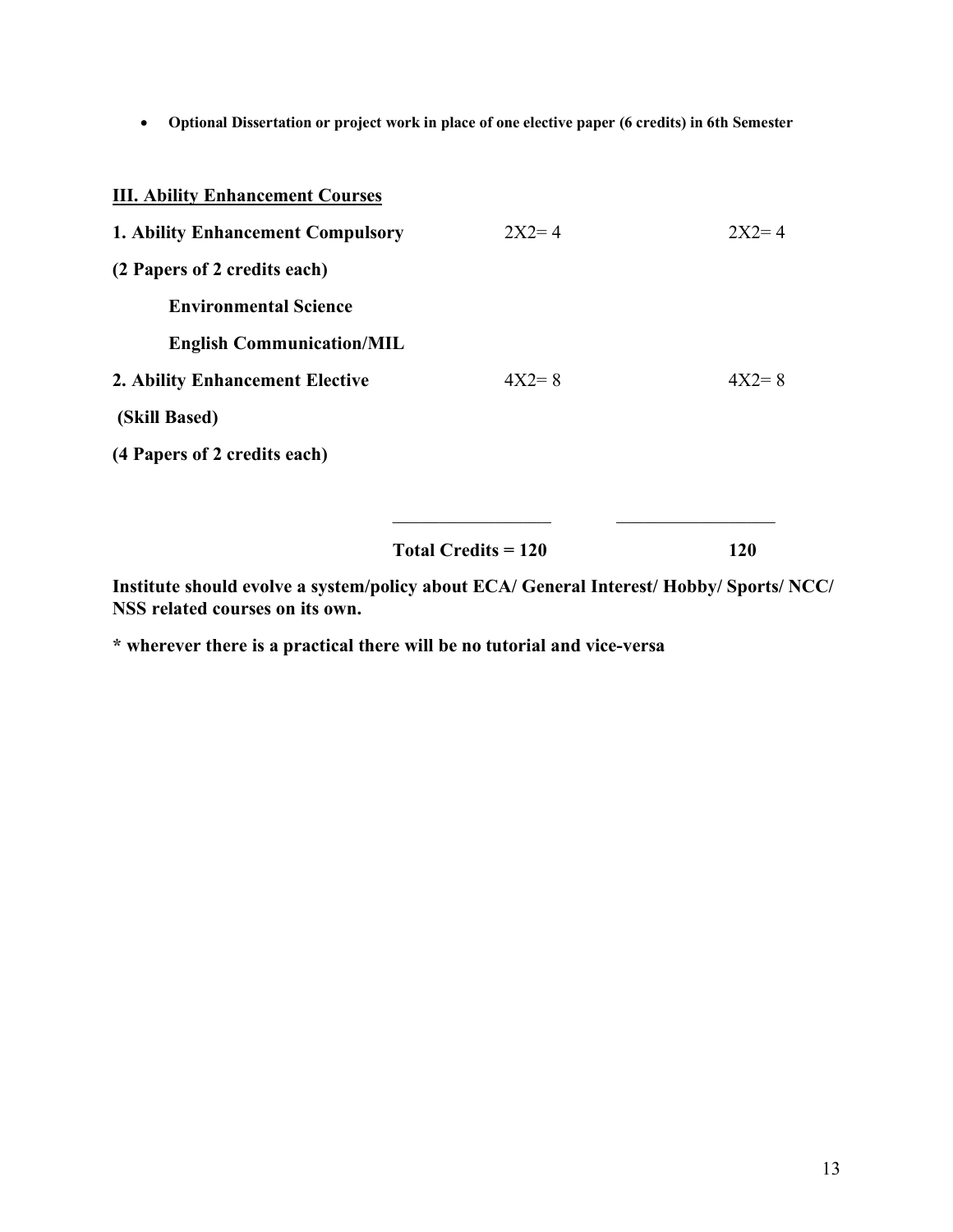# **List of Papers and Courses**

# **A. Discipline Specific Core Course (4)**

- 1. Paper I Introduction to Political Theory
- 2. Paper II Indian Government and Politics
- 3. Paper III Comparative Government and Politics
- 4. Paper IV Introduction to International Relations

# **B. Core/ Foundation (Compulsory) (4)**

- English  $(2)$
- $\bullet$  MIL (2)

# **C. Ability Enhancement Course (Compulsory) (2)**

- English/MIL (Communication)
- Environmental Science

# **D. Ability Enhancement (Elective) Skill Based Course (4)**

- 1. Legislative Support
- 2. Public Opinion and Survey Research
- 3. Your Laws, Your Rights
- 4. Conflict and Peace Building

# **E. Discipline Specific Elective Course (2)**

- 1. Themes in Comparative Political Theory
- 2. Administration and Public Policy: Concepts and Theories
- 3. Democracy and Governance
- 4. Understanding Globalization

# **F. Generic Elective Courses (Interdisciplinary) (2)**

- 1. Understanding Gandhi
- 2. Human Rights, Gender and Environment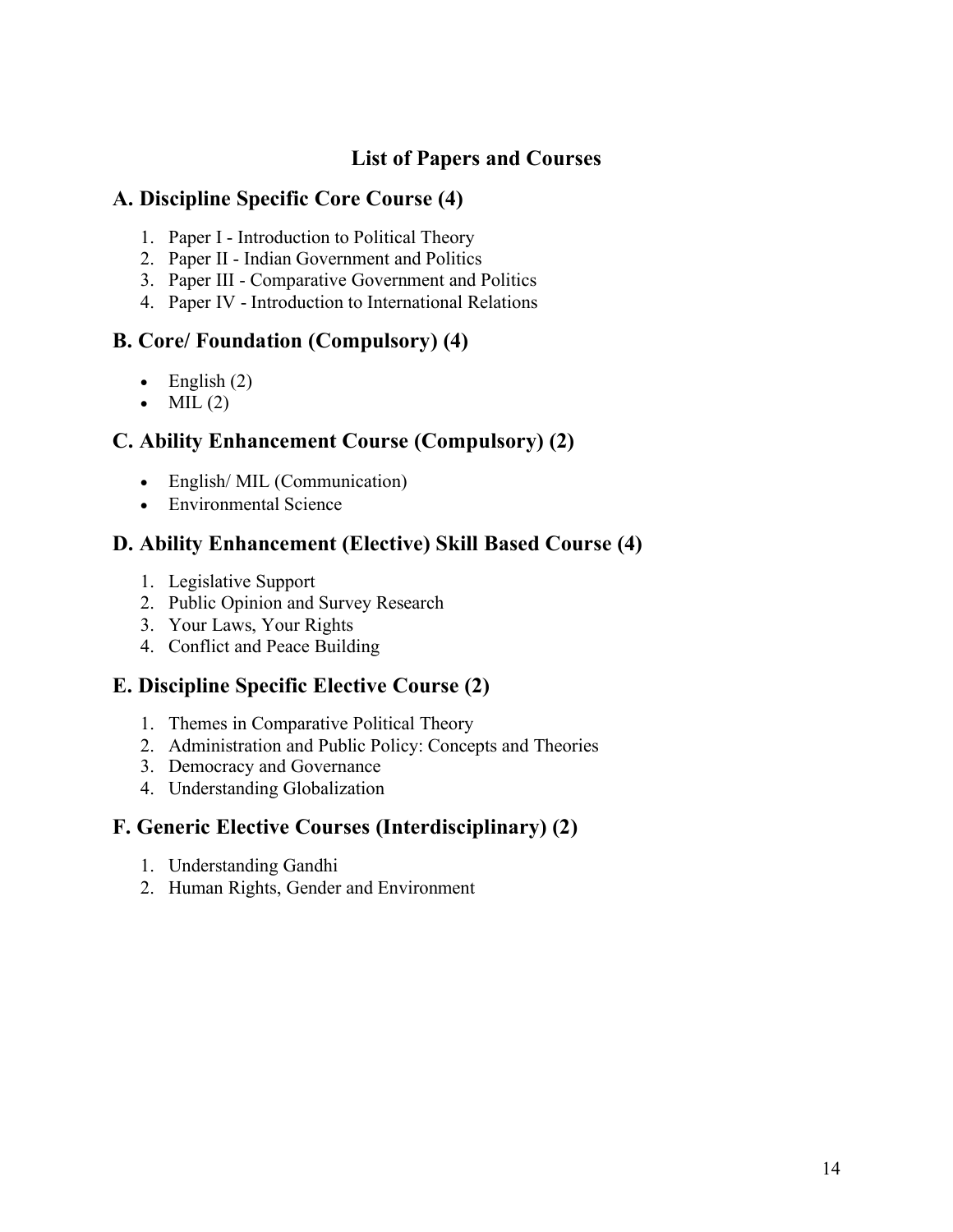# **6.2. Semester-wise Distribution of Courses**

B.A (Prog.) Political Science Courses

| S.<br>NO. | Course                                                           |                                            | Paper                                     |                    |
|-----------|------------------------------------------------------------------|--------------------------------------------|-------------------------------------------|--------------------|
|           |                                                                  | <b>SEMESTER - I</b>                        |                                           |                    |
| 1.1       | Subject - I<br>Political Science - 1                             | Discipline Specific Core                   | Introduction to<br>Political Theory       | <b>DSC</b> IA      |
| 1.2       | Subject - II (Any<br>Other)                                      | <b>Discipline Specific Core</b>            |                                           | <b>DSC IIA</b>     |
| 1.3       | English                                                          | Core (Compulsory)                          |                                           | CC                 |
| 1.4       | English/MIL<br>(Communication) /<br><b>Environmental Science</b> | <b>Ability Enhancement</b><br>(Compulsory) |                                           | <b>AECC</b>        |
|           |                                                                  | <b>SEMESTER - II</b>                       |                                           |                    |
| 2.1       | Subject - I<br>Political Science - 2                             | Discipline Specific Core                   | Indian Government<br>and Politics         | <b>DSC IB</b>      |
| 2.2       | Subject - II (Any<br>Other)                                      | <b>Discipline Specific Core</b>            |                                           | <b>DSC IIB</b>     |
| 2.3       | <b>MIL</b>                                                       | Core (Compulsory)                          |                                           | CC                 |
| 2.4       | English/MIL<br>(Communication) /<br><b>Environmental Science</b> | <b>Ability Enhancement</b><br>(Compulsory) |                                           | <b>AECC</b>        |
|           |                                                                  | <b>SEMESTER - III</b>                      |                                           |                    |
| 3.1       | Subject - I<br>Political Science - 3                             | Discipline Specific Core                   | Comparative<br>Government and<br>Politics | DSC IC             |
| 3.2       | Subject - II (Any<br>Other)                                      | <b>Discipline Specific Core</b>            |                                           | <b>DSC IIC</b>     |
| 3.3       | English                                                          | Core (Compulsory)                          |                                           | CC                 |
| 3.4       | Skill Based - 1                                                  | <b>Ability Enhancement</b><br>(Elective)   | <b>Legislative Support</b>                | <b>AECC</b><br>(1) |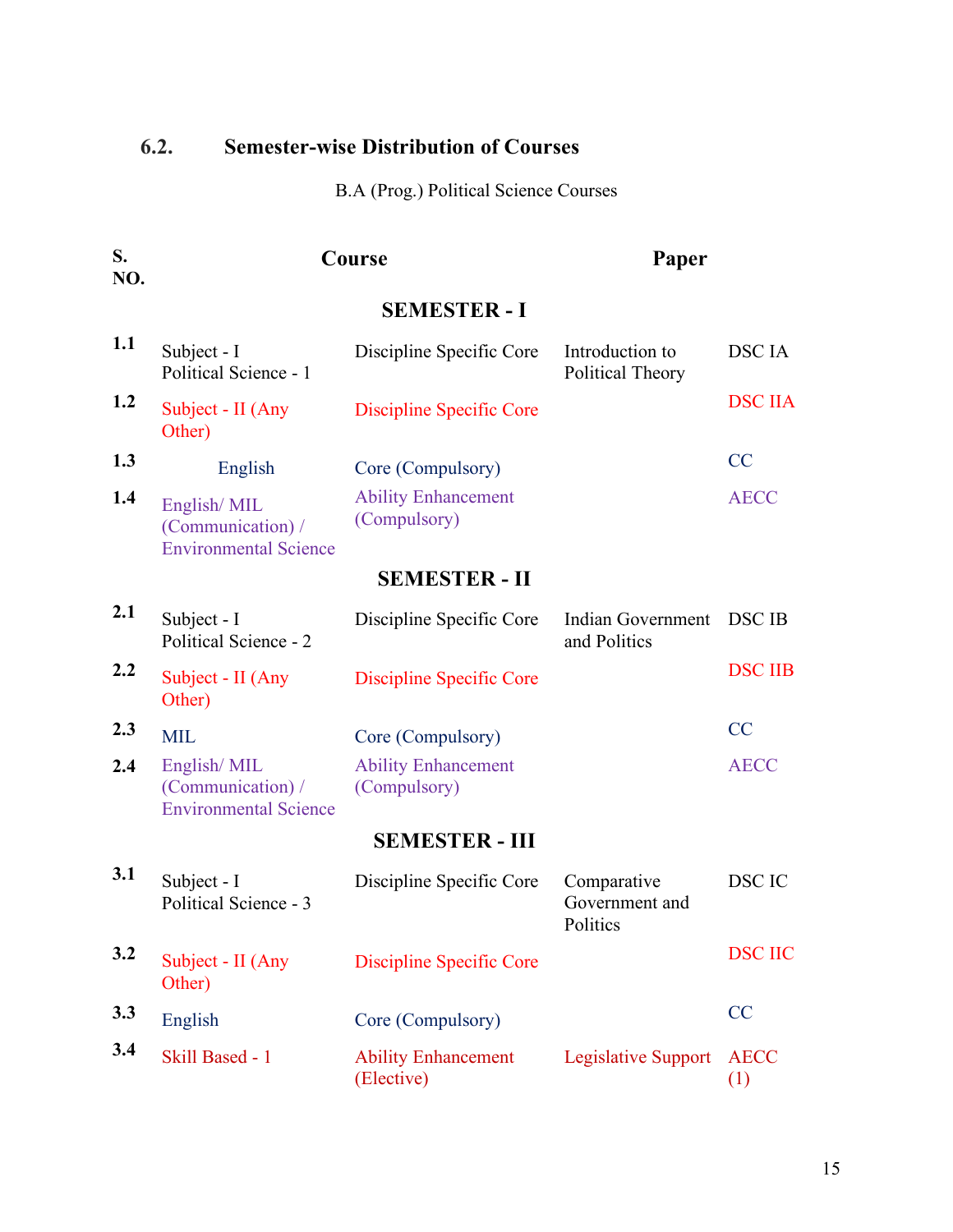**SEMESTER - IV**

| 4.1 | Subject - I<br>Political Science - 4                                        | Discipline Specific Core                                         | Introduction to<br>International<br>Relations                              | DSC ID             |
|-----|-----------------------------------------------------------------------------|------------------------------------------------------------------|----------------------------------------------------------------------------|--------------------|
| 4.2 | Subject - II (Any<br>Other)                                                 | Discipline Specific Core                                         |                                                                            | <b>DSC IID</b>     |
| 4.3 | <b>MIL</b>                                                                  | Core (Compulsory)                                                |                                                                            | <b>CC</b>          |
| 4.4 | <b>Skill Based - 2</b>                                                      | <b>Ability Enhancement</b><br>(Elective)                         | Public Opinion and<br><b>Survey</b><br>Research                            | <b>AECC</b><br>(2) |
|     |                                                                             | <b>SEMESTER - V</b>                                              |                                                                            |                    |
| 5.1 | Skill Based - 3                                                             | <b>Ability Enhancement</b><br>(Elective)                         | Your Laws, Your<br><b>Rights</b>                                           | <b>AECC</b><br>(3) |
| 5.2 | Discipline Specific<br>Elective Course - I<br>(Political Science)           |                                                                  | A) Themes in<br>Comparative<br><b>Political Theory</b>                     | DSE <sub>1</sub> A |
|     |                                                                             |                                                                  | B) Administration<br>and Public<br><b>Policy: Concepts</b><br>and Theories |                    |
| 5.3 | Discipline Specific<br>Elective Course - II                                 | <b>From Second</b><br>Discipline/Subject                         |                                                                            | DSE <sub>2</sub> A |
| 5.4 | Generic Elective - I<br>(Interdisciplinary)<br>Any One                      |                                                                  | Understanding<br>Gandhi                                                    | <b>GEI</b>         |
|     |                                                                             | <b>From Second</b><br>Discipline/Subject<br><b>SEMESTER - VI</b> |                                                                            |                    |
| 6.1 | Skill Based - 4                                                             | <b>Ability Enhancement</b><br>(Elective)                         | Conflict and<br><b>Peace Building</b>                                      | <b>AEEC</b><br>(4) |
| 6.2 | Discipline Specific<br><b>Elective Course-I</b><br><b>Political Science</b> |                                                                  | A) Democracy<br>and Governance                                             | DSE <sub>1B</sub>  |
|     |                                                                             |                                                                  | B) Understanding                                                           |                    |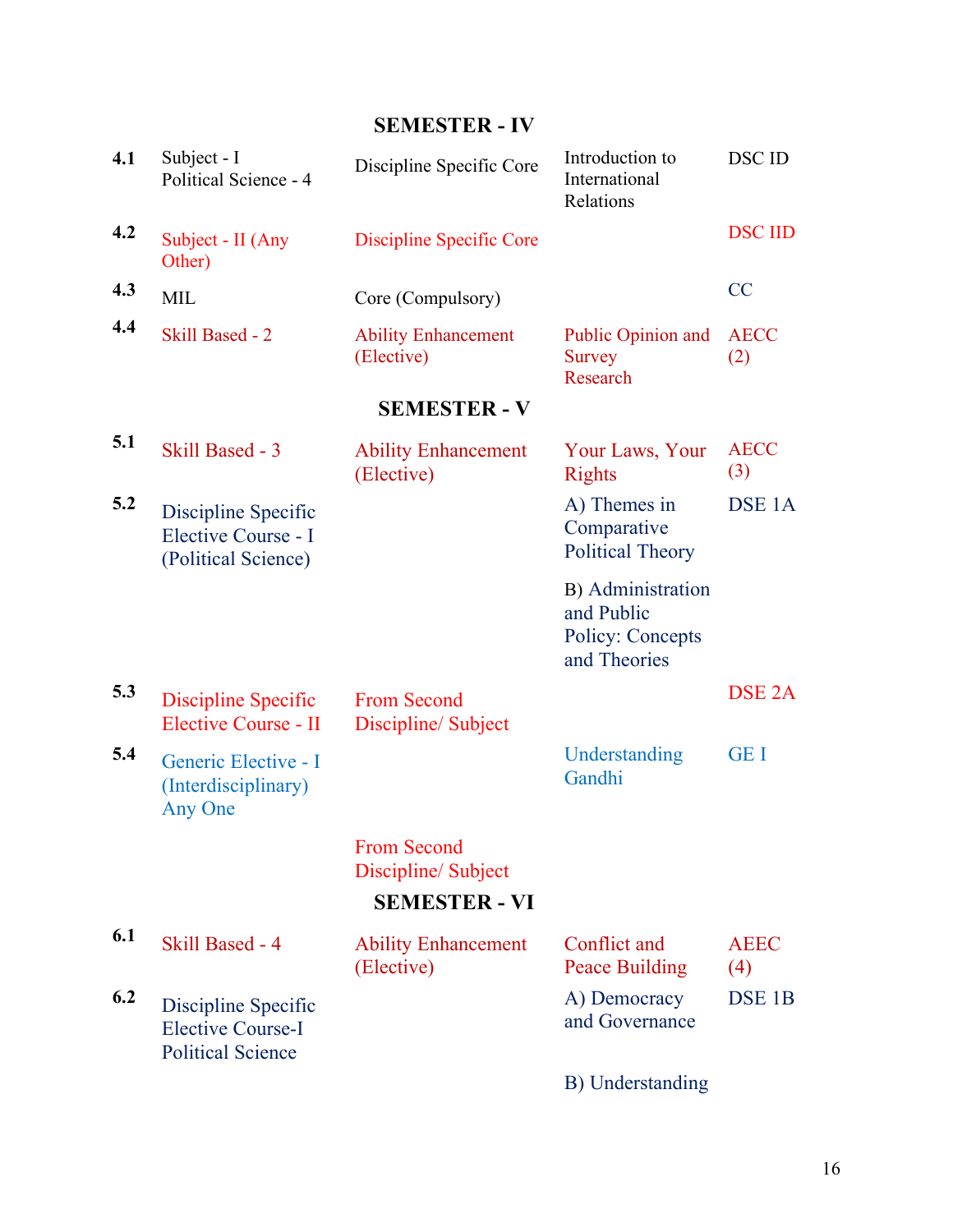|     |                                                         |                                          | Globalization                              |                   |
|-----|---------------------------------------------------------|------------------------------------------|--------------------------------------------|-------------------|
| 6.3 | Discipline Specific<br>Elective Course - II             | <b>From Second</b><br>Discipline/Subject |                                            | DSE <sub>2B</sub> |
| 6.4 | Generic Elective - II<br>(Interdisciplinary)<br>Any One |                                          | Human Rights,<br>Gender and<br>Environment | <b>GE II</b>      |
|     |                                                         | <b>From Second</b><br>Discipline/Subject |                                            |                   |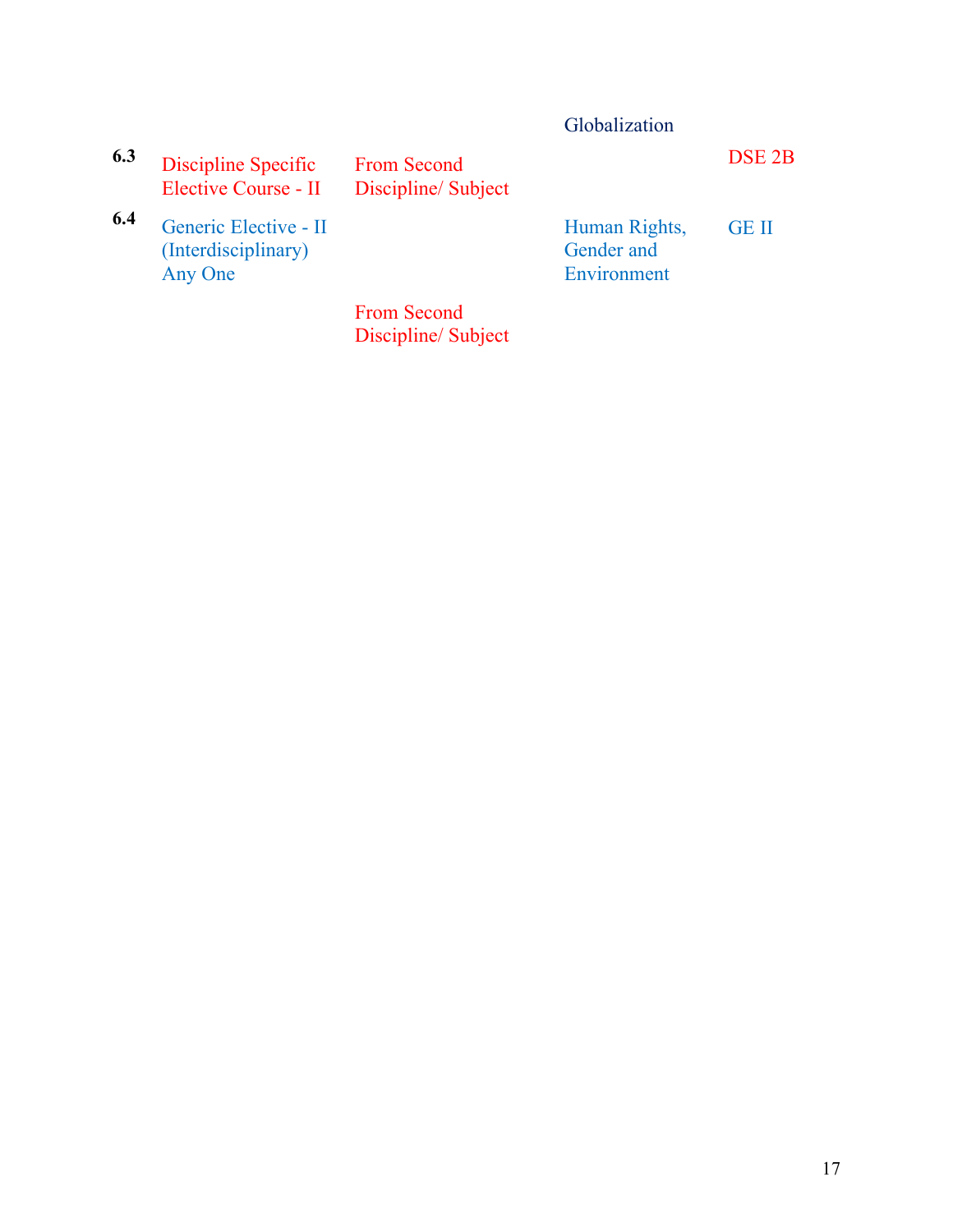# **Courses for B.A. (Programme) Political Science**

# **Paper I - Introduction to Political Theory (62321101) Core Course - (CC) Credit:6**

# Course Objective

This course aims to introduce certain key aspects of conceptual analysis in political theory and the skills required to engage in debates surrounding the application of the concepts.

# Course Learning Outcomes

After completing this course students will be able to:

- Understand the nature and relevance of Political Theory
- Understand different concepts like liberty, equality, justice and rights.
- Reflect upon some of the important debates in Political Theory

# Unit 1

# **What is Political Theory and what is its relevance?**

# Unit 2 **Concepts: Liberty, Equality, Justice, Rights**

# Unit 3

# **Debates in Political Theory:**

a. Protective discrimination and principles of fairness?

b. The Public vs private debate: Feminist Perspective Censorship and its limits

# References

# **Unit I**

Bhargava, R. (2008) 'What is Political Theory', in Bhargava, R. and Acharya, A. (eds.) *Political Theory: An Introduction.* New Delhi: Pearson Longman, pp. 2-17.

Bhargava, R. (2008) 'Why Do We Need Political Theory', in Bhargava, R. and Acharya,

A.(eds.) *Political Theory: An Introduction.* New Delhi: Pearson Longman, pp. 18-37. **Unit 2**

Sriranjani, V. (2008) 'Liberty', in Bhargava, R. and Acharya, A. (eds.) *Political Theory: An Introduction.*New Delhi: Pearson Longman, pp. 40-57.

Acharya, A. (2008) 'Equality', in Bhargava, R. and Acharya, A. (eds.) *Political Theory: An Introduction.*New Delhi: Pearson Longman, pp. 58-73.

Menon, K. (2008) Justice', in Bhargava, R. and Acharya, A. (eds.) *Political Theory: An Introduction.* New Delhi: Pearson Longman, pp. 74-82.

Talukdar, P.S. (2008) 'Rights', in Bhargava, R. and Acharya, A. (eds.) *Political Theory: An Introduction.*New Delhi: Pearson Longman, pp. 88-105.

# **Unit 3**

Acharya, A. (2008) 'Affirmative Action', in Bhargava, R. and Acharya, A. (eds.) *Political Theory: An Introduction.* New Delhi: Pearson Longman, pp. 298-307.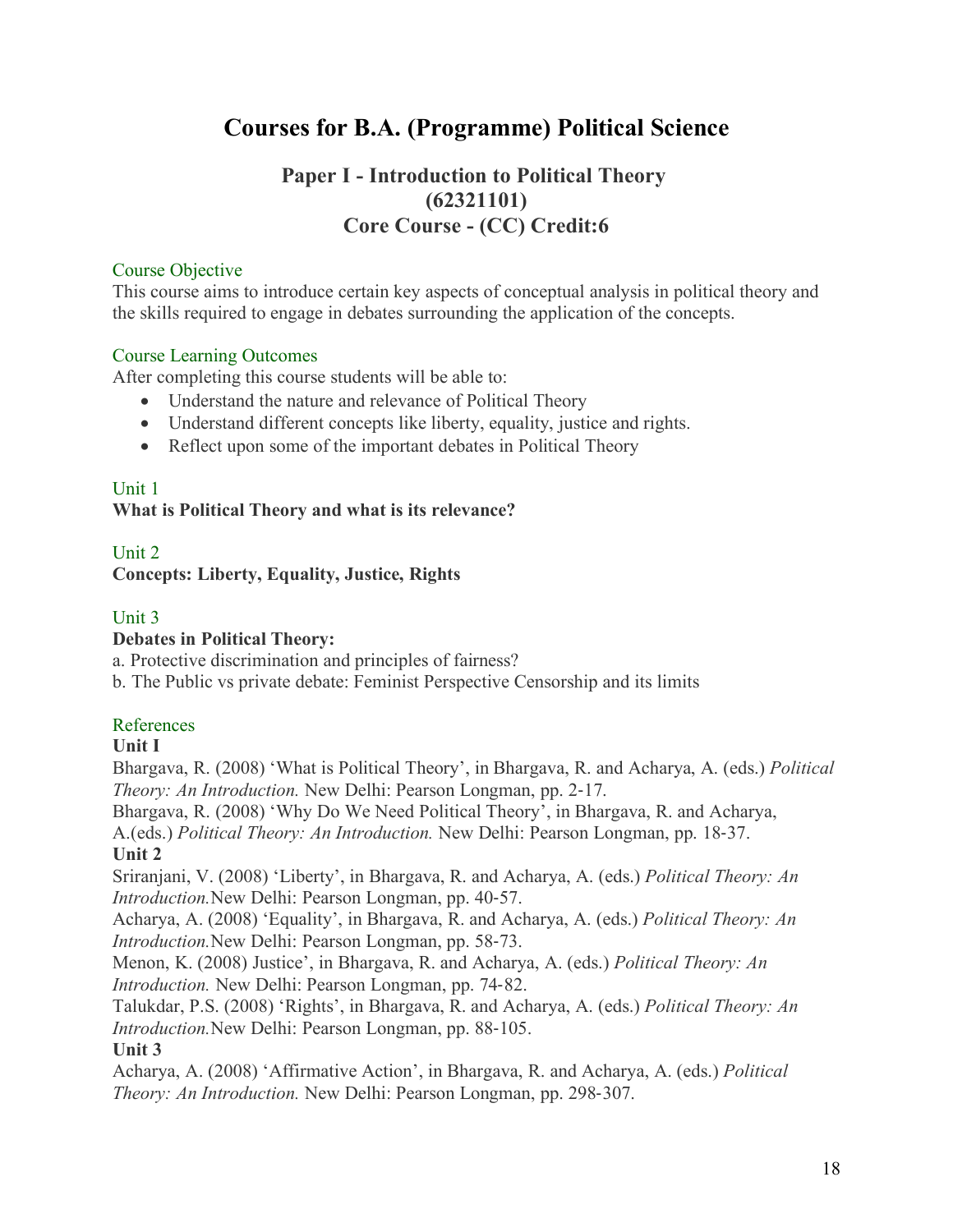Frances E O. (1985) 'The Myth of State Intervention in the Family', *University of Michigan Journal of Law Reform*. 18 (4), pp. 835-64.

Sethi, A. (2008) 'Freedom of Speech and the Question of Censorship', in Bhargava, R. and Acharya, A. (eds.) *Political Theory: An Introduction.* New Delhi: Pearson Longman, pp. 308-319.

# Additional Resources:

Berlin, I. "Two Concepts of Liberty" Rawls, John, *A Theory of Justice* Jaggar, Alison, "Introduction", *Feminist Politics and Human Nature* Kukathas, Chandran, "The Demise and Rise of Political Theory" Riley, J. (2008) 'Liberty', in McKinnon, C. (ed.) *Issues in Political Theory*, New York: Oxford University Press, pp. 103-125. Casal, P. & William, A. (2008) 'Equality', in McKinnon, C. (ed.) *Issues in Political Theory*. New York: Oxford University Press, pp. 149- 165. Wolf, J. (2008) 'Social Justice', in McKinnon, C. (ed.) *Issues in Political Theory.* New York: Oxford University Press, pp. 172-193. Chambers, C. (2008) 'Gender', in McKinnon, C. (ed.) *Issues in Political Theory.* New York: Oxford University Press, pp. 241-288. Swift, A. (2001) *Political Philosophy: A Beginners Guide for Students and Politicians.* Cambridge: Polity Press. Jha, M. (2001) 'Ramabai: Gender and Caste', in Singh, M.P. and Roy, H. (eds.) *Indian Political Thought: Themes and Thinkers,* New Delhi: Pearson. Menon, N. (2008) 'Gender', in Bhargava, R. and Acharya, A. (eds.) *Political Theory: An* 

*Introduction.* New Delhi: Pearson Longman, pp. 224-235.

# **Hindi Reading**

भागरव, र. और अशोक आचायार(एड.), राजनीितक िसधांत*:* एक पिरचय*,* िदली: िपएसरन, 2008. कुमार, संजीव, ''राजनीति क्या है : ''राजनीतिक'' का सिधान्तीकरण'', संजीव कुमार (एड.), *राजनीति सिधांत की समझ*, दिल्ली: ओरिएंट ब्लैकस्वान, 2019, pp. 1-26. संजीव कुमार (एड.), *राजनीति सिधांत की समझ*, दिल्ली: ओरिएंट ब्लैकस्वान, 2019.

# Teaching Learning Process

The teaching-learning process for this course would involve class lectures, class discussion, class presentation, debates on contemporary issues and relevant cases. Teaching would also involve methods like power point and film screening.

# Assessment Methods

Students will be assessed at different stages during the course learning process. After completing every unit they will be asked to take part in group discussions on any one important event or issue relevant for that unit. They will also do one presentation and one assignment.

# Keywords

Political Theory, Liberty, Equality, Justice, Rights, Protective Discrimination, Censorship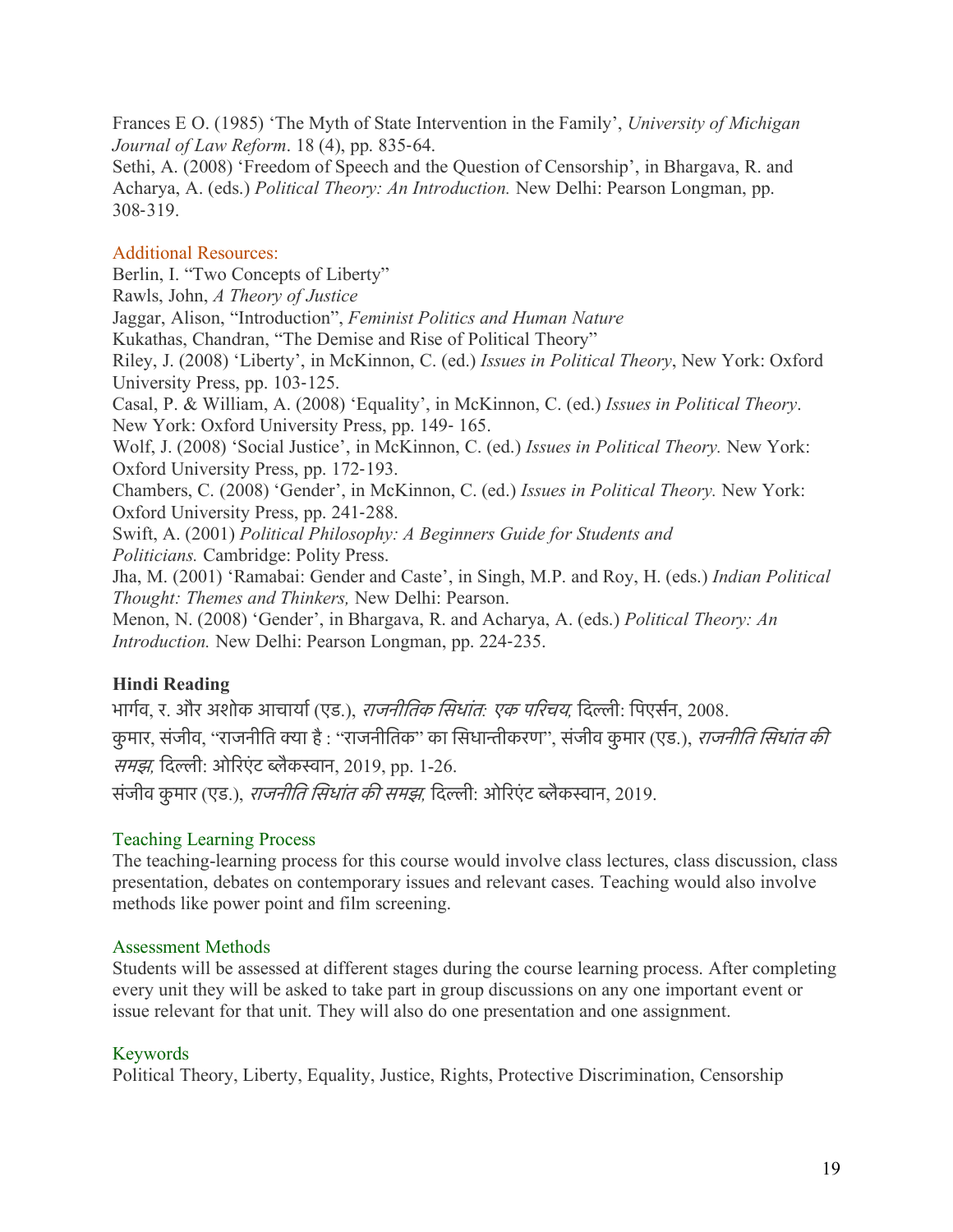# **Paper II - Indian Government and Politics (62321201) Core Course - (CC) Credit:6**

#### Course Objective

The course aims to give students a thorough understanding of the structures of Indian government and politics. It equips the students with the different perspectives on studying Indian politics and the state in India, the constitutional principles on which the institutions of the state are founded and function, the social structures of power and salient features of the political process in India. Its lays emphasis on understanding the inter-relationship between formal institutional structures, social movements, and political development to focus on the complex ways on which social and political power interact and have impact on political institutions and processes.

#### Course Learning Outcomes

On successful completion of the course, students would be able to:

- Demonstrate an understanding of the different viewpoints on Indian politics and the nature of Indian state
- Show knowledge of the text of the Indian Constitution and an awareness of constitutional and legal rights
- Understand the structure of society in India and how social inequalities have an impact on political institutions and processes
- Show awareness of the party system in India and the development policies adopted by various governments so far
- Understand how social movements are formed and how they impact the political processes

# Unit 1

**Approaches to the Study of Indian Politics and Nature of the State in India: Liberal, Marxist and Gandhian (09 lectures)**

#### Unit 2

**Indian Constitution: basic features, debates on Fundamental Rights and Directive Principles (09 lectures)**

#### Unit 3

**Institutional Functioning: Prime Minister, Parliament and Judiciary (09 lectures)**

#### Unit 4

**Power Structure in India: Caste, class and patriarchy (07 lectures)**

#### Unit 5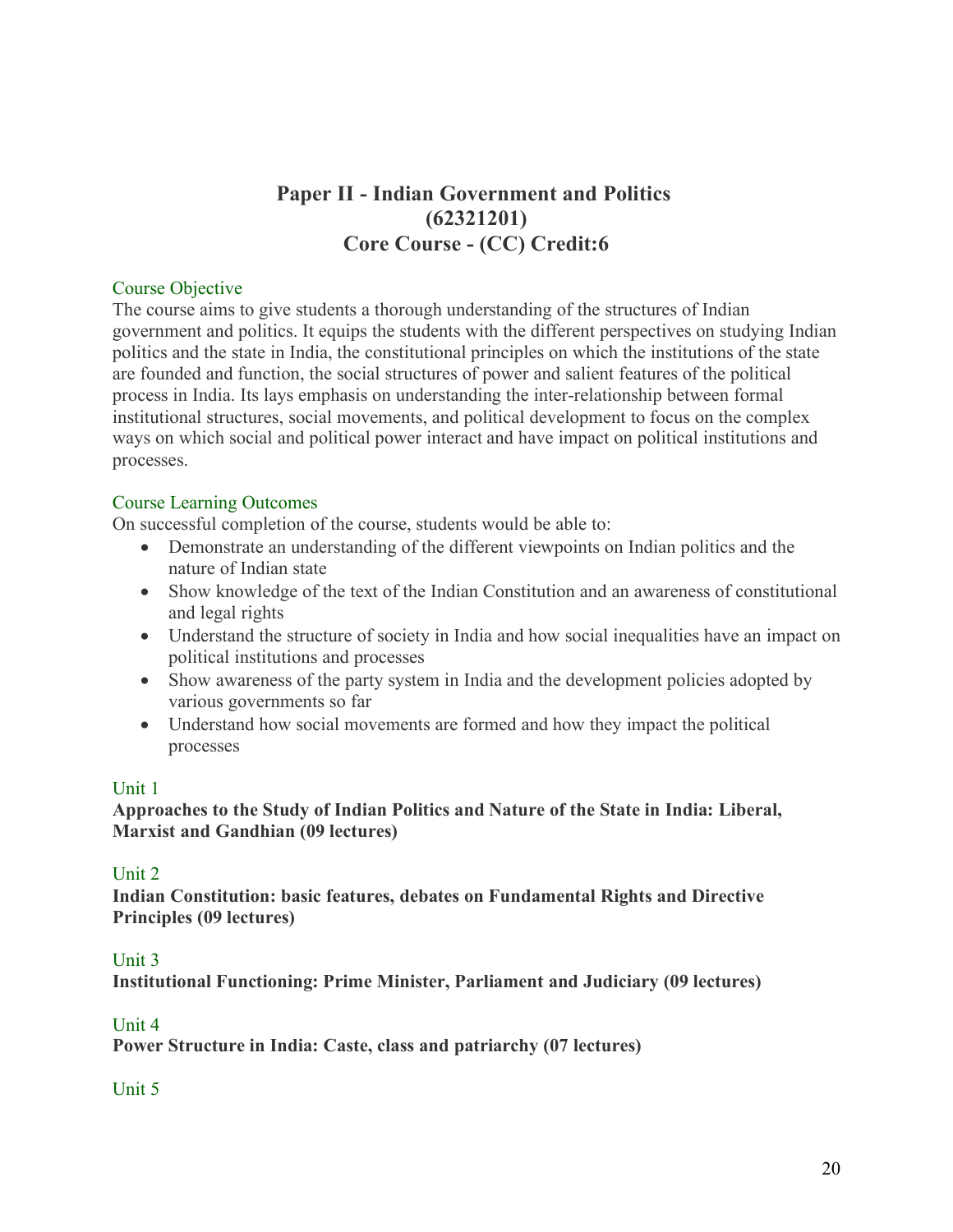**Religion and Politics: debates on secularism and communalism (06 lectures)**

# Unit 6

**Parties and Party systems in India (05 lectures)**

### Unit 7

**Strategies of Development in India since Independence: Planned Economy and Neoliberalism (05 lectures)**

#### Unit 8

**Social Movements: Workers, Peasants, Environmental and Women's Movement (10 lectures)**

# References:

S.K. Chaube (2010), The Making and Working of the Indian Constitution, New Delhi: National Book Trust (Chapter V: 'The Rights of the Indians', pp.33-61)

A. Thiruvengadam, (2017), The Constitution of India, A Contextual Analysis, Oxford: Bloomsbury (Ch.2 Parliament and the Executive, pp.39-70)

P. Chatterjee (2011), The State, in N G Jayal and P Mehta (eds) The Oxford Companion to Politics in India, OUP, New Delhi. pp. 3-14.

S. Palshikar, (2008) 'The Indian State: Constitution and Beyond', in R. Bhargava (ed.) Politics and Ethics of the Indian Constitution, New Delhi: Oxford University Press, pp. 143-163.

G. Austin (2010), The Indian Constitution: Cornerstone of a Nation, New Delhi: Oxford University Press, 15th print (Chapter 7: The Judiciary and the Social Revolution, pp.164-185)

Chakravarty, B. & Pandey, K. P. (2006) Indian Government and Politics. New Delhi: Sage.

E. Sridharan, (2012) 'Introduction: Theorizing Democratic Consolidation, Parties and Coalitions', in Coalition Politics and Democratic Consolidation in Asia, New Delhi: Oxford University Press.

Y. Yadav and S. Palshikar, (2006) 'Party System and Electoral Politics in the Indian States, 1952-2002: From Hegemony to Convergence', in P.R. DeSouza and E. Sridharan (eds.) India's Political Parties, New Delhi: Sage Publications, pp. 73-115.

R. Kothari, (1970) 'Introduction', in Caste in Indian Politics, Delhi: Orient Longman, pp.3- 25.

S. Deshpande (2016), 'Caste in and as Indian Democracy', New Delhi: Seminar, No.677, pp. 54-58.

U. Chakravarti. (2003)'Caste and Gender in Contemporary India', in Gendering Caste Through a Feminist Lens. Calcutta: Stree, pp.139-317.

T. Pantham, (2004) 'Understanding Indian Secularism: Learning from its Recent Critics', in R. Vora and S. Palshikar (eds.) Indian Democracy: Meanings and Practices, New Delhi: Sage, pp. 235-256.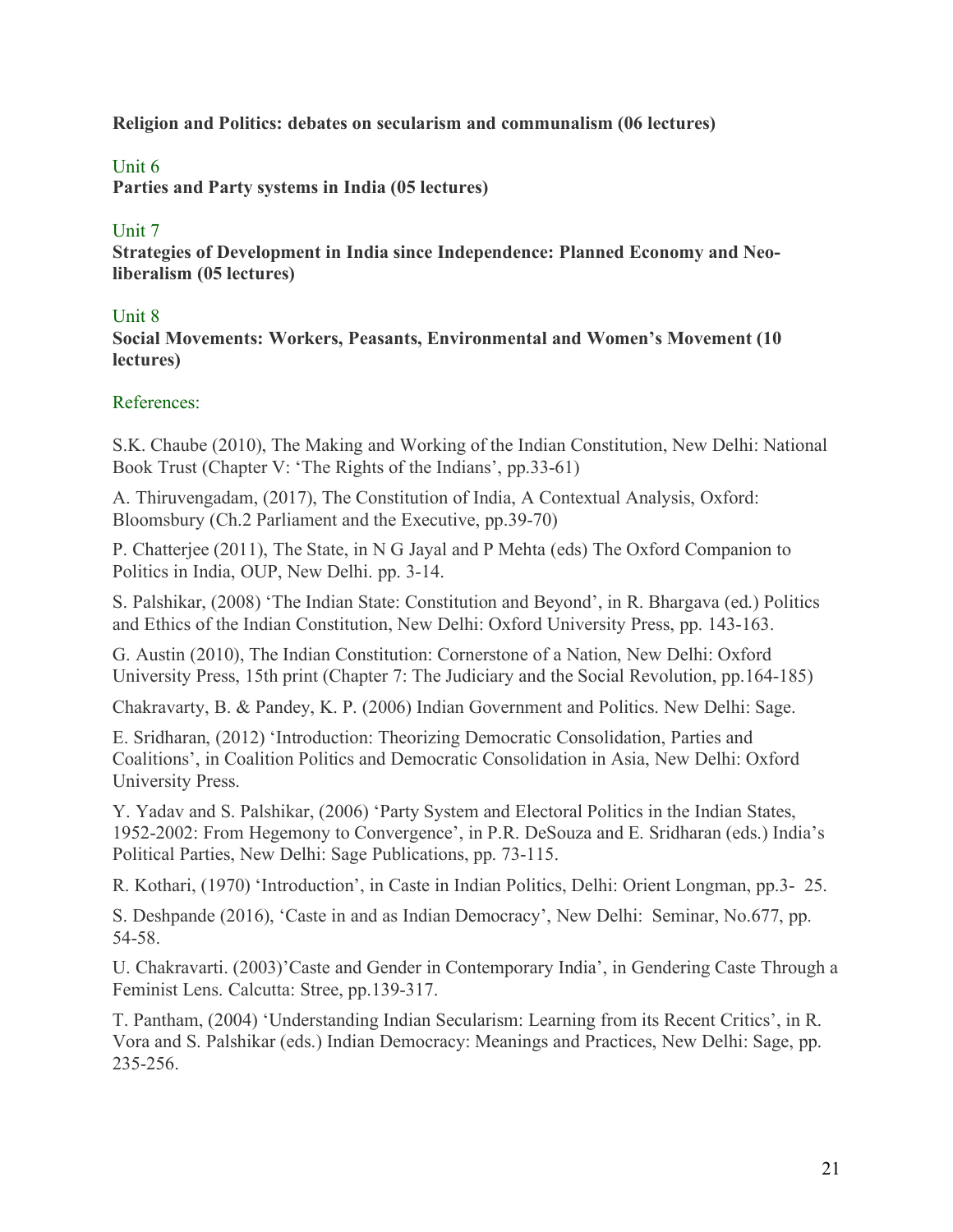A. Roy, (2010) 'The Women's Movement', in N.Jayal and P. Mehta (eds.) The Oxford Companion to Politics in India, New Delhi: Oxford University Press, pp.409-422.

G. Shah, (2004) Social Movements in India: A Review of Literature, New Delhi: Sage Publications.

Chandra, B., Mukherjee, A. & Mukherjee, M. (2010) India After Independence. New Delhi: Penguin.

Singh, M.P. & Saxena, R. (2008) Indian Politics: Contemporary Issues and Concerns. New Delhi: PHI Learning.

Vanaik, A. & Bhargava, R. (eds.) (2010) Understanding Contemporary India: Critical Perspectives. New Delhi: Orient Blackswan.

Menon, N. and Nigam, A. (2007) Power and Contestation: India Since 1989. London: Zed Book.

Austin, G. (1999) Indian Constitution: Corner Stone of a Nation. New Delhi: Oxford University Press.

Austin, G. (2004) Working of a Democratic Constitution of India. New Delhi: Oxford University Press.

Jayal, N. G. & Maheta, P. B. (eds.) (2010) Oxford Companion to Indian Politics. New Delhi: Oxford University Press.

#### Additional Resources:

#### **Readings in Hindi**

अभय कुमार दुबे (सं०) राजनीति की किताब: रजनी कोठारी का कृतित्व, नई दिल्ली: वाणी प्रकाशन

रजनी कोठारी एवं अभय कुमार दुबे, भारत में राजनीति: कल और आज, नई दिल्ली: वाणी प्रकाशन

ग्रेनविल ऑस्टिन, भारतीय संविधान: राष्ट्र की आधारशिला, अनुवादक: नरेश गोस्वामी, नई दिल्ली: वाणी प्रकाशन, 2017

माधव खोसला, भारत का संविधान, नई दिल्ली: ऑक्सफ़र्ड यूनिवर्सिटी प्रेस, 2018

सुभाष काश्यप, संवैधानिक-राजनीतिक व्यवस्था: शासन प्रणाली और निर्वाचन प्रक्रिया, नई दिल्ली: राजकमल प्रकाशन, 2016

सुभाष काश्यप, भारतीय राजनीति और संसद: विपक्ष की भूमिका, नई दिल्ली: राजकमल प्रकाशन, 2016

सुभाष काश्यप, भारतीय राजनीति और संविधान: विकास, विवाद और निदान, नई दिल्ली: राजकमल प्रकाशन, 2016

माधव गोडबोले, धर्मनिरपेक्षता: दोराहे पर भारत, नई दिल्ली: सेज भाषा, 2017

शम्सुल इस्लाम, भारत में अलगाववाद और धर्म, नई दिल्ली: वाणी प्रकाशन

जावीद आलम, लोकतंत्र के तलबगार?, अनुवादक: अभय कुमार दुबे, नई दिल्ली: वाणी प्रकाशन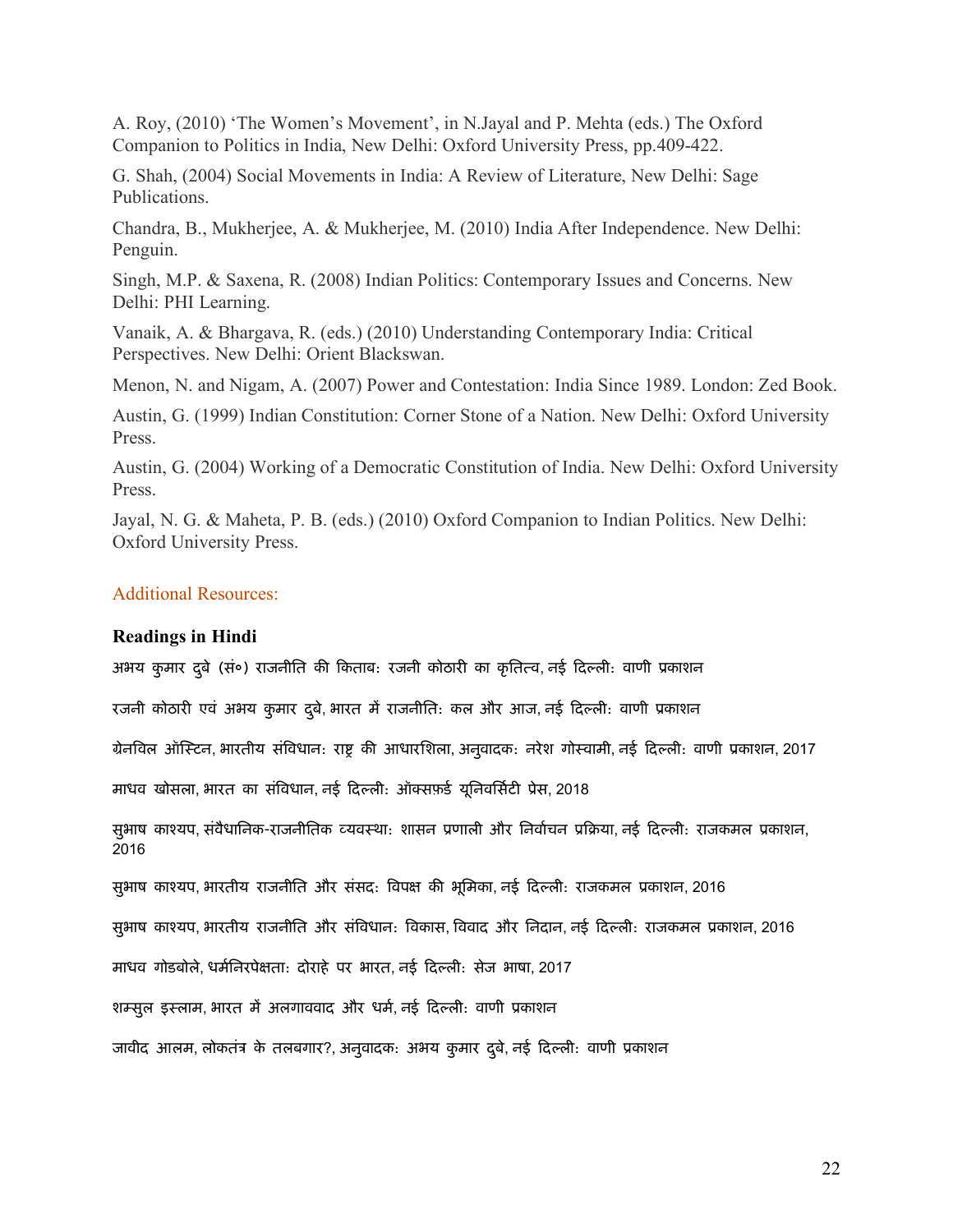आशुतोष वार्ष्णेय, अधूरी जीत: भारत का अप्रत्याशित लोकतंत्र, अनुवादक: जितेन्द्र कुमार, नई दिल्ली: ऑक्सफ़र्ड यनिवर्सिटी प्रेस, 2018

गेल ओमवेट, दलित और प्रजातांत्रिक क्रांति: उपनिवेशीय भारत में डॉ॰ अम्बेडकर एवं दलित आंदोलन, नई दिल्ली: सेज भाषा, 2015

फ़िलिप कॉटलर, लोकतंत्र का पतन: भविष्य का पुनर्निर्माण, नई दिल्ली: सेज भाषा, 2017

घनश्याम शाह, भारत में सामाजिक आंदोलन: संबंधित साहित्य की एक समीक्षा, नई दिल्ली: सेज भाषा, 2015

अजय गुडावर्थी, भारत में राजनीतिक आंदोलनों का समकानील इतिहास: नागरिक समाज के बाद की राजनीति, नई दिल्ली: सेज भाषा, 2017

ज्याँ द्रेज़ एवं कमल नयन चौबे (सं०), भारतीय नीतियों का सामाजिक पक्ष, लोकचेतना प्रकाशन, ई०पी०डब्लू० रीडर, 2017

ज्याँ द्रेज़ एवं अमर्त्य सेन, भारत और उसके विरोधाभास, अनुवादक: अशोक कुमार, नई दिल्ली: राजकमल प्रकाशन, 2018

बद्री नारायण, खंडित आख्यान: भारतीय जनतंत्र में अदृश्य लोग, नई दिल्ली: ऑक्सफ़ई यूनिवर्सिटी प्रेस, 2018

#### Teaching Learning Process

There will be interactive lectures on varied approaches to the study of Indian politics and Indian state. They will engage in detailed discussion on basic features of Indian constitution, particularly on the relationship between fundamental rights and directive principles enshrined in the Indian constitution. It provides them with basic understanding on the working of institutions in Indian polity and powers structures in Indian shaping society and politics. It also exposes students to the debates on secularism and communalism. It familiarizes the students with the evolution of party system in India. It enables students to analyse the strategies of development adopted by the state in post-colonial India and the impact of neo- liberal reforms on Indian economy. It also provides understanding on the dynamics of social movements in India and their significance as an alternative site of politics beyond the institutions.

#### Assessment Methods

Students will be assessed on continuous basis followed by end term examination. Internal assessment will be conducted at the end of each unit which may include written assignments, class presentations and participation inclass discussions. Students will be assessed on the basis of their ability to think critically and creatively to solve the problems and application of conceptual understanding to field based variables. Students will be assessed on the basis of their reflexive thinking and engagement with peers and group discussion. Students will be evaluated on the basis of their participation in extra and co-curricular activities such as quiz. Before the end term examination, students will be required to submit a critical review of any book or a film that relates to any one unit of the syllabus.

#### Keywords

Approaches, Constitution, Development, Institutions, Secularism, Social Movements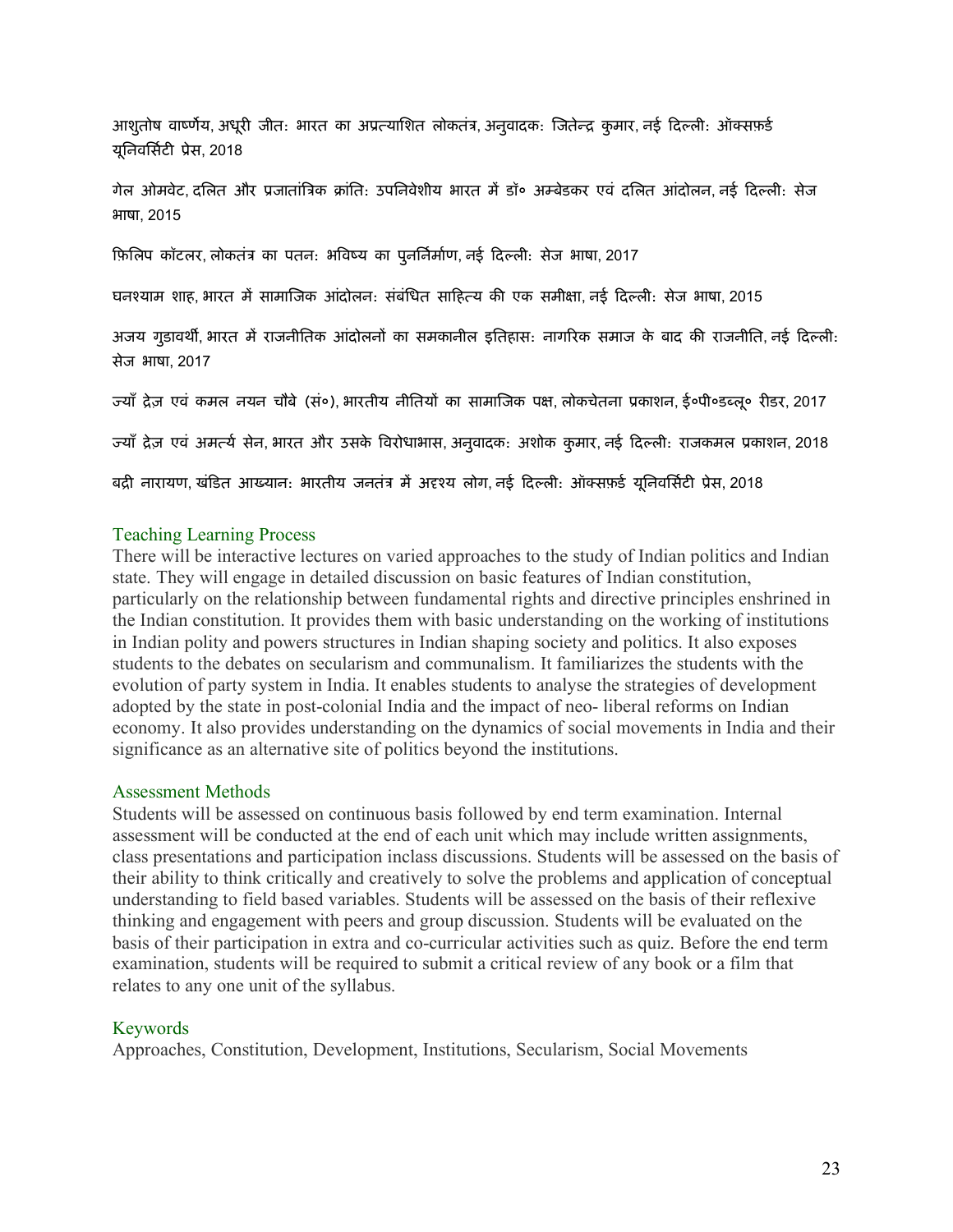# **Paper III - Comparative Government and Politics (62324306) Core Course - (CC) Credit:6**

#### Course Objective

The purpose of the course is to familiarise students with the nature and scope of the study of comparative politics. The course aims at examining politics in a historical framework while engaging with various themes of comparative analysis in developed and developing countries. The objectives of the course further remain to provide information and knowledge to students on constitutional development and the political economy of diverse countries such as Britain, Brazil, Nigeria and China.

#### Course Learning Outcomes

The paper will equip students with an in-depth understanding of nature, and scope of comparative politics. The course will enhance student's understanding of comparative analysis both in developed and developing countries. The course will enable students in understanding historical context of modern state, constitutional development and their political economy with specific references; such as capitalism as a case of reference to Britain, socialism with reference to China, colonialism and decolonization with reference to Brazil and Nigeria. The course will develop analytical skills of students to discuss the contemporary debates on the changing nature of state in the context of globalisation.

#### Unit 1

**The nature, scope and methods of comparative political analysis (10 lectures)**

#### Unit 2

**Comparing Regimes: Authoritarian and Democratic (06 lectures)**

#### Unit 3

#### **Classifications of political systems (15 lectures):**

a) Parliamentary and Presidential: UK and USA

b) Federal and Unitary: Canada and China

# Unit 4

**Electoral Systems: First past the post, proportional representation, mixed systems (7 lectures)**

# Unit 5

**Party Systems: one-party, two-party and multi-party systems (09 lectures)**

#### Unit 6

#### **Contemporary debates on the nature of state (13 lectures):**

the security state and the changing nature of nation-state in the context of globalization.

#### References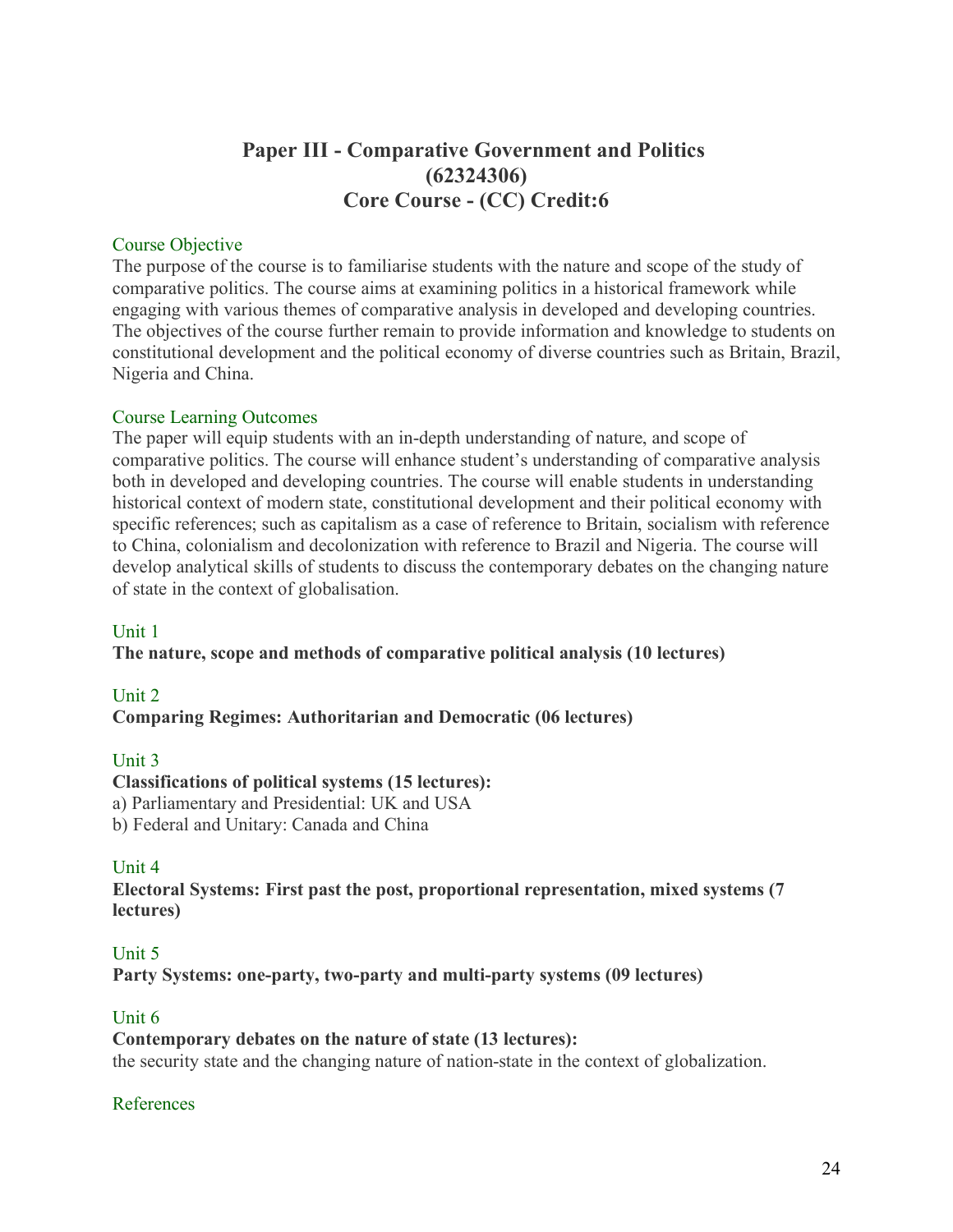# **Essential Texts**

Bara, J & Pennington, M. (eds.). (2009) Comparative Politics. New Delhi: Sage.

Caramani, D. (ed.). (2008) Comparative Politics. Oxford: Oxford University Press.

Hague, R. and Harrop, M. (2010) Comparative Government and Politics: An Introduction. (Eight Edition). London: Palgrave McMillan.

Ishiyama, J.T. and Breuning, M. (eds.). (2011) 21st Century Political Science: A Reference Book. Los Angeles: Sage.

Newton, K. and Deth, Jan W. V. (2010) Foundations of Comparative Politics: Democracies of the Modern World. Cambridge: Cambridge University Press.

O'Neil, P. (2009) Essentials of Comparative Politics. (Third Edition). New York: WW. Norton & Company, Inc.

Palekar, S.A. (2009) Comparative Government and Politics. New Delhi: PHI Learning Pvt. Ltd.

# **Compulsory Readings:**

# **Unit 1.**

Caramani, D. (2008) 'Introduction to Comparative Politics', in Caramani, D. (ed.) Comparative Politics. Oxford: Oxford University Press, pp. 1-23.

Mohanty, M. (1975) 'Comparative Political Theory and Third World Sensitivity', in Teaching Politics. Nos. 1 & 2, pp. 22-38.

# **Unit 2.**

Webb, E. (2011) 'Totalitarianism and Authoritarianism', in Ishiyama, J. T. and Breuning, M. (eds.) 21st Century Political Science: A Reference Book. Los Angeles: Sage, pp. 249-257. Hague, R. and Harrop, M. (2004) Comparative Government and Politics: An Introduction. London: Palgrave McMillan, pp. 36-50, 51-68.

# **Unit 3a.**

Hague, R and Harrop, M. (2004) 'The Political Executive', in Comparative Government and Politics: An Introduction. London: Palgrave McMillan, pp. 268-290.

# **Unit 3b.**

Cameron, D. R. (2002) 'Canada', in Ann L. G. (ed.) Handbook of Federal Countries. Montreal &Kingston: McGill Queen's University Press, pp. 105-119.

Peter, H. (2002) 'Canada: A Federal Society-Despite Its Constitution', in Rekha Saxena. (ed.) Mapping Canadian Federalism for India. New Delhi: Konark Publisher, Pvt., pp. 115-129.

Dhillon, Michael. (2009), 'Government and Politics', in Contemporary China: An Introduction. London, New York: Routledge, 2009, pp. 137-160

# **Unit 4.**

Evans, Jocelyn A.J. (2009) 'Electoral Systems', in Bara, J. and Pennington, M. (eds.) Comparative Politics. New Delhi: Sage, pp. 93-119.

Downs, W. M. (2011) 'Electoral Systems in Comparative Perspectives', in Ishiyama, J. T. and Breuning, M. (eds.) 21st Century Political Science: A Reference Book. Los Angeles: Sage, pp. 159-167.

# **Unit 5.**

Cole, A. (2011) 'Comparative Political Parties: Systems and Organizations', in Ishiyama, J.T. and Breuning, M. (eds.) 21st Century Political Science: A Reference Book. Los Angeles: Sage, pp. 150-158.

Caramani, D. (2008) 'Party Systems', in Caramani, D. (ed.) Comparative Politics. Oxford: Oxford University Press, pp. 293-317, 318-347.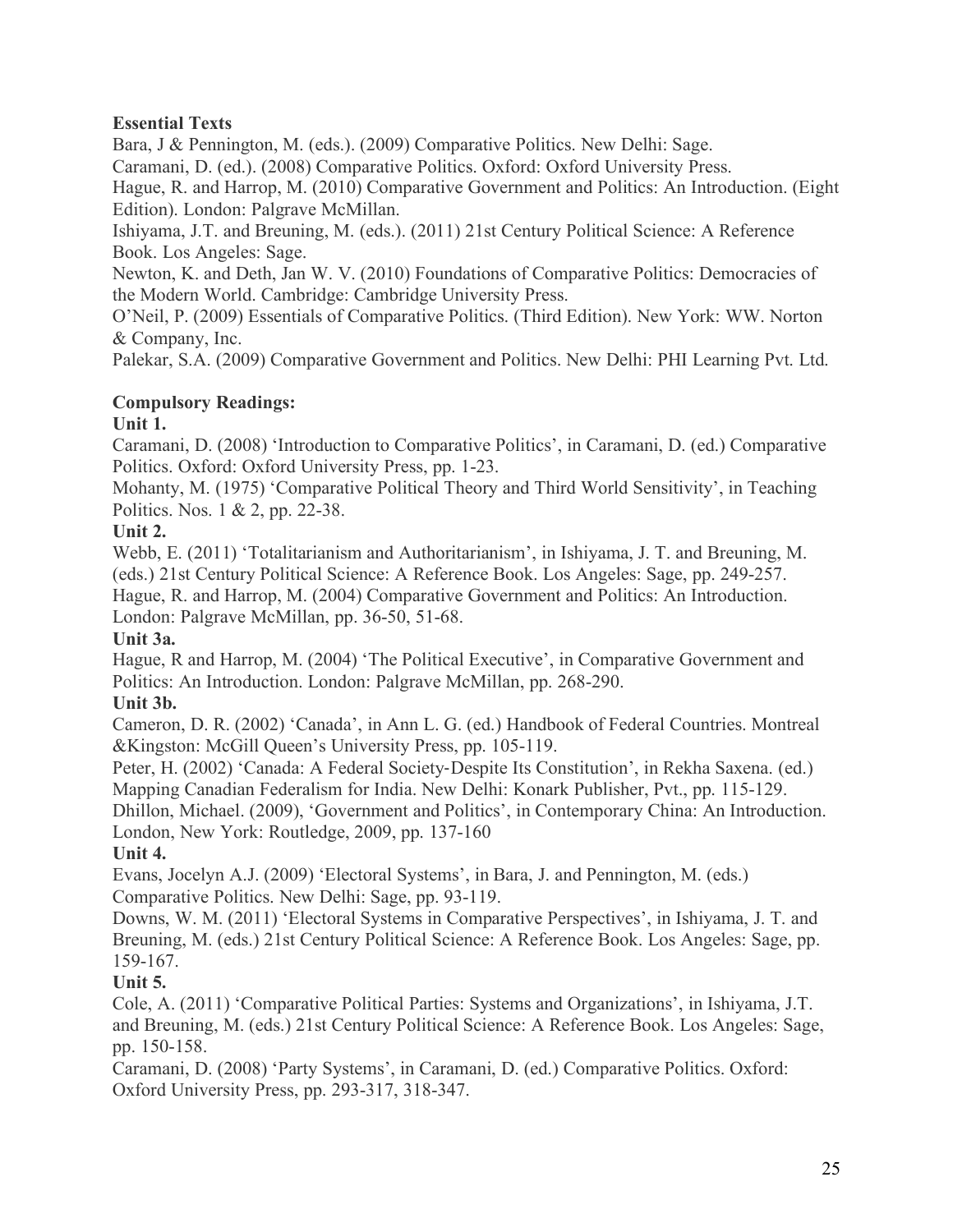# **Unit 6.**

Poggi, Gianfranco. (2008) 'The nation-state', in Caramani, D. (ed.) Comparative Politics. Oxford: Oxford University Press pp. 85-107.

Hague, R. and Harrop, M. (2004) 'The state in a global context', in Comparative Government and Politics: An Introduction. London: Palgrave McMillan, pp. 17-34.

# Additional Resources:

### **Classic Readings**

Aristotle: 'Politics,' Benjamin Jowett, Batoche Books, The Clarendon Press, 1999 Karl Marx: Critique of Political Economy, Progress Publishers, Moscow, Translated: S.W. Ryazanskaya, 1859

Roy Macridis: The Study of Comparative Government, Random House 1966/'The modern Political Regimes: Patterns and Institutions', 1986.

# **Additional Readings:**

Bara, J. (2009) 'Methods for Comparative Analysis', in Bara, J. & Pennington, M. (eds.) Comparative Politics. New Delhi: Sage, pp. 40-65.

Blondel, J. (1996) 'Then and Now: Comparative Politics', Political Studies. Vol. 47, Issue 1, pp. 152-160

Chandhoke, N. (1996) 'Limits of Comparative Political Analysis', Economic and Political Weekly. vol. 31, No. 4, (January 27), pp. PE 2-PE8.

Mair, P. (2008) 'Democracy', in Carmani, D. (ed.) Comparative Politics. Oxford: Oxford University Press, pp. 108-132.

Robbins, J. W. (2011) 'Parsidentialism Verses Parliamentarism', in Ishiyama, J. T. and Marijke, B. (eds.) 21st Century Political Science: A Reference Book. Los Angeles: Sage, pp. 177-185. Watts, D. (2003) Understanding US/UK Government and Politics. Manchester: Manchester University Press, pp. 1-25; 66-105; 106-138.

| Unit                                     | Course Learning          | Teaching and Learning Assessment Method |                         |
|------------------------------------------|--------------------------|-----------------------------------------|-------------------------|
|                                          | Outcome                  | <b>Activities</b>                       |                         |
| 1. The nature, scope                     | Learning what, why       | Primarily theory class                  | Assessment through      |
| and methods of                           | and how to compare       | with power point                        | discussion on nature of |
| comparative political                    | with an objective to     | presentations                           | comparative politics    |
| analysis                                 | discern Eurocentric bias |                                         | and eurocentricism      |
| 2. Comparing Regimes: Student will learn |                          | Theory lectures and                     | Student will be         |
| Authoritarian and                        | different forms of       | examples from the                       | encouraged to have      |
| Democratic                               | government like          | globe help student                      | discussion on merits    |
|                                          | unitary, federal,        | understand the nuances                  | and demerits of         |
|                                          | democratic, totalitarian | of specific forms of                    | different forms and     |
|                                          | etc                      | government                              | desirability for India  |
| 3. Classifications of                    | To study parliamentary   | Through lectures and                    | Students may prepare    |
| political systems                        | and presidential and     | power point                             | project and have a      |
|                                          | unitary and federal      | presentations students                  | group discussion on     |
|                                          | suystems                 | will study the different                | different political     |
|                                          |                          | political systems                       | systems                 |

#### Teaching Learning Process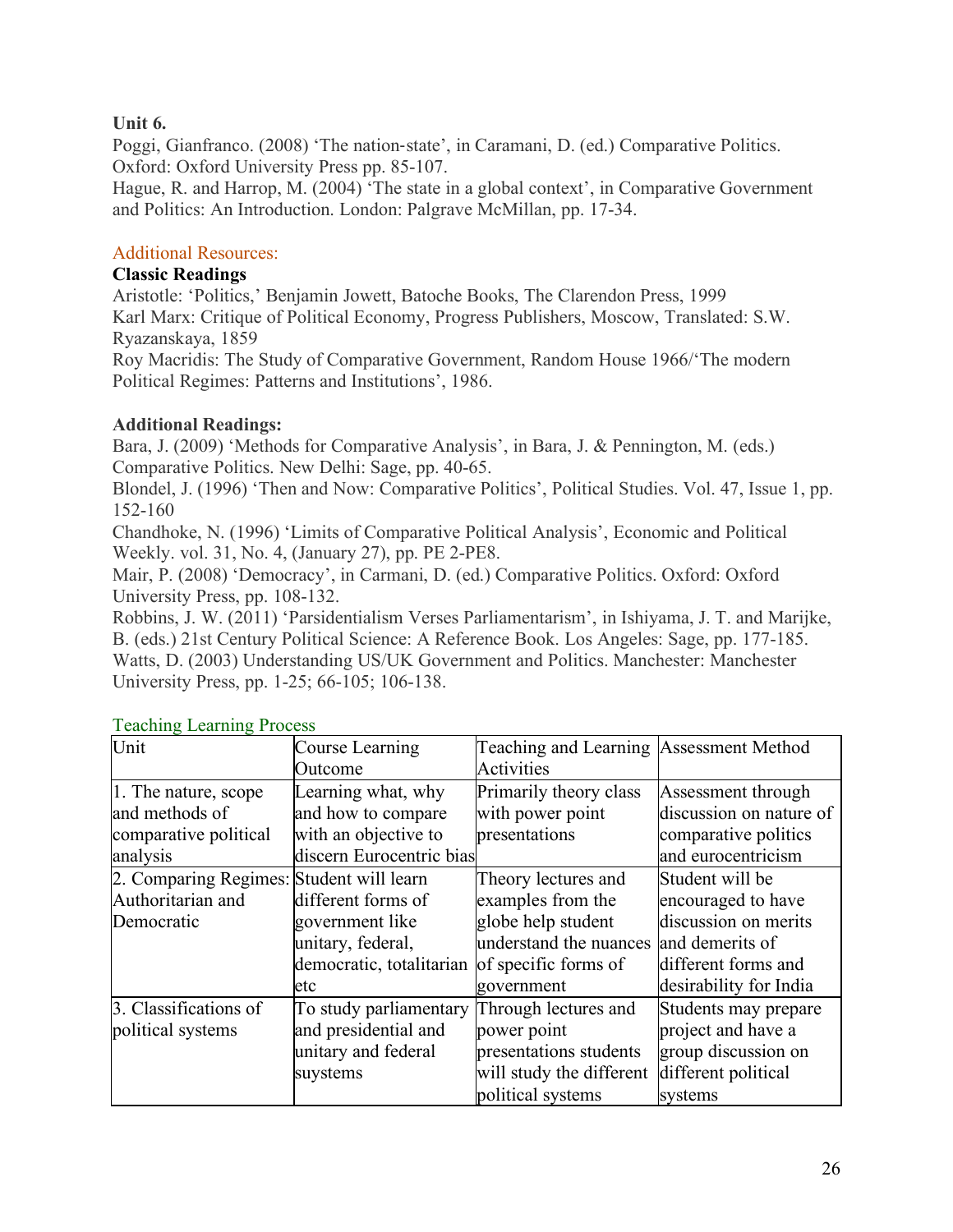| 4. Electoral Systems                   | Electoral systems have Comparative study     |                                                | Students can prepare    |
|----------------------------------------|----------------------------------------------|------------------------------------------------|-------------------------|
|                                        | been key to understand through lectures and  |                                                | project on similar      |
|                                        | the political systems                        | presentation by students systems but different |                         |
|                                        |                                              | on different electoral                         | outcomes or             |
|                                        |                                              | systems                                        | assignments on classics |
| 5 Party Systems                        | Students will learn the                      | Theoretical study                              | Student may review      |
|                                        | emergence of parties                         | through classics and                           | some classics and       |
|                                        | and party system                             | Power point                                    | demonstrate working of  |
|                                        |                                              | presentation of                                | parties by grouping     |
|                                        |                                              | comparative study of                           | themselves              |
|                                        |                                              | elections system                               |                         |
| 6. Contemporary                        | To understand the                            | Lectures and study of                          | Students may            |
| debates on the nature of evolution and |                                              | classics to understand                         | encourage to prepare    |
| state                                  | development of nation                        | the Nation and state                           | project on comparative  |
|                                        | state and its                                | debate in West and East study of emergence of  |                         |
|                                        | contemporary form, the and the dimensions of |                                                | nation state            |
|                                        | security state                               | security state                                 |                         |

# Keywords

Comparative method, Regime types, Poltical systems, Electoral Systems, Party Systems

# **Paper IV - Introduction to International Relations (62324407) Core Course - (CC) Credit:6**

# Course Objective

This Course is designed to give students a sense of some important theoretical approaches to understand international relations; a history from 1945 onwards to the present; and an outline of the evolution of Indian foreign policy since independence and its possible future trajectory.

# Course Learning Outcomes

- Students will learn about major theoretical approaches and the history of International Relations.
- The course will enhance students' understanding on the major political developments in international relations since 1945.
- The paper will develop in-depth knowledge on the emerging centers of power like European Union, China, Russia and Japan.
- Students will also learn about basic determinants of India's foreign policy and understand it in the context of India as an emerging power.

#### Unit 1

# **Early Debates in International Relations (27 lectures)**

(a) Idealism vs Realism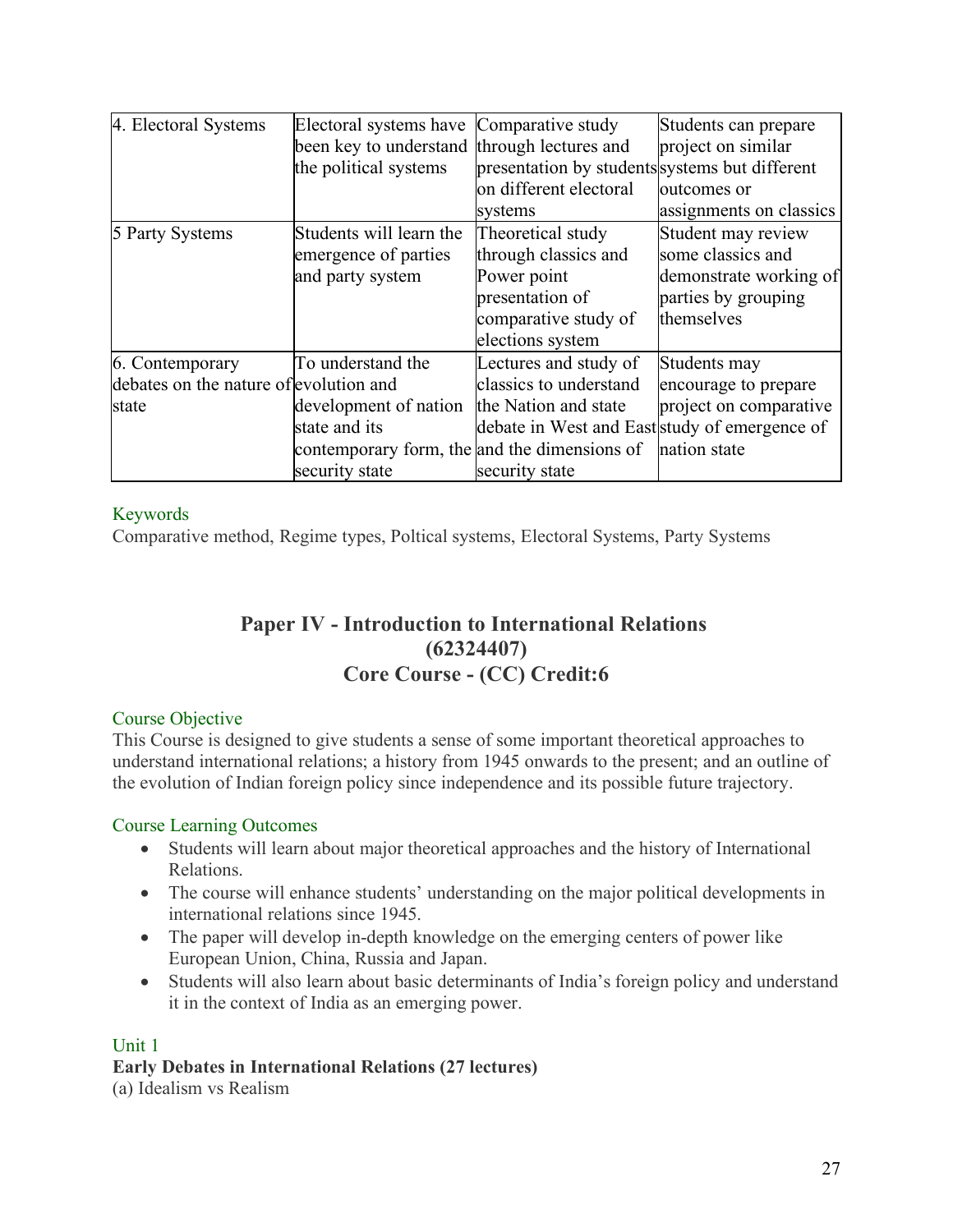(b) Liberalism to Neo Liberal Institutionalism

(c) Structural Approaches: World Systems Approach (Immanuel Wallerstein) and Dependency School (Andre Gunder Frank)

(d) Feminist Perspective (J. Ann Tickner)

# Unit 2

#### **Post War International Relations and the emergence of Cold War (20 lectures)**

(a) Second World War & Origins Cold War

(b) Phases of Cold World War: First Cold War, Rise and Fall of Détente, Second Cold War End of Cold War and Collapse of the Soviet Union

(c) Post-Cold War Era and Emerging Centers of Power (European Union, China, Russia and Japan)

# Unit 3

#### **India's Foreign Policy (13 lectures)**

(a) Basic Determinants (Historical, Geo-Political, Economic, Domestic and Strategic)

(b) India's Policy of Non-alignment

(c) India: An Emerging Power

#### References

#### **1.Approaches to International Relations**

Grieco, Joseph, Ikenberry John G., and Mastanduno Michael. (eds.) (2018), *Introduction to International relations: Perspectives, Connections And Enduring Questions*, USA, Red Globe press.

William, P., Goldstein, D. M. and Shafritz, J. M. (eds.) (1999) Classic Readings of InternationalRelations. Belmont: Wadsworth Publishing Co, pp. 30-58; 92-126.

Art, R. J. and Jervis, R. (eds.) (1999) International Political Enduring: Concepts

and Contemporary Issues.5th Edition. New York: Longman, pp. 7-14; 29-49; 119-126. Jackson, R. and Sorenson, G. (2008) Introduction to International Relations: Theories and Approaches. New York: Oxford University Press, pp. 59-96.

E. Carr, (1981) The Twenty Years Crisis, 1919-1939: An Introduction to the Study of International Relations, London: Macmillan, pp. 63-94.

H. Morgenthau, (2007) 'Six Principles of Political Realism', in R. Art and R. Jervis,

International Politics, 8th Edition, New York: Pearson Longman, pp. 7-14.

T. Dunne and B. Scmidt, (2008) 'Realism', in J. Baylis and S. Smith (eds**),** The Globalizationof World Politics: An Introduction to International Relations, New York: Oxford University Press, pp. 90-107.

K. Waltz, (2007) 'The Anarchic Structure of World Politics', in R. Art and R. Jervis, International Politics, 8th Edition, New York: Pearson Longman, pp. 29-49.

T. Dunne, (2008) 'Liberalism', in J. Baylis and S. Smith (eds.), The Globalization of World Politics: An Introduction to International Relations, New York: Oxford University Press, pp. 108-123.

R. Keohane and J. Nye, (2000) 'Transgovernmental Relations and the International Organization', in M. Smith and R. Little (eds.), Perspectives on World Politics, New York: Routledge, pp. 229-241.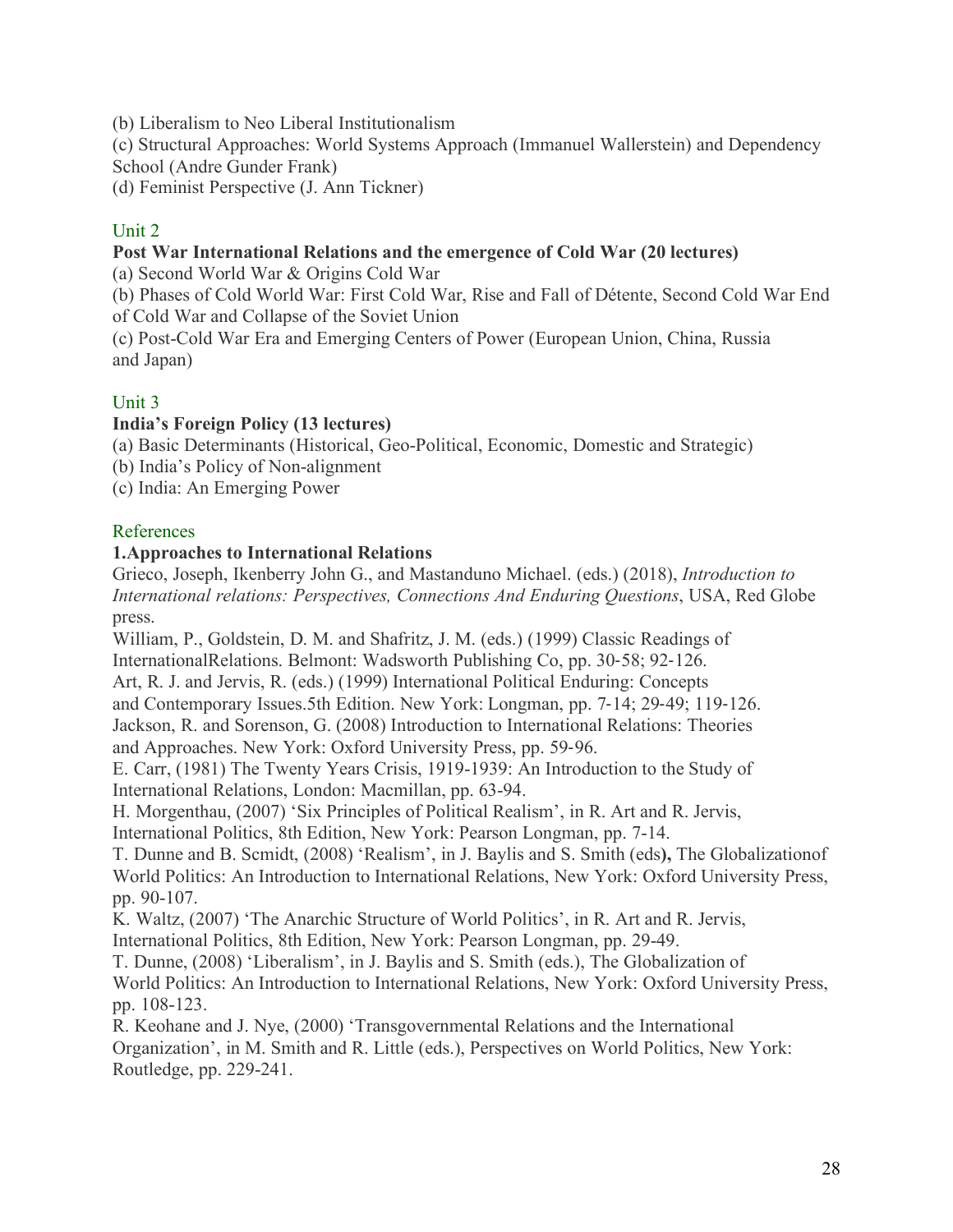S. Hobden and R. Jones, (2008) 'Marxist Theories of International Relations' in J. Baylis and

S. Smith (eds), The Globalization of World Politics: An Introduction to International Relations, New York: Oxford University Press, pp. 142-149; 155-158.

I. Wallerstein, (2000) 'The Rise and Future Demise of World Capitalist System: Concepts for Comparative Analysis', in Michael Smith and Richard Little (eds**),** Perspectives on World Politics, New York: Routledge, pp. 305-317.

Andre Gunder Frank, (1966), "The Underdevelopment of Development", *Monthly Review,* 18,4, pp.17-31.

Goldstein, J. and Pevehouse, J.C. (2009) International Relations. New Delhi: Pearson, pp. 81-111.

Tickner, J. A. (2001) Gendering World Politics: Issues and Approaches in the Post-Cold War Era. Columbia University Press.

# **2. Cold War & Post-Cold War Era**

Carr, E.H. (2004) International Relations between the Two World Wars: 1919-1939**,** New York: Palgrave, pp. 197-231 and 258-278.

Taylor, A.J.P. (1961) The Origins of the Second World War. Harmondsworth: Penguin, pp.29- 65.

Carrtuthers, S.L. (2008) 'International History, 1900-1945' in Baylis, J. and Smith, S. (eds.) The Globalization of World Politics. An Introduction to International Relations. 4<sup>th</sup> edn. Oxford: Oxford University Press, pp. 76-84.

Calvocoressi, P. (2001) World Politics: 1945—2000. Essex: Pearson, pp. 3-91.

Scott, L. (2005) 'International History, 1945-1990' in Baylis, J. and Smith, S. (eds.) (2008) The Globalization of World Politics. An Introduction to International Relations. 4th edn., Oxford: Oxford University Press, pp. 93-101.

Hobsbawm, E. (1995) Age of Extreme: The Short Twentieth Century, 1914—1991**.** London: Abacus, pp. 225-226.

Hobsbawm, E. (1995) Age of Extreme: The Short Twentieth Century, 1914—1991. London: Abacus, pp. 207-222.

# **3. India's Foreign Policy**

Ian Hall (ed) (2014), "The Engagement of India: Strategies and Responses", Washington, DC, Georgetown University Press

Muchkund Dubey, (2016), "India's Foreign Policy: Coping with the Changing World", New Delhi, Orient Blackswan Pvt. Ltd.

Harsh V.Pant (ed), (2009) "India's foreign Policy in a Unipolar World", New Delhi, Routledge. Harsh, V. Pant, (2016), India's Foreign Policy-An Overview", New Delhi: Orient Blackswan

Harsh, V. Pant, (ed) (2019), "New Directions in India's foreign Policy: Theory and Praxis", New Delhi: Cambridge University Press

Sumit Ganguly (ed),(2016) "Engaging the World-Indian Foreign Policy since 1947" New Delhi, Oxford University Press

S. Ganguly and M.S. Pardesi, "Explaining Sixty Years of India's Foreign Policy", in India Review, Vol.8 (1) pp.4-19

Amitabh Mattoo and Happymon Jacob, (eds), (2014), "India and the Contemporary International System", New Delhi, Manohar Publications in collaboration with RCSS Colombo.

W. Anderson, (2011) 'Domestic Roots of Indian Foreign Policy', in W. Anderson, Trysts with *Democracy: Political Practice in South Asia*, Anthem Press: University Publishing Online.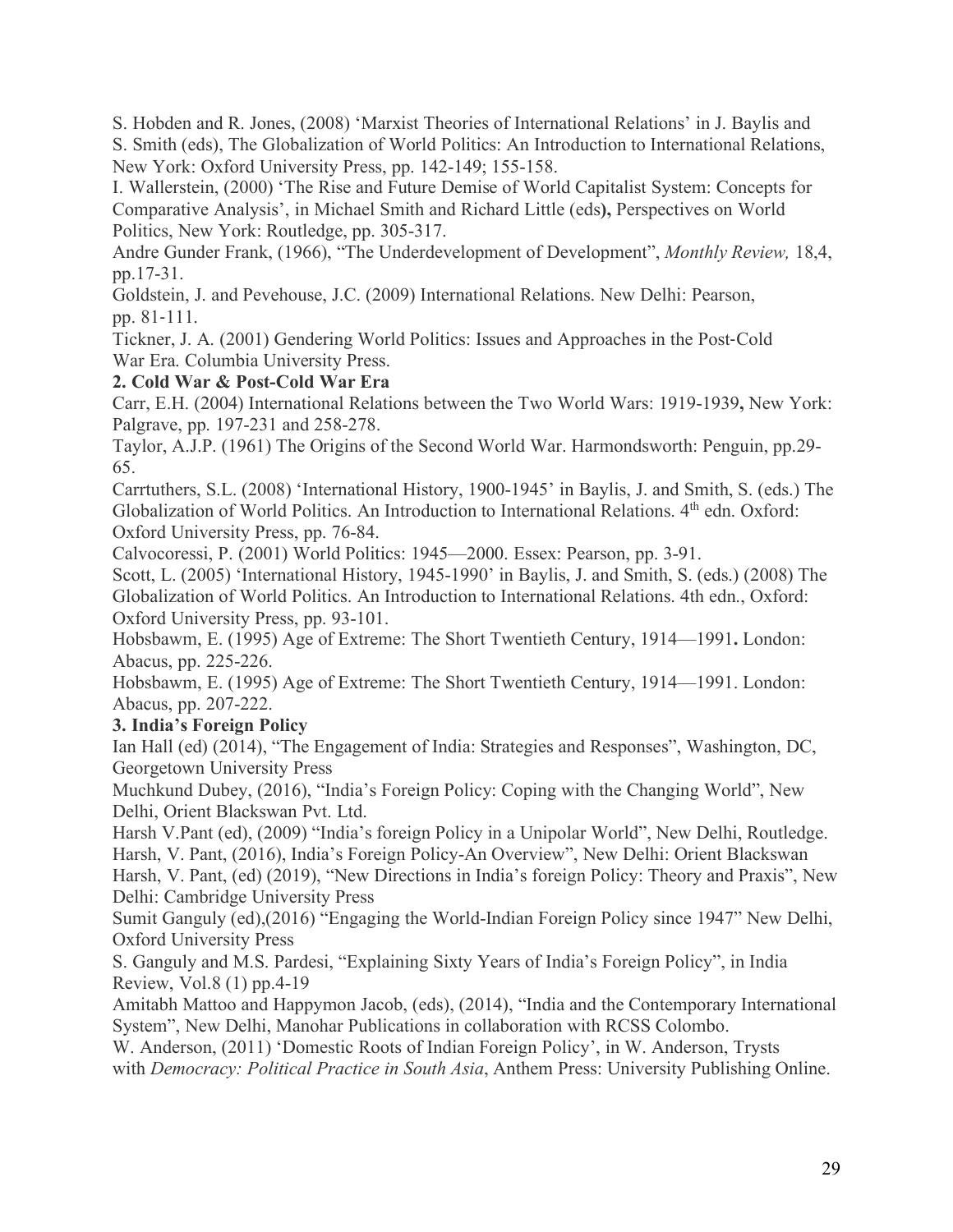# Additional Resources:

# **Classic Readings**

Hans J. Morgenthau (1948), *Politics among Nations, 8th edition,* revisedby K Thompson and D. Clinton, New York, McGraw Hill, 2006.

E. H. Carr (1985), *International Relations between the two world wars* 1919-1939, London, MacMillan.

Kenneth Waltz (1959) *Man, the State and War*, Columbia, Columbia University Press. Daniel Philpott (1999), "Westphalia, Authority and International Society", *Political Studies,* XLVII, pp. 566-539.

# **Readings in Hindi**

अजय कुमार (2011), *अन्तराष्ट्रीय संबंधों के सिधांत : एक परिचय*, दिल्ली: पियर्सन एजुकेशन.

पुष्पेश पन्त (2017), *21 वी शताब्दी में अन्तराष्ट्रीय सम्बन्ध*, दिल्ली: मक्ग्रा हिल पब्लिशिंग, पांचवा एडिशन.

रमकी बासु(2015), अनराषीय राजनीित*:* अवधारणाएं*,* िसधांत तथा मुदे*,* िदली: सेज भाषा पिबके शन.

सुमित गाँगुली (2018), *भारत की विदेश नीति: पुनरावलोकन एवं संभावनाएँ*, नई दिल्ली: ऑक्सफोर्ड यूनिवर्सिटी पेस,

Additional Readings:

# **1.Approaches to International Relations**

R. Mansbach and K. Taylor, (2008) Introduction to Global Politics, New York: Routledge, pp. 2- 32.

R. Mansbach and K. Taylor, (2012) Introduction to Global Politics, New York: Routledge, pp. 33-68.

K. Mingst, (2011) Essentials of International Relations, New York: W.W. Norton and Company, pp. 16-63.

P. Viotti and M. Kauppi, (2007) International Relations and World Politics: Security, Economy, Identity**,** Pearson Education, pp. 40-85.

J. Singer, (1961) 'The International System: Theoretical Essays', World Politics, Vol. 14(1), pp. 77-92.

2. Cold War & Post-Cold War Era

M. Nicholson, International Relations: A Concise Introduction, New York: Palgrave, 2002, pp. 120-122.

J. Goldstein and J. Pevehouse, (2007) International Relations, New York: Pearson Longman, pp. 138-148.

S. Smith and P. Owens, (2008) 'Alternative Approaches to International Theory' in J. Baylis and S. Smith (eds**),** The Globalization of World Politics: An Introduction to International

Relations**,** New York: Oxford University Press, pp. 181-184.

J. Goldstein and J. Pevehouse, (2007) International Relations, New York: Pearson Longman, pp. 127-137.

R. Jackson and G. Sorensen, (2007) Introduction to International Relations: Theories and Approaches, 3rd Edition, Oxford: Oxford University Press, pp. 97-128.

# **3. India's Foreign Policy**

H. Pant, (2008) 'The U.S.-India Entente: From Estrangement to Engagement', in H. Pant, Contemporary Debates in Indian Foreign and Security Policy: India Negotiates Its Rise in *the International System*, Palgrave Macmillan: London.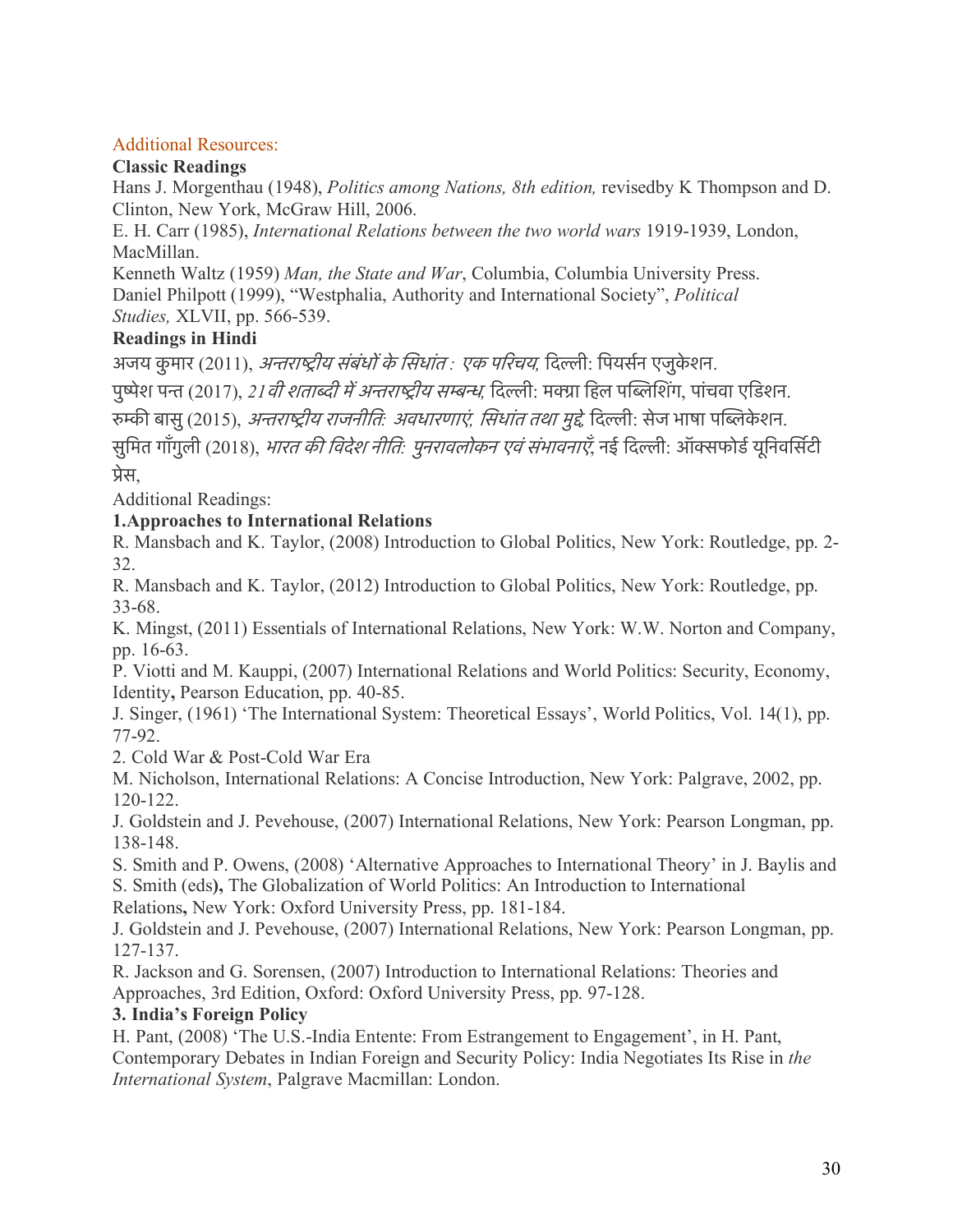D. Mistry, (2006) 'Diplomacy, Domestic Politics, and the U.S.-India Nuclear Agreement', in Asian Survey, Vol. 46 (5), pp. 675-698.

H. Pant, (2011) 'India's Relations with China', in D. Scott (ed.), *Handbook of India's International Relations*, London: Routeledge, pp. 233-242.

A. Tellis and S. Mirski, (2013) 'Introduction', in A. Tellis and S. Mirski (eds.), *Crux of Asia: China, India, and the Emerging Global Order*, Carnegie Endowment for International Peace: Washington.

S. Muni, (2003) 'Problem Areas in India's Neighbourhood Policy', in *South Asian Survey*, Vol. 10 (2), pp. 185-196.

S. Cohen, (2002) *India: Emerging Power*, Brookings Institution Press.

V. Sood, (2009) 'India and regional security interests', in Alyssa Ayres and C. Raja Mohan (eds), Power *realignments in Asia: China, India, and the United States*, New Delhi: Sage.

# Teaching Learning Process

This course will help the students in getting introduced to major theoretical approaches and the history of International Relations and will enhance their understanding on the major political developments in international relations since 1945 as well as emerging centers of power like European Union, China, Russia, Japan and India. In this course the teaching process would include a combination of different pedagogic tools like class lecture, class discussion, class presentations, group discussion and debates. The students will also learn through power-point presentations and film screening. The teaching-learning process would also focus on regular revision through different methods like holding quiz after the end of every unit, dividing the class into different groups based on different ideologies in the discipline and holding a free debate amongst them on different issues relevant for the course. Students will also be asked to do small write-ups on a question or a topic given to them based on their understanding of the problem/issue after completing every unit.

#### Assessment Methods

Students will be assessed at different stages during the completion of this course. They will be assessed on the basis of their performance in group discussions after completion of every unit, class presentations and one assignment on a given topic.

# Keywords

International Relations, Idealism, Realism, Liberalism, Structuralism, Feminism, Post-war IR, India's Foreign Policy

# **1. Themes in Comparative Political Theory (62327503) Discipline Specific Elective - (DSE) Credit:6**

# Course Objective

This course aims to familiarize students with the need to recognize how conceptual resources in political theory draw from plural traditions. By chiefly exploring the Indian and Western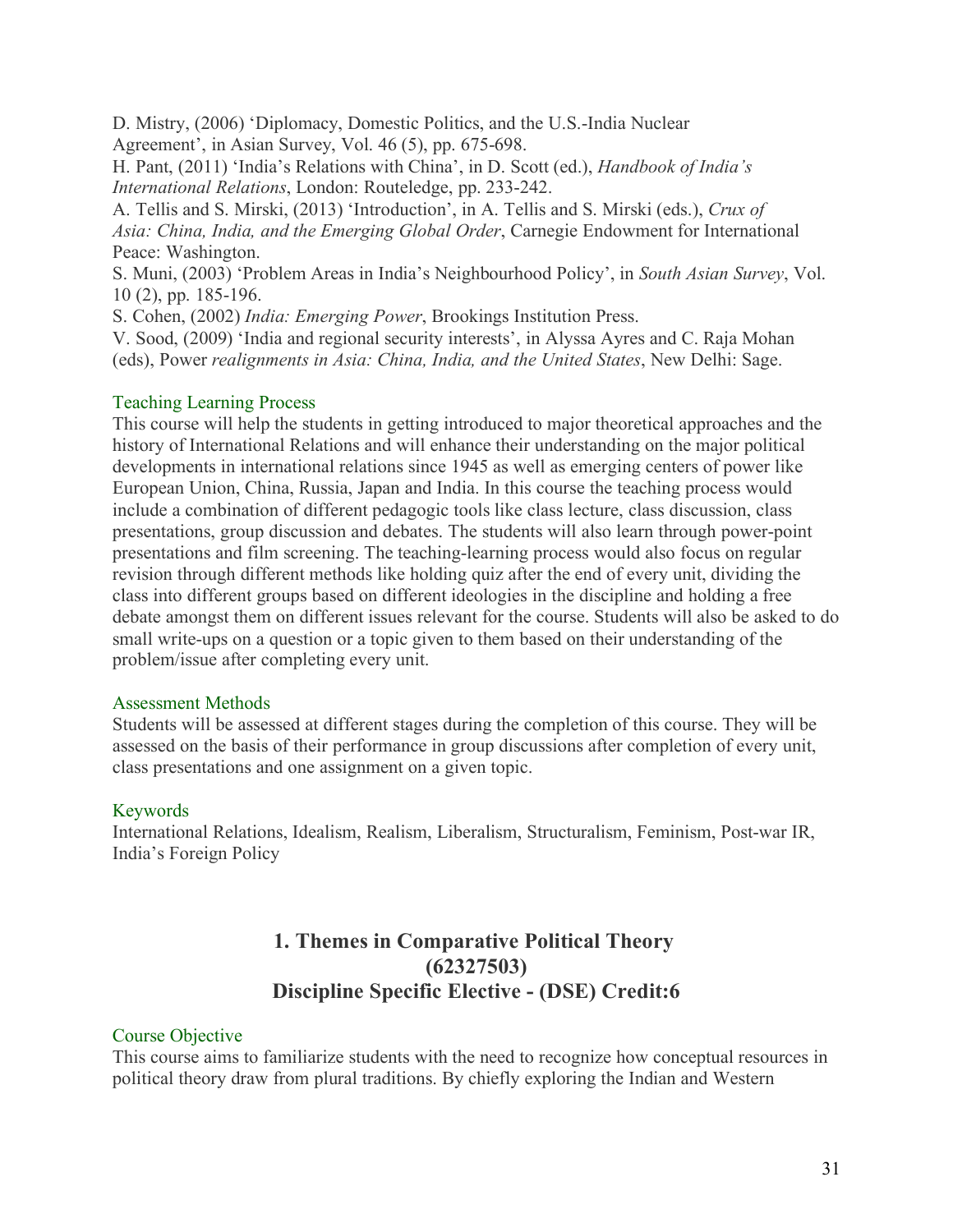traditions of political theory through some select themes, the overall objective of this course is to present before the students the value and distinctiveness of comparative political theory.

# Course Learning Outcomes

After completing this course, the students will be able to:

- Understand how Political Theory draws from and is shaped by both western and Indian traditions.
- Appreciate the value and distinctiveness of Comparative Political Theory

# Unit 1

# **Distinctive features of Indian and Western political thought (8 lectures)**

# Unit 2

# **Western Thought: Thinkers and Themes (26 lectures)**

- a. Aristotle on Citizenship
- b. Locke on Rights
- c. Rousseau on inequality
- d. J. S. Mill on liberty and democracy
- e. Marx and Bakunin on State

# Unit 3

# **Indian Thought: Thinkers and Themes (26 lectures)**

- a. Kautilya on State
- b. Tilak and Gandhi on Swaraj
- c. Ambedkar and Lohia on Social Justice
- d. Nehru and Jayaprakash Narayan on Democracy
- e. Pandita Ramabai on Patriarchy

# References

Dallmayr, F. (2009) 'Comparative Political Theory: What is it good for?', in Shogimen, T. and Nederman, C. J. (eds.) Western Political Thought in Dialogue with Asia. Plymouth, United Kingdom: Lexington, pp. 13-24.

Parel, A. J. (2009) 'From Political Thought in India to Indian Political Thought', in Shogiman, T. and Nederman, C. J. (eds.) Western Political Thought in Dialogue with Asia. Plymouth, United Kingdom: Lexington, pp. 187-208.

Pantham, Th. (1986) 'Introduction: For the Study of Modern Indian Political Thought', in Pantham, Th. & Deutch, K. L. (eds.) Political Thought in Modern India. New Delhi: Sage, pp. 9-16.

Burns, T. (2003) 'Aristotle', in Boucher, D and Kelly, P. (eds.) Political Thinkers: From Socrates to the Present. New York: Oxford University Press, pp. 73-91.

Waldron, J. (2003) 'Locke', in Boucher, D. and Kelly, P. (eds.) Political Thinkers: From Socrates to the Present. New York: Oxford University Press, pp. 235-252.

Boucher, D. (2003) 'Rousseau', in Boucher, D. and Kelly, P. (eds.) Political Thinkers: From Socrates to the Present. New York: Oxford University Press, pp. 235-252.

Kelly, P. (2003) 'J.S. Mill on Liberty', in Boucher, D. and Kelly, P. (eds.) Political Thinkers: From Socrates to the Present. New York: Oxford University Press, pp. 324-359.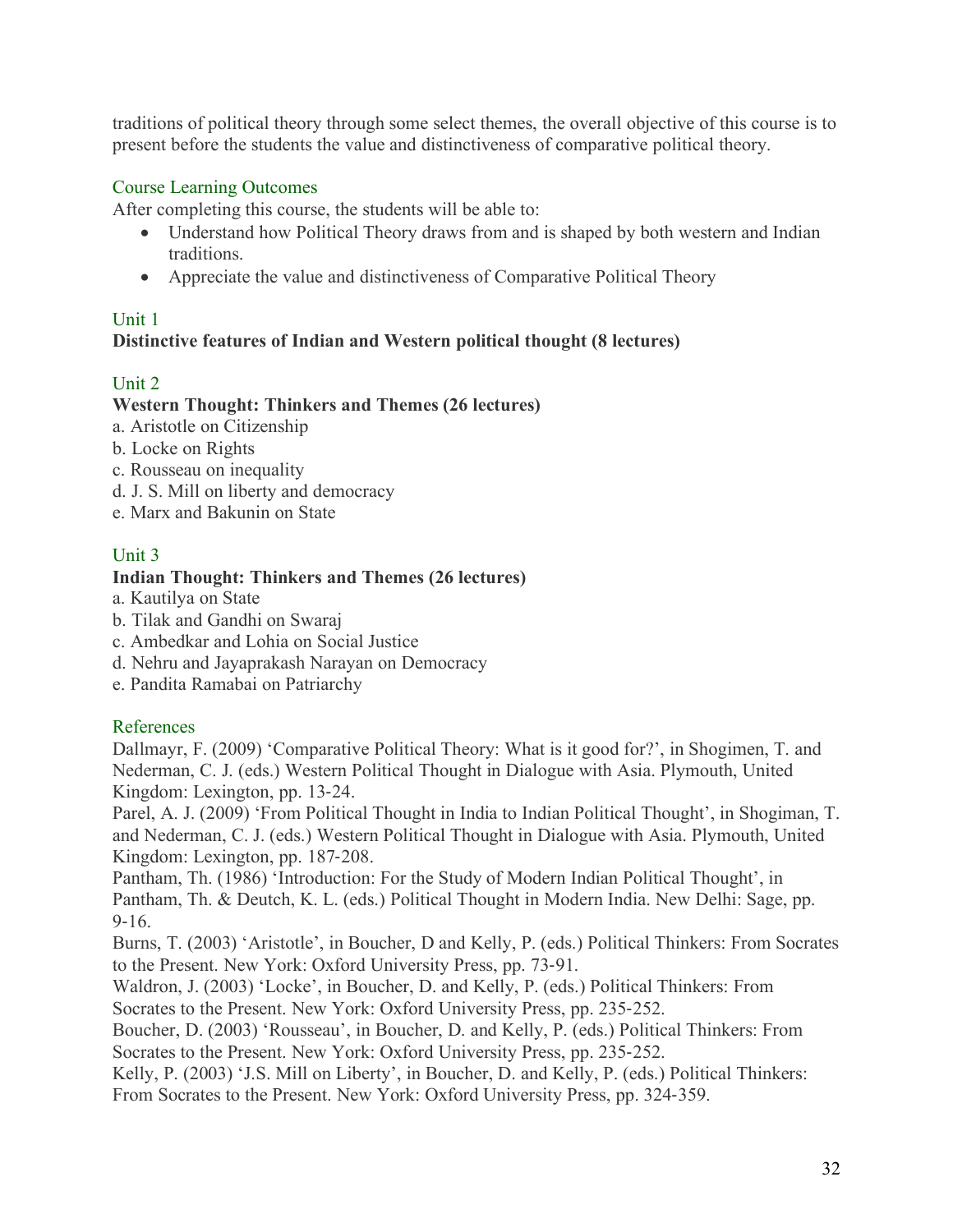Wilde, L. (2003) 'Early Marx', in Boucher, D. and Kelly, P. (eds.) Political Thinkers: From Socrates to the Present. New York: Oxford University Press, pp. 404-435.

Mehta, V. R. (1992) Foundations of Indian Political Thought. New Delhi: Manohar Publishers, pp. 88-109.

Inamdar, N.R. (1986) 'The Political Ideas of Lokmanya Tilak', in Panthan, Th. & Deutsch, K. L. (eds.) Political Thought in Modern India. New Delhi: Sage, pp. 110-121.

Patham, Th. (1986) 'Beyond Liberal Democracy: Thinking With Democracy', in Panthan, Th. & Deutsch, K.L. (eds.) Political Thought in Modern India. New Delhi: Sage, pp. 325-46.

Zelliot, E. (1986). 'The Social and Political Thought of B.R. Ambedkar', in Panthan, Th. &

Deutsch, K. L.(eds.) Political Thought in Modern India. New Delhi: Sage, pp. 161-75.

Anand Kumar, 'Understanding Lohia's Political Sociology: Intersectionality of Caste, Class,

Gender and Language Issue' Economic and Political Weekly. Vol. XLV: 40, October 2008, pp. 64-70.

Pillai, R.C. (1986) 'The Political thought of Jawaharlal Nehru', in Panthan, T. & Deutsch, K. L. (eds.) Political Thought in Modern India. New Delhi: Sage pp. 260-74.

Jha, M. (2001) 'Ramabai: Gender and Caste', in Singh, M.P. and Roy, H. (eds.) Indian Political Thought:Themes and Thinkers, New Delhi: Pearson.

# Additional Resources:

Aristotle, *Politics*, Chapters, trans. C.D.C. Reeve (called "Politics") Indianapolis: Hackett, 1998. Mill, J. S. *On Liberty,* 1859.

Kautilya, *Arthasastra*

Gandhi, *Hind Swaraj,* 1909.

Sparks, Ch. and Isaacs, S. (2004) Political Theorists in Context. London: Routledge.

Boucher, D. and Kelly, P. (eds.) Political Thinkers: From Socrates to the Present, New York: Oxford University Press.

J. Spellman, (1964), Political Theory of Ancient India: A Study of Kingship from the Earliest time to Ceirca AD 300, Oxford: Clarendon Press.

# **Readings in Hindi**

सी. एल. वेपर (1954), *राजदर्शनकास्वाध्ययन*, इलाहबाद: किताब महल.

जे. पी. सद (1969), *पाश्चात्यराजनीतिकचिंतन* , जय प्रकाश नाथ और कंपनी.

बी. एम. शमार, भारतीयराजनीितकिवचारक*,* रावत पकाशन, 2005.

# Teaching Learning Process

The teaching-learning process for this course would involve class lectures, class discussion, class presentation, debates on contemporary issues and relevant cases. Teaching would also involve methods like power point and film screening.

# Assessment Methods

Students will be assessed at different stages during the course learning process. After completing every unit they will be asked to take part in group discussions on any one important event or issue relevant for that unit. They will also do one presentation and one assignment.

# Keywords

western thought, Indian thought, comparative political theory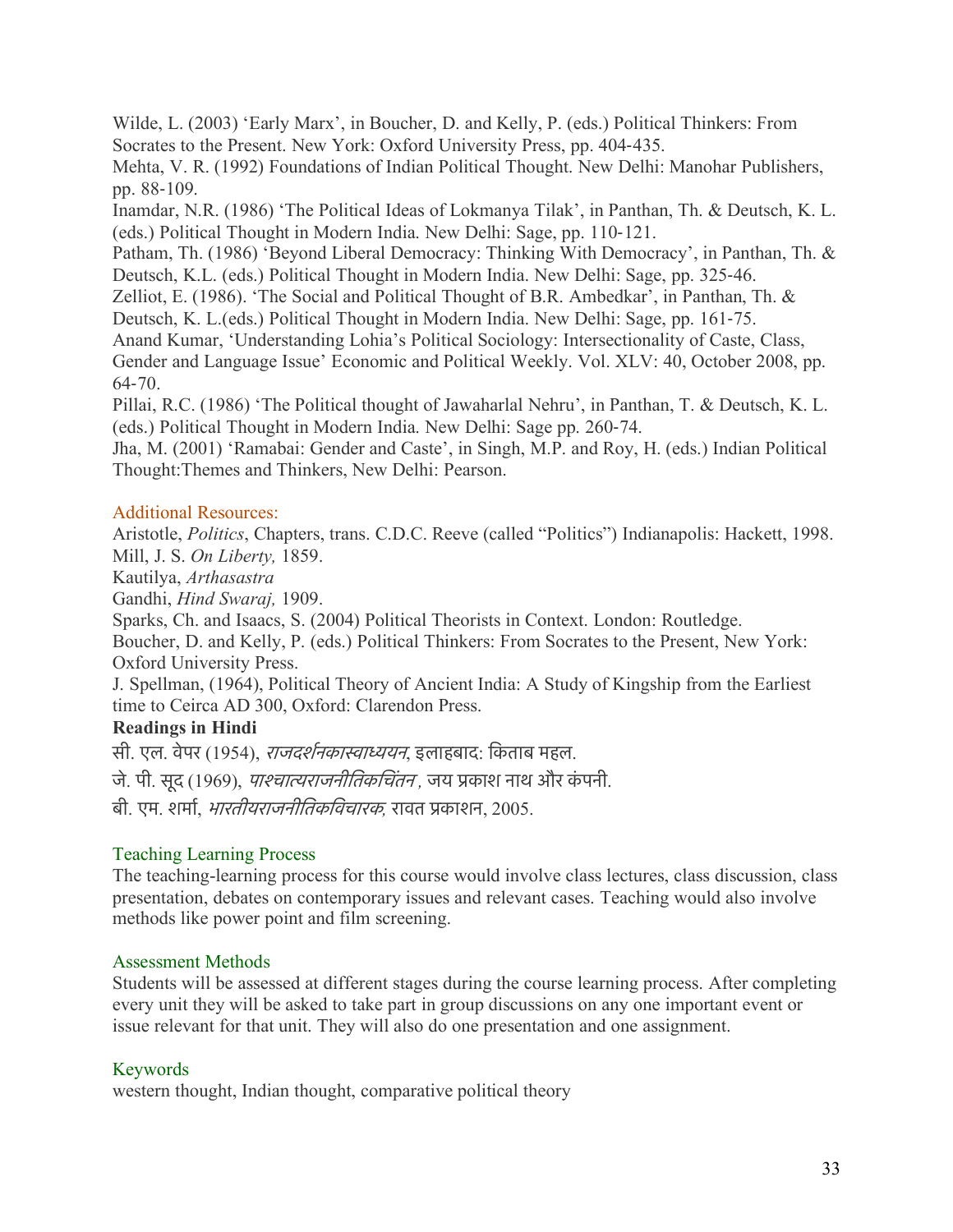# **2. Administration and Public Policy: Concepts and Theories (62327502) Discipline Specific Elective - (DSE) Credit:6**

#### Course Objective

The objective of the paper is to understand public administration as a discipline. Seminal work of some thinkers from the classical, neo-classical and contemporary tradition is introduced to understand the journey of the discipline through context, space and time. The course also explores some of the elements of development administration and theoretically engages with the public policy discourse. It unravels the relevance of policy making in public administration and process of policy formulation, implementation and evaluation.

#### Course Learning Outcomes

- The student will be able to understand an overview of the discipline and how it is different from private administration.
- The student will be introduced to the evolution of the discipline, its changing contours through a study of the different theories, ranging from the classical, neo-classical and contemporary theories.
- The student receives an insight into several dimensions of development administration.
- The student is exposed to perspectives on public policy processes, a major sub-discipline of public administration.

#### Unit 1

#### **Public administration as a discipline**

Meaning, scope and significance of the subject, public and private administration, brief evolution and major approaches, and comparative approaches to public administration. (16 lectures)

# Unit 2

#### **Administrative theories**

the classical theory, scientific management, the human - relation theory, and rational decisionmaking. (16 lectures)

#### Unit 3

#### **Development administration**

Elements of development administration. Time and space dimensions in the study of development administration, politics of development administration. (14 lectures)

# Unit 4

#### **Understanding Public Policy**

concept and theories, relevance of policy making in public administration and process of policy formulation and implementation and evaluation. (14 lectures)

#### References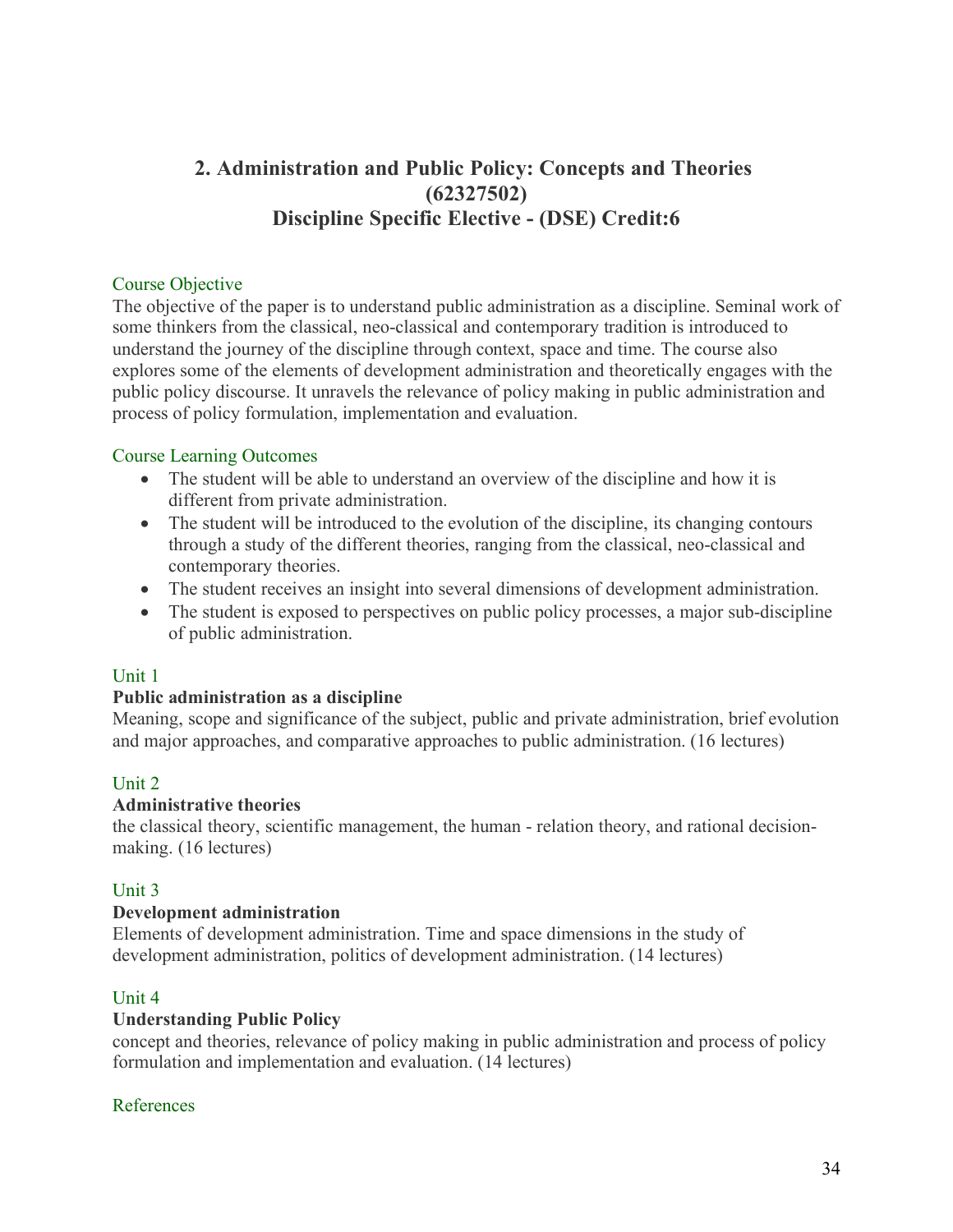# **Unit 1. Public administration as a discipline**

Awasthi, A.and Maheshwari, S. (2003) Public Administration. Agra Laxmi Narain Agarwal, pp. 3-12.

Henry, N. (2003) Public Administration and Public Affairs. New Delhi Prentice Hall, pp.1-52. Chakravabarty, Bidyut and Prakash Chanda (2018) Vaishvikrit Duniya mein Lok Prashasan, Sage Bhasha, New Delhi

Bhattacharya, Mohit (2007) Lok Prashasan Ke Naye Aayaam, Jawahar Publication, New Delhi Sinha, Manoj (2010) Prahasan evam Lokniti, Orient Blackswan , New Delhi.

Basu, Rumki (2012) Lok Prashasan Sankalp Avam Siddhant, Jawahar Book Centre: Delhi. Yadav, Sushma(2016), Lok Prashasan: Sidhant evam Vyavahar. Orient Blackswan, New Delhi. Chakrabarty, Bidyut and Prakash Chand (2018), Bhartiya Prashasan, Sage Bhasha: New Delhi

# **Unit 2. Administrative theories**

Bhattacharya, M. and Chakrabarty, B. (2005) 'Introduction Public Administration Theory and Practice', in Bhattacharya, M. and Chakrabarty, B. (eds.) Public Administration A Reader. Delhi Oxford University Press, pp. 1-50.

Henry, N. (2003) Public Administration and Public Affairs. New Delhi Prentice Hall, pp. 53-74. Mouzelis, N.P. (2005) 'The Ideal Type of Bureaucracy', in Bhattacharya, M. and Chakrabarty, B. (eds.) Public Administration A Reader. Delhi Oxford University Press, pp. 88-100.

Hyderbrand, W. (1980) 'A Marxist Critique of Organization Theory', in Evan, W (ed.) Frontiers in Organization & Management. New York Praeger, pp. 123-150.

Hyderbrand, W. (1977) 'Organizational Contradictions in Public Bureaucracies Towards a Marxian Theory of Organizations', in Benson, J. K. (ed.) Organizational Analysis Critique and Innovation. Beverly Hills Sage, pp. 85-109.

# **Unit 3. Development administration**

Bhattacharya, M. (1999) Restructuring Public Administration Essays in Rehabilitation. New Delhi Jawahar, pp. 29-70, 85-98.

Bhattacharya, M. (2001) New Horizons in Public Administration. New Delhi Jawahar, pp. 248- 272, 301-323.

# **Unit 4. Understanding public policy**

Dye, T.R. (1975) Understanding Public Policy. New Jersey Prentice Hall, pp. 1-38, 265-299. Dror, Y. (1983) Public Policy Making Reexamined. Oxford Transaction Publication, pp. 129- 216.

# Additional Resources:

Bernard, C. (1938) The Functions of Executive. Cambridge Harvard University Press.

Esman, M.J. (1986) 'Politics of Development Administration', in Montgomery, J.D. and Siffin, W. (eds.), Approaches to Development Politics . New York McGraw-Hill.

Gant, G.F. (1979) Development Administration Concepts, Goals, Methods. Madison University of Wisconsin Press.

Kamenka, E. & Krygier, M. (eds.) (1979) Bureaucracy. London Edward Arnold.

Lee, H.B. (ed.) (1953) Korea Time, Change and Administration. Hawai'i University of Hawai'i Press.

Leftwich, A. (1994) 'Governance, the State and the Politics of Development', Development and Change, 25.

March, J. and Simon, H. (1958) Organization. New York Wiley.

Mooney, J. (1954) The Principles of Organization. New York Harper & Row.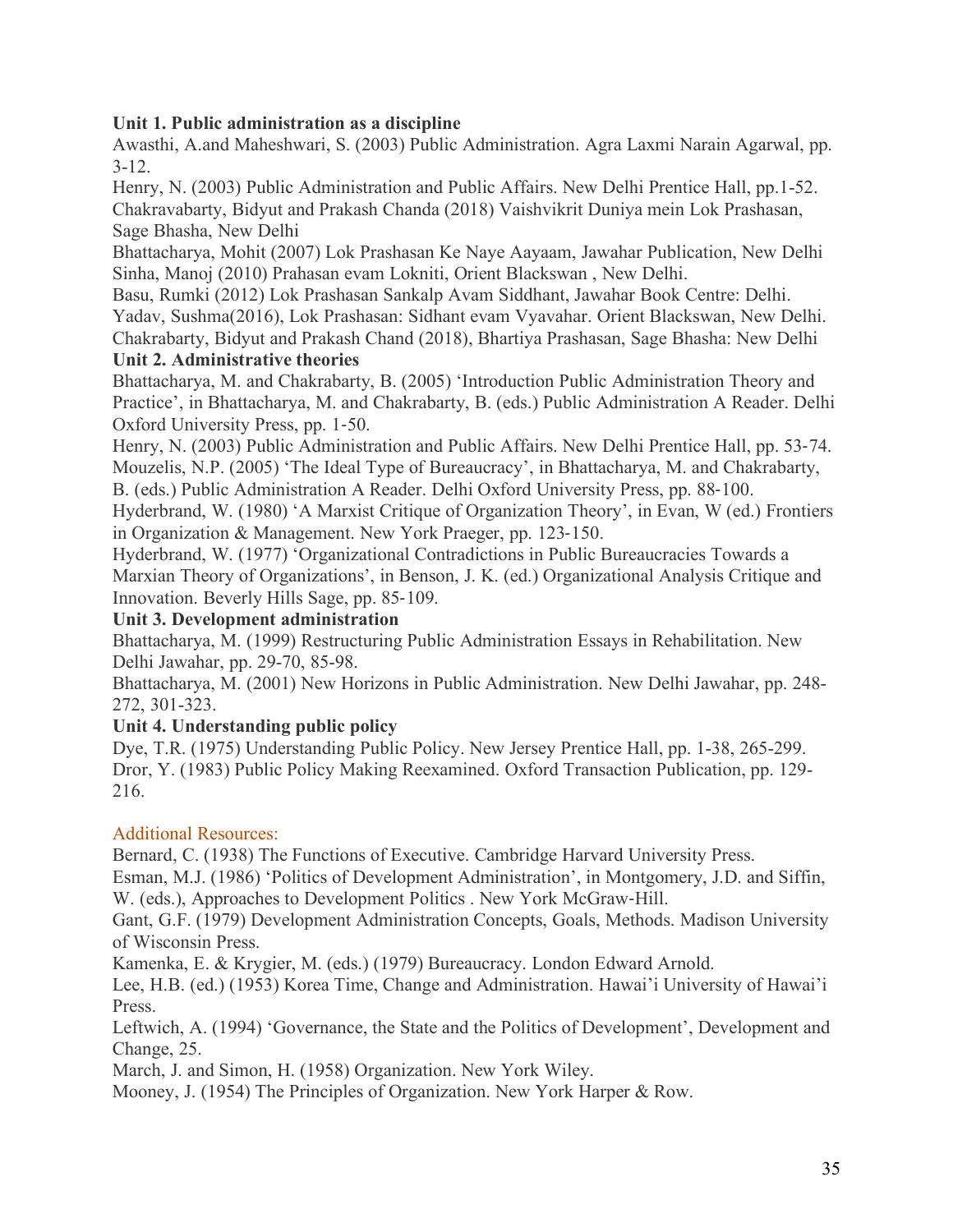Simon, H. (1967) Administrative Behavior A Study of Decision Making Process in Administrative Organization. New York Macmillan. Wiedner, E. (ed.) (1970) Development Administration in Asia. Durham Duke University Press.

#### Teaching Learning Process

The paper titled - Administration and Public Policy : Concepts and Theories, in Programme (CBCS) B.A.(Prog.) Political Science, focus on introducing concepts and theories in the field of public administration and public policy to students. The classroom teaching is designed to equip students with the classical school of thought , theoretical engagement with meaning and scope of public administration , public policy and the politics of development administration. The pedagogy is construed with the idea that lectures delivered by teachers are comparative in tone wherein different perspectives are presented to students in each unit. The students will be mentored by teachers to unravel the theoretical impulse in the contextual socio-economicpolitical-cultural order. Simulation activities in the classroom is another useful tool in helping students make connections between real world scenarios and theoretical concepts. This encourages problem solving method within students.

#### Assessment Methods

This paper will assess the reflective and critical engagement of students with the theoretical concept while comprehending its relevance in today's scenario. To test this, this paper offers to internally assess students through visual or oratory presentation, group discussion, critical engagement with concepts and theories. End semester written examination will also be used as an assessment tool.

# Keywords

Public administration, Administrative theories, Development administration, Public policy

# **3. Democracy and Governance (62327602) Discipline Specific Elective - (DSE) Credit:6**

# Course Objective

This course aims to explain the relationship between the institutional aspects of democracy, the constitutional framework within which they are expected to function, and the manner in which political economy and political development, and civil society and social movements have an impact on patterns of governance. It further aims to give students the conceptual tools to understand how democracy as a model of governance can be complimented by institution building.

# Course Learning Outcomes

On successful competition of the course, the students will be able to:

- Demonstrate knowledge of the constitutional structure of democracy in India
- Demonstrate knowledge of the working of the democratic institutions of governance such as Parliament, Courts, etc.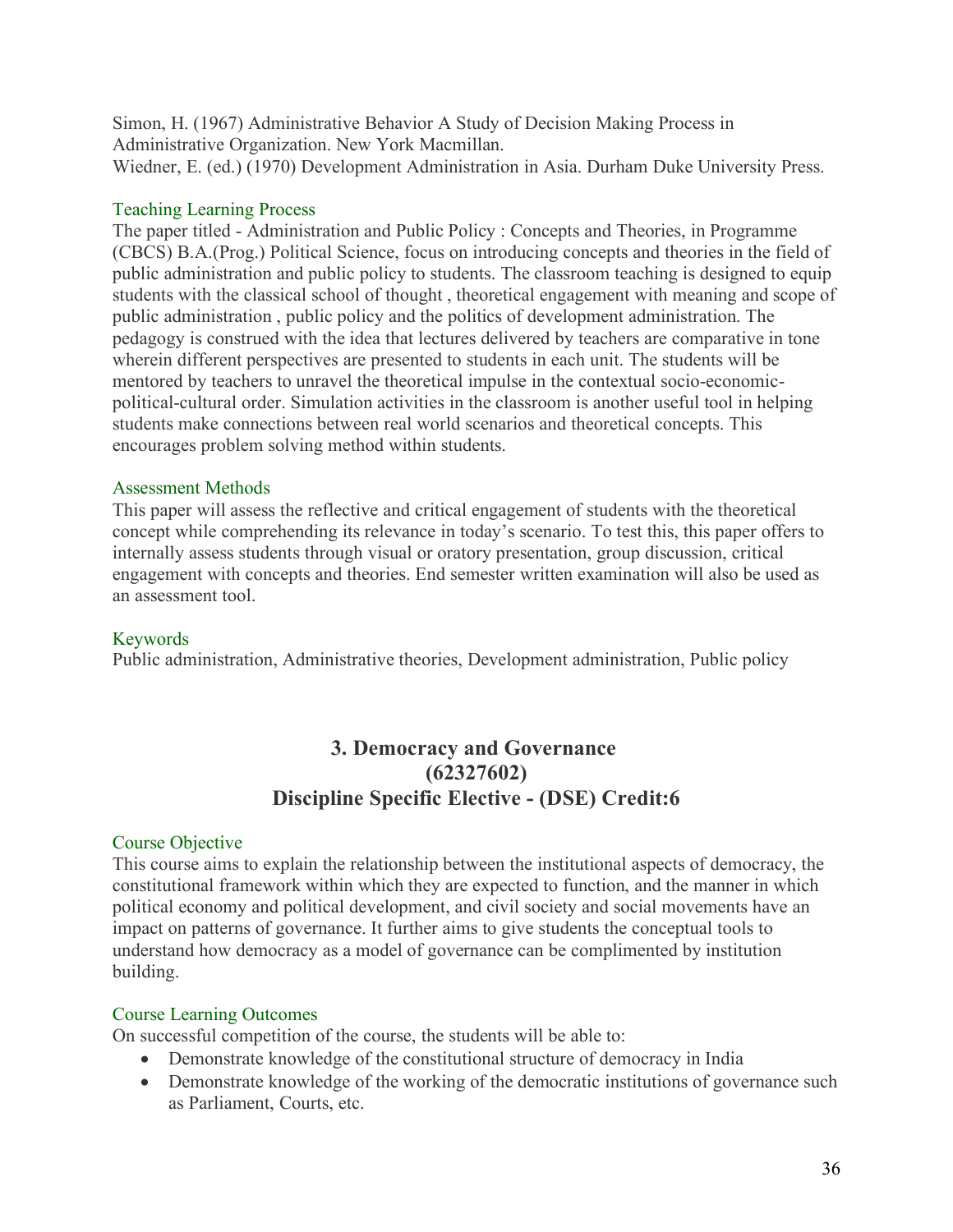- Show awareness of policy making process within democratic institutions
- Show awareness of institutional practices of regulation, lobbying, etc.

# Unit 1

### **Structure and Process of Governance (15 Lectures):**

Indian Model of Democracy, Parliament, Party Politics and Electoral behaviour, Federalism, The Supreme Court and Judicial Activism, Units of Local Governance (Grassroots Democracy) Political Communication - Nature, Forms and Importance

# Unit 2

#### **Ideas, Interests and Institutions in Public Policy (25 Lectures)**

a. Contextual Orientation of Policy Design

b. Institutions of Policy Making

c. Regulatory Institutions: SEBI, TRAI, Competition Commission of India, Corporate Affairs

d. Lobbying Institutions: Chambers of Commerce and Industries, Trade Unions, Farmers Associations, etc.

#### Unit 3

#### **Contemporary Political Economy of Development in India (10 Lectures):**

Policy Debates over Models of Development in India, Recent trends of Liberalisation of Indian Economy in different sectors, E-governance.

#### Unit 4

### **Dynamics of Civil Society (10 Lectures):**

New Social Movements and Various interests, Role of NGO's, Understanding the political significance of Media and Popular Culture.

# References

Agarwal B, Environmental Management, Equity and Ecofeminism: Debating India's Experience, Journal of Pesant Studies, Vol. 25, No. 4, pp. 55-95.

Atul Kohli (ed.), The Success of India's Democracy, Cambridge University Press, 2001. Corbridge, Stuart and John Harris, Reinventing India: Liberalisation, Hindu Nationalism and Popular Democracy OUP, 2000.

J.Dreze and A.Sen, India: Economic Development and Social Opportunity,Clarendon, 1995 Saima Saeed, Screening the Public Sphere: Media and Democracy in India,2013 Nick Stevenson, Understanding Media Cultures, 2002

Fuller, C.J. (ed.) Caste Today, Oxford University Press, 1997

Himat Singh, Green Revolution Reconsidered: The Rural World of Punjab, OUP, 2001.

Jagdish Bhagwati, India in Transition: Freeing The Economy, 1993.

Joseph E. Stiglitz, Globalisation and its Discontents, WW Norton, 2003.

Patel, I.G., Glimpses of Indian Economic Policy: An Insider View, OUP, 2002.

Rajni Kothari and Clude Alvares, (eds.) Another Revolution Fails: an investigation of how and why India's Operation Flood Project Touted as the World's Largest Dairy Development Program Funded by the EEC went off the Rails, Ajanta, New Delhi, 1985.

Smitu Kothari, Social Movements and the Redefinition of Democracy, Boulder, Westview, 1993.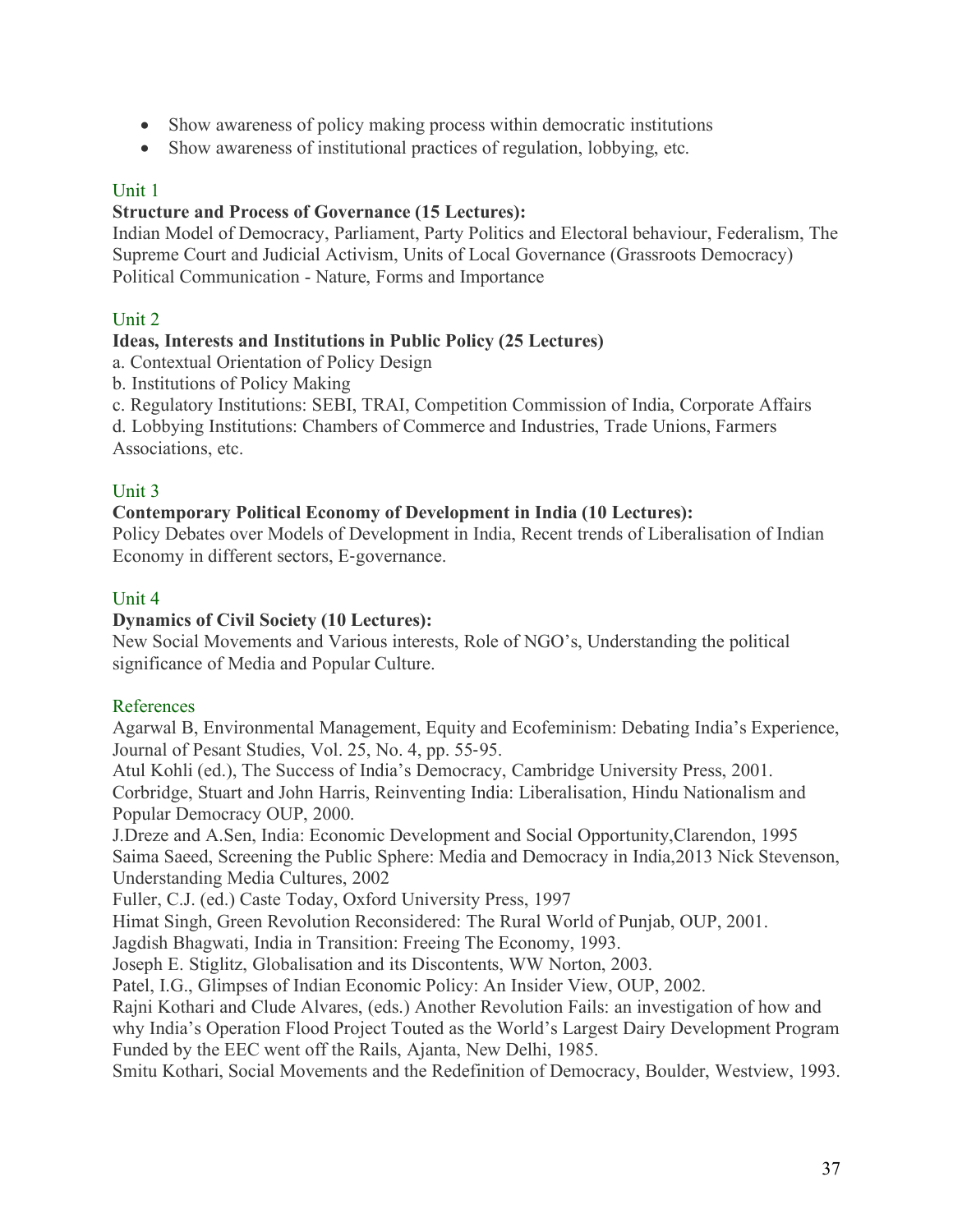Qah, John S.T., Curbing Corruption in Asia: A Comparative Study of Six Countries, Eastern University Press, 2003.

Vasu Deva, E-Governance In India: A Reality, Commonwealth Publishers, 2005 M.J. Moon, The Evolution of Electronic Government Among Municipalities: Rhetoric or Reality, American Society For Public Administration, Public Administration Review, Vol 62, Issue 4, July –August 2002

Pankaj Sharma, E-Governance: The New Age Governance, APH Publishers, 2004 Pippa Norris, Digital Divide: Civic Engagement, Information Poverty and the Internet in Democratic Societies, Cambridge: Cambridge University Press, 2001.

Ghanshyam Shah [ed.], Social Movements and The State, Sage Publication, 2002 Su H. Lee, Debating New Social Movements: Culture, Identity, and Social Fragmentation, Rawat Publishers, 2010

S. Laurel Weldon ,When Protest Makes Policy : How Social Movements Represent Disadvantaged Groups, Michigan Publishers, 2011

Richard Cox, Production, Power and World Order, New York, Columbia University Press, 1987

# Additional Resources:

Baxi, Upendra and Bhikhu Parekh, (ed.) Crisis and Change in Contemporary India, New Delhi, Sage, 1994.

Bidyut Chakrabarty, Public Administration: A Reader, Delhi Oxford University Press, 2003. Elaine Kamarck, Government Innovation Around the World: Occasional Paper Series, John F Kennedy School of Government, 2003

Kothari, Rajini, Politics in India, Delhi, Orient Longman, 1970.

Mackie, Gerry, Democracy Defended, New York, Cambridge University Press, 2003.

Mahajan, Gurpreet (ed.), Democracy, Difference and Social Justice, New Delhi, Oxford University Press, 2000.

Menon, Nivedita, (ed.), Gender and Politics in India, New Delhi, Oxford University Press, 2001. Mohanty, Manoranjan, Peoples Rights: Social Movements and the State in the Third World, Sage, New Delhi, 1998.

Brass, Paul, Politics in India Since Independence, Hyderabad, Orient Longman, 1990. Jenkins, Rob, Regional Reflections: Comparative Politics Across India's States, New Delhi, OUP, 2004.

Kochanek, Stanley, Business and Politics in India, Berkeley, University of California Press, 1974.

Sury, M.M, India : A Decade of Economic Reforms : 1991 –2001, New Delhi, New Century Publication, 2003.

Dye, Thomas R., Understating Public Policy, Prentice Hall NJ, 1984.

Dror, Y., Public Policymaking Reexamined, Leonard Hill Books, Bedfordshire, 1974.

# Teaching Learning Process

The teaching learning of the course titled - Democracy and Governance, is specifically designed to deliver it's objective of understanding the process through functionality of the system. Classroom lectures, PowerPoint presentation along with Cooperative learning will be preferred tool to critically engage students in unraveling the complexities these systems are governed by.

# Assessment Methods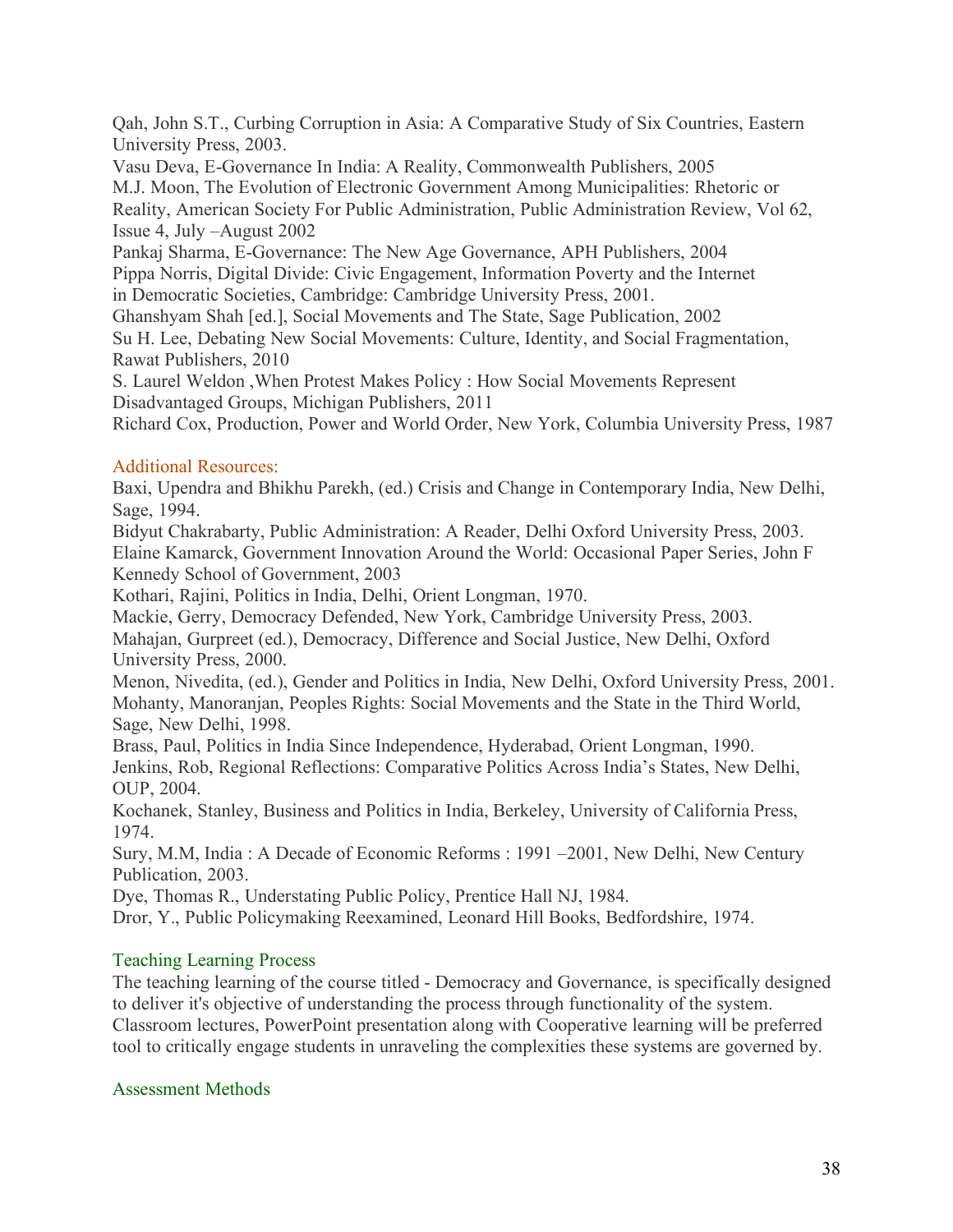The functional, procedural, comprehensive understanding of students in this paper will be assessed by medium of internal evaluation in which students may be asked to prepare a group activity , present a case study in class or write a term paper on any of the theme according to course outline. Short quizzes conducted after completing every unit is quick way to assess students reflexivity. Final end term written examination is another tool to assesment.

# Keywords

Democracy, Public Policy, Regulatory Institutions, Lobbying Institutions, Civil Society

# **4. Understanding Globalization (62327601) Discipline Specific Elective - (DSE) Credit:6**

#### Course Objective

The Purpose of this course is to give students a basic understanding of what is meant by the phenomenon of globalization, its source and forms. In addition, students will obtain a familiarity with both key global actors and certain urgent problems that requires solutions and global level.

#### Course Learning Outcomes

- The students will learn about meaning and significance of globalization in contemporary times.
- The course will enhance students' understanding on economic, political, technological and cultural dimensions of globalization.
- Understanding the role of global actors in the process of globalization will enhance students' knowledge on world actors like United Nations, World Trade Organization and G-77.
- Students will also learn about contemporary pressing issues like global warming, poverty& inequality and international terrorism.

#### Unit 1 **Globalization (9 Lectures)**

a) Meaning and Debate b) Dimensions: Economic, Political, Technological and Cultural

# Unit 2

# **Contemporary World Actors**

a) United Nations b) World Trade Organisation (WTO) c) BRICS d) MNCs, TNCs

# Unit 3

# **Contemporary World Issues (26 Lectures)**

a) Global Environmental Issues (Global Warming, Bio-diversity, Resource Scarcities)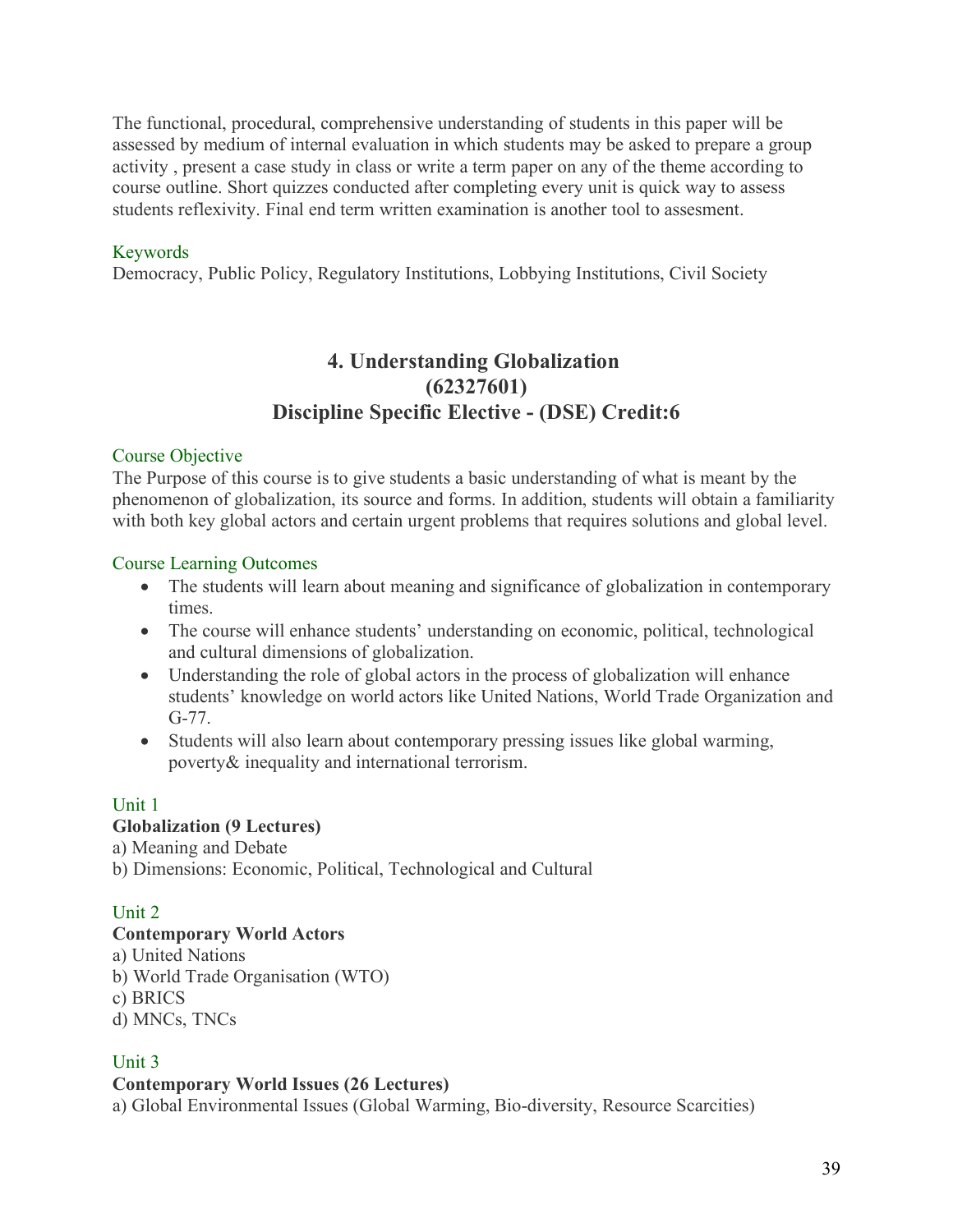b) Global Justice

c) International Terrorism

# References

J. Goldstein, (2006) International Relations, New Delhi: Pearson.

David Held and Anthony McGrew, et.al (1999) *Global Transformation: Politics, Economy and Culture*, Stanford, Stanford University Press.

David Held and Anthony McGrew (2003), eds., *the Global Transformations Reader: an Introduction to the Globalization Debate*, Malden, Polity Press.

Andrew Heywood (2011), *Global Politics,* New York: Palgrave-McMillan.

Lechner, F. J. and Boli, J. (eds.) (2004) The Globalization Reader. 2nd Edition. Oxford: Blackwell.

J. Baylis, Smith and Owens, eds. (2017) *The Globalization of World Politics: An Introduction to International Relations,* New York: Oxford University Press.

Joseph E. Stiglitz (2018), *Globalization and Its Discontents Revisited: Anti-Globalization in the Era of Trump*,New York: W.W. Norton & Company.

Jagdish Bhagwati (2007), *In Defense of Globalization*, Oxford, Oxford University Press. Manfred B. Steger (2017) *Globalization: A Very Short Introduction,* New York: Oxford University Press.

Paul Hirst, G. Thompson and S. Bromley (2009), *Globalization in Question*, Malden, Polity Press.

John Clark (ed.), (2003) Globalizing Civic Engagement: Civil Society and Transnational Action, London, Earthscan.

Sanjeev Khagram, James Riker and Korthrxu Sikkink (ed.) (2002) Restructuring World Politics: Transnational Social Movements, MN, University of Minnesota Press.

Bernard Hoelkman and Michel Kostecki, the Political Economy of the World Trading System: From GATT to WTO, New York, OUP

Arjun Appadurai, (1996), Modernity at Large: Cultural Dimensions of Globalisation, University of Minnesota Press.

Deepak Nayyar (ed.) (2002), Governing Globalization: Issues and Institutions, Oxford University Press.

Held, David and Anthony Mc grew (ed.), (2003), The Global Transformation Reader: An introduction to the Globalization Debate, 2nd Cambridge, Polity Press, Blackwell Publishing. Joseph E Stiglitz, (2002), Globalisation and its Discontents, US, W.W. Norton and Company. Noreena Hertz, (2000)The silent take over: Global Capitalism and the death of Democracy, Praeger.

P.S., Chasek, Downie, D.L., and Brown, J.W., Fourth Edition (2006), *Global Environmental Politics* , Boulder: West view Press.

Nye Joseph S and John D. Donanu (ed.) (2000) Governance in a Globalizing World, Washington dc, Brooking Institution Press.

Tyler Cowen, (2000) Creative Destruction: How Globalization is changing the world's culture, New Jersey, Princeton University Press.

Held, D., Mc Grew, A. et al. (eds.) (1999) Global Transformations Reader. Politics,

Economics *and Culture*, Stanford: Stanford University Press, pp. 1-50.

Viotti, P. R. and Kauppi, M. V. (2007) International Relations and World

Politics-Security, *Economy, Identity.* Third Edition. Delhi: Pearson Education, pp. 430-450.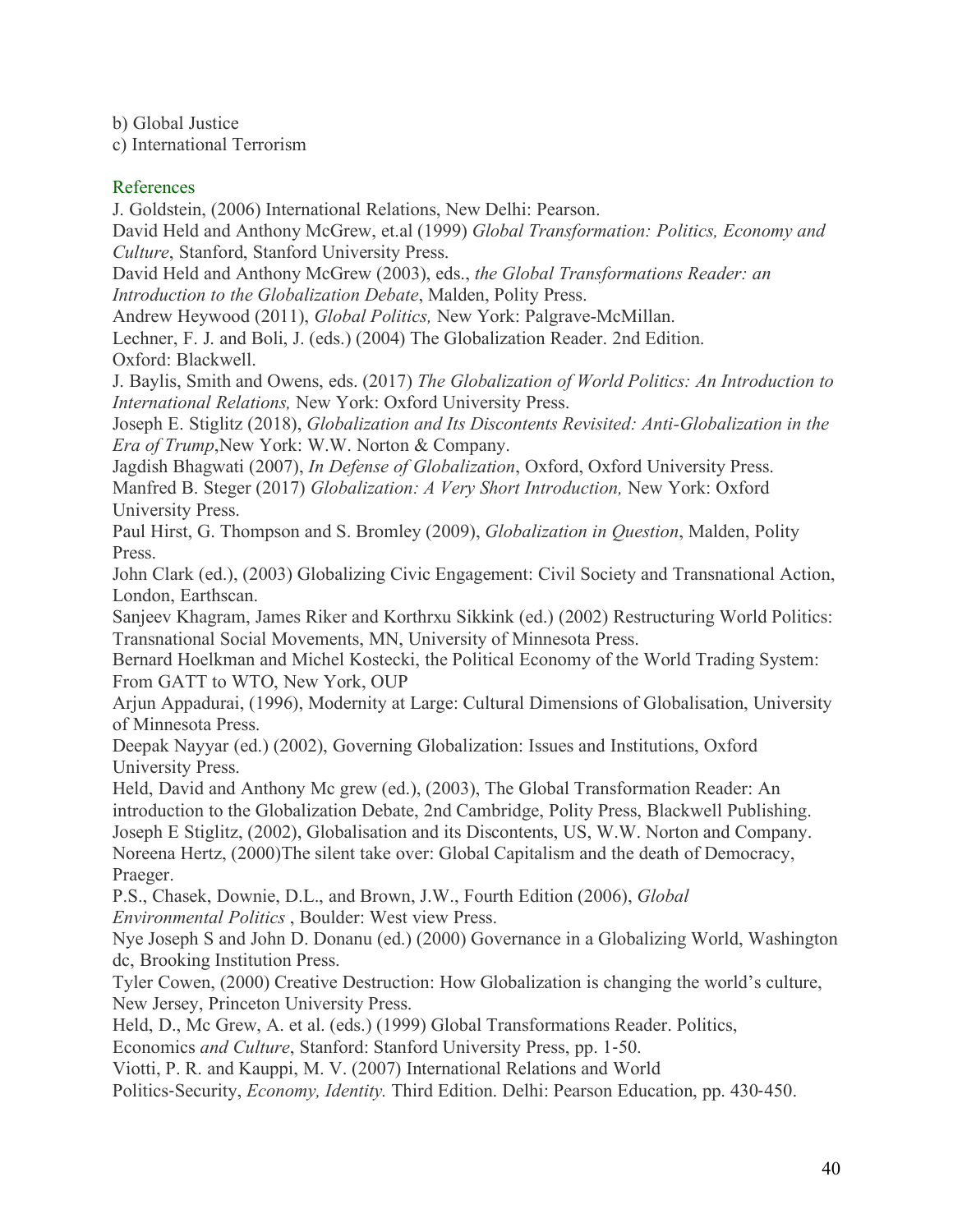Baylis, J. and Smith, S. (eds.) (2011) The Globalization of World Politics: An Introduction to *International Relations.* Fourth Edition. Oxford: Oxford University Press, pp. 312-329;50-385; 468-489.

Tickner, J.A. (2008) 'Gender in World Politics', in Baylis, J. and Smith, S. (eds.) The *Globalization of World Politics: An Introduction to International Relation. 4th Edition.* Oxford: Oxford University Press.

Taylor, P. and Grom, A.J.R. (eds.) (2000) The United Nations at the Millennium. London: Continuum. pp. 1-20.

# Additional Resources:

# **Classic Readings**

Michael Hardt and Antonio Negri( 2001), *Empire,* USA, Harvard University Press. Jagdish Bhagwati (2004), *In defense of Globalization*, New York, Oxford University Press. Paul Hirst, Graham Thompson and Simon Bromley (1996), *Globalization in Question: The International Economy and the Possibility of Governance,* Polity Press.

# **Additional Readings**

Keohane Robert and Joseph S. Nye Jr. (Spring 2002), "Globalization: What is new, what is not", *Foreign Policy*, No.118. pp. 104-119, Washington. Newsweek Interactive, LLC. Marc Lindenberg and Coralie Bryant, Going Global: Transforming Relief and Development NGOs, Bloomfield, Kumarian Press.

Sen, A. (2006) *Identity and Violence: Illusion and Destiny.* London: Penguin/Allen Lane, ch.7, pp.130-148.

# **Readings in Hindi**

पुष्पेश पन्त (2016), *भूमंडलीकरण एवं भारत*, दिल्ली: एक्सेस पब्लिशिंग.

# Teaching Learning Process

The primary motive of the teaching-learning process in this course is to enhance students understanding on different dimensions of globalization and also their knowledge about world actors like United Nations, World Trade Organization and G-77 and on issues like global warming, poverty and inequality and international terrorism. In this course the teaching process would include a combination of different pedagogic tools like class lecture, class discussion, class presentations, group discussion and debates. The students will also learn through powerpoint presentations and film screening. The teaching-learning process would also focus on regular revision through different methods like holding quiz after the end of every unit, dividing the class into different groups based on different ideologies in the discipline and holding a free debate amongst them on different issues relevant for the course. Students will also be asked to do small write-ups on a question or a topic given to them based on their understanding of the problem/issue after completing every unit.

# Assessment Methods

Students will be assessed at different stages during the completion of this course. They will be assessed on the basis of their performance in group discussions after completion of every unit, class presentations and one assignment on a given topic.

# Keywords

Globalization, World Actors, Global Warming, Global Justice, Terrorism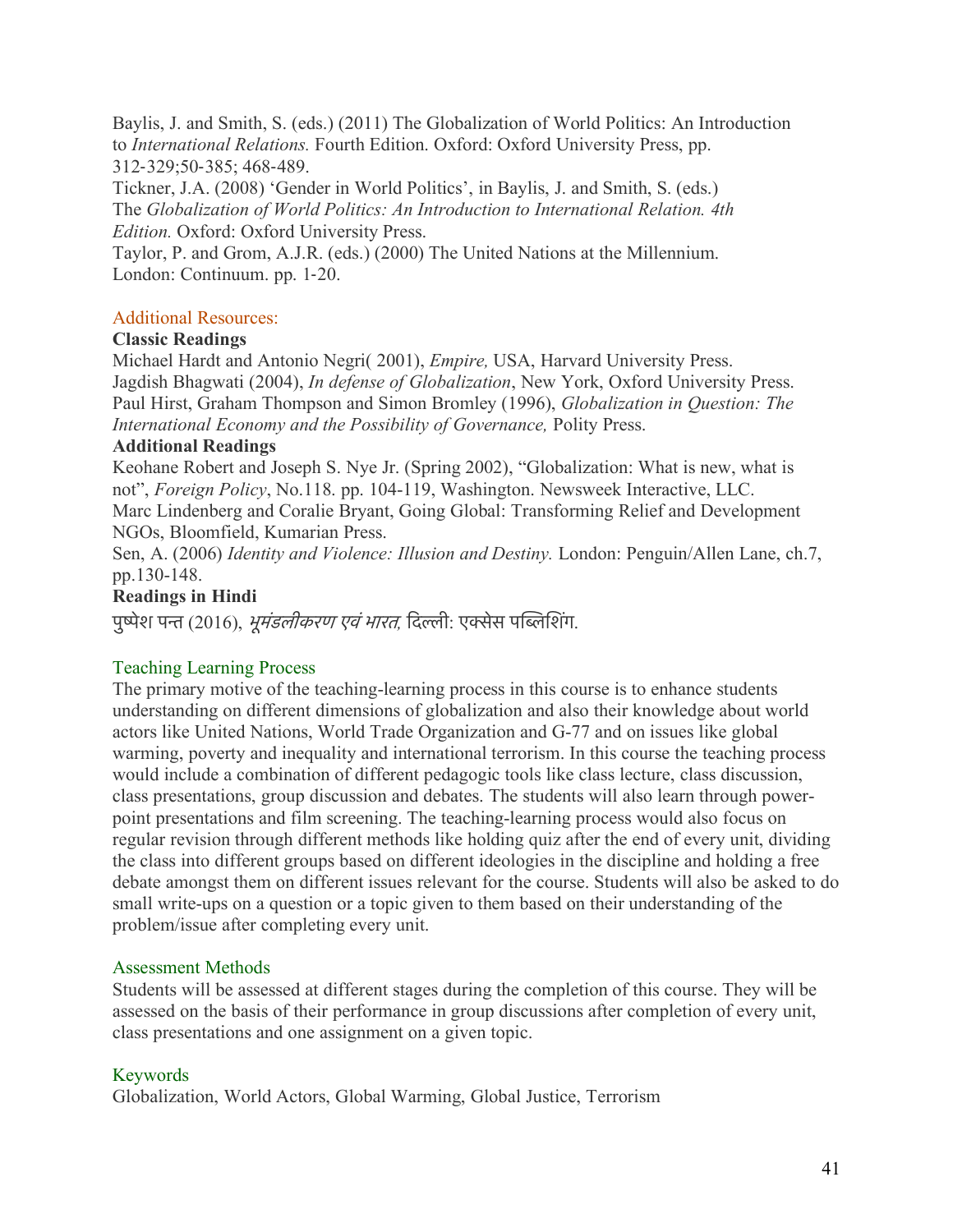# **G1 - Understanding Gandhi (62325501) Generic Elective - (GE) Credit:6**

#### Course Objective

The course seeks to meet two essential objectives: one, to acquaint the students with the art of reading texts, to enable them to grasp its conceptual and argumentative structure and to help them acquire the skills to locate the texts in a broader intellectual and socio-historical context. Second, it aims to acquaint the students with the social and political thought of Gandhi. The themes in Gandhian thought that are chosen for a close reading are particularly relevant to our times.

#### Course Learning Outcomes

This course will help students to understand fundamental concept of Gandhi philosophy through his words firstly and secondly it will help them understand these concepts in a critical and analytical manner.

#### Unit 1

- **Key Ideas: 1. Swaraj**
- **2. Satyagraha (Truth and Non-violence)**
- **3. Trusteeship**
- **4. Swadeshi**
- **5. Religion and politics**
- **6. Modern Civilization**
- **7. Nationalism**
- **8. Communal Unity**
- **9. Women question**
- **10. Untouchability**

# References

A.Parel (ed.) (1997) 'Editor's Introduction', in *Gandhi, Hind Swaraj and Other Writings,*  Cambridge: Cambridge University Press.

R Iyer, (ed) (1993) 'Chapter XII SATYAGRAHA- Non Violent Resistance ' in *The Essential Writings of Mahatma Gandhi*, New Delhi: Oxford University Press. (301-324)

B. Chakraborty (2015)' Universal Benefit: Gandhi's Doctrine of Trusteeship: A review Article' Modern Asian studies Vol 49(2) 572-608

B. Parekh, (1999) 'Discourse on Untouchability', in *Colonialism, Tradition and Reform: An Analysis of Gandhi's Political Discourse*, New Delhi: Sage Publication.

D. Hardiman, (2003) 'Fighting Religious Hatreds', in *Gandhi in His Time and Ours*. Delhi: Oxford University Press.156-158

B. Parekh, (1997) 'The Critique of Modernity', in *Gandhi: A Brief Insight,* Delhi: Sterling Publishing Company, pp. 63-74.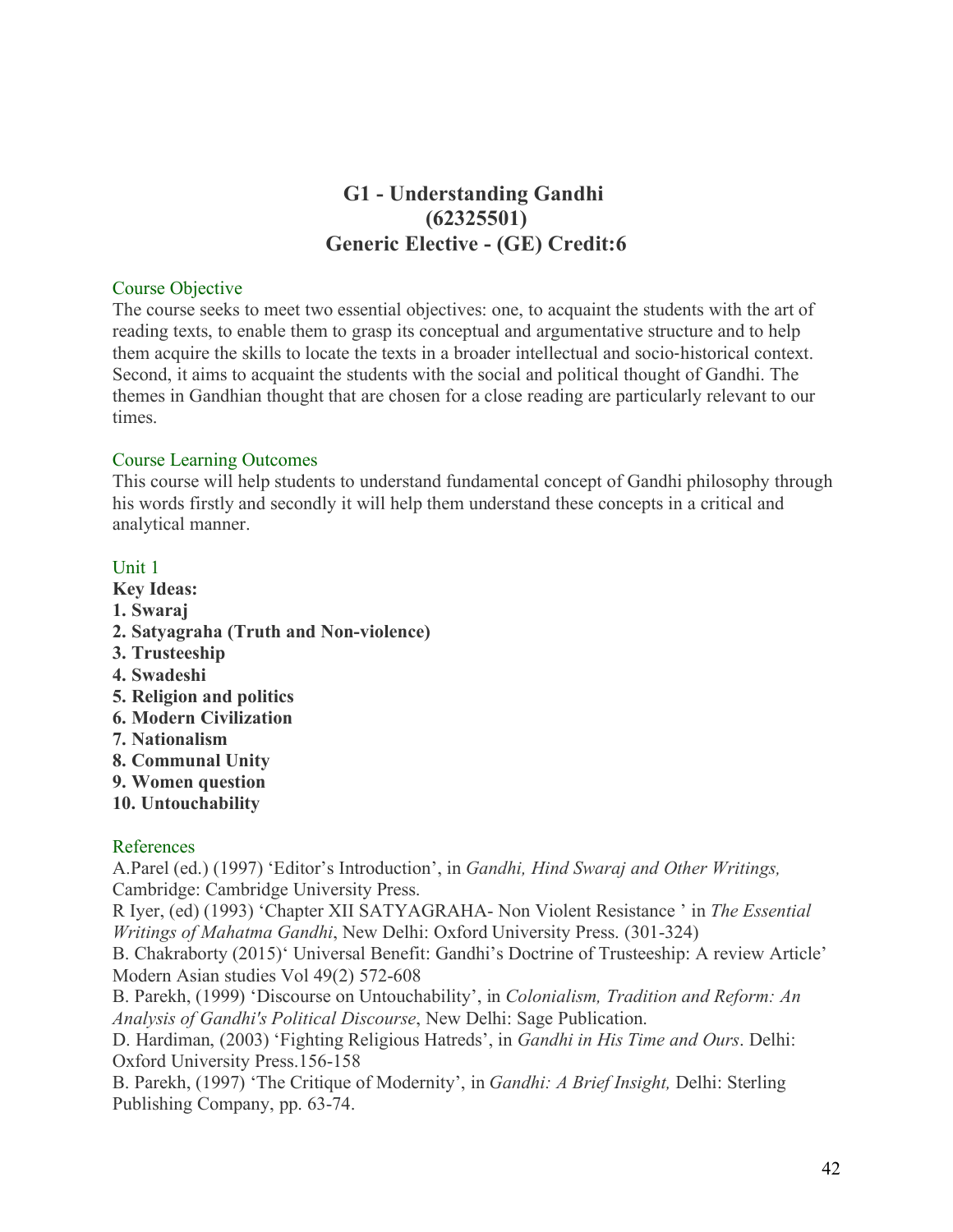A. Taneja, (2005) Gandhi Women and the National Movement 1920-1947, New Delhi: Haranand Publishers.

Ram Chandra Pradhan (2011) ' Gandhi's Concept of swaraj and swadeshi' in Reading and Reappraising Gandhi, New Delhi: Macmillian.98-117.

Ram Chandra Pradhan (2011) 'Gandhi, Jinnah and Savarkar and the Indian nationalsm' in Reading and Reappraising Gandhi, New Delhi: Macmillian.167-196.

# Additional Resources:

# **Classics**

M K Gandhi " Hind Swaraj" Navjeevan Trust, Ahmedabad, 1910

M. K. Gandhi Chapter XII&XIII, " Satyagraha in South Africa, Navjivan Trust, Ahmmedabad, 1928, pp. 95-107

M.K. Gandhi's India of my Dreams (compiled R.K.Prabhu): "The meaning of Swaraj" (no.2); "In defence of Nationalism" (no.3); "India's cultural heritage" (no.45); "Regeneration of Indian women" (no.54); "Women's education" (no.55); "Communal unity" (no.59); "The curse of untouchability" (no.61); "Religious tolerance in India" (no.62); "The problem of minorities" (no.66)

# **Additional Readings**

B. Parekh, (1997) 'Religious Thought', in *Gandhi: A Brief Insight,* Delhi: Sterling Publishing Company.

B. Parekh, (1997) 'Satyagrah', in *Gandhi: A Brief Insight,* Delhi: Sterling Publishing Company, pp. 51-63.

B. Parekh, (1997) 'Satyagrah', in *Gandhi: A Brief Insight,* Delhi: Sterling Publishing Company, pp. 51-63

R. Ramashray, (1984) 'What Beyond the Satanic Civilization?', in *Self and Society: A Studying Gandhian Thought*, New Delhi: Sage Publication.

Ram Chandra Pradhan (2011) 'Gandhi, and the Communal Harmony: Religion, Politics and secularism 'in Reading and Reappraising Gandhi, New Delhi: Macmillian.197-214.

# **Readings in Hindi**

1. म.क गाँधी 'िहन सराज ' नवजीवन टस 1916.

2. https://www.indiawaterportal.org/sites/indiawaterportal.org/files/hind\_swarajya\_

mk\_gandhi\_2010.pdf

3. म .क गाँधी मेरेसपनो का भारत 1947

https://ia802902.us.archive.org/22/items/Mere\_sapno\_ka\_Bharat-

mk\_gandhi/MereSapnoKaBharat-MkGandhi1947.pdf

4. नेमा, जे. पी और प्रताप सिंह 'गाँधी जी का दर्शन' ''भारतीय राष्ट्रीय आंदोलन में गाँधी जी का योगदान'' रिसर्च पब्लिकेशन्स जयपुर,  $2018$  पृष्ठ  $34-55$ .

5. दाधीच, नरेश 'महात्मा गाँधी का चिंतन' रावत पब्लिकेशन्स, नई दिल्ली.

6. नेमा, जे. पी और प्रताप सिंह 'गाँधी जी का दर्शन' "धर्म की अवधारणा" रिसर्च पब्लिकेशन्स जयपुर, 2018 पृष्ठ 56-62.

7. नेमा, जे. पी और प्रताप सिंह 'गाँधी जी का दर्शन' "सत्याग्रह की अवधारणा" रिसर्च पब्लिकेशन्स जयपुर, 2018 पृष्ठ  $79-85$ .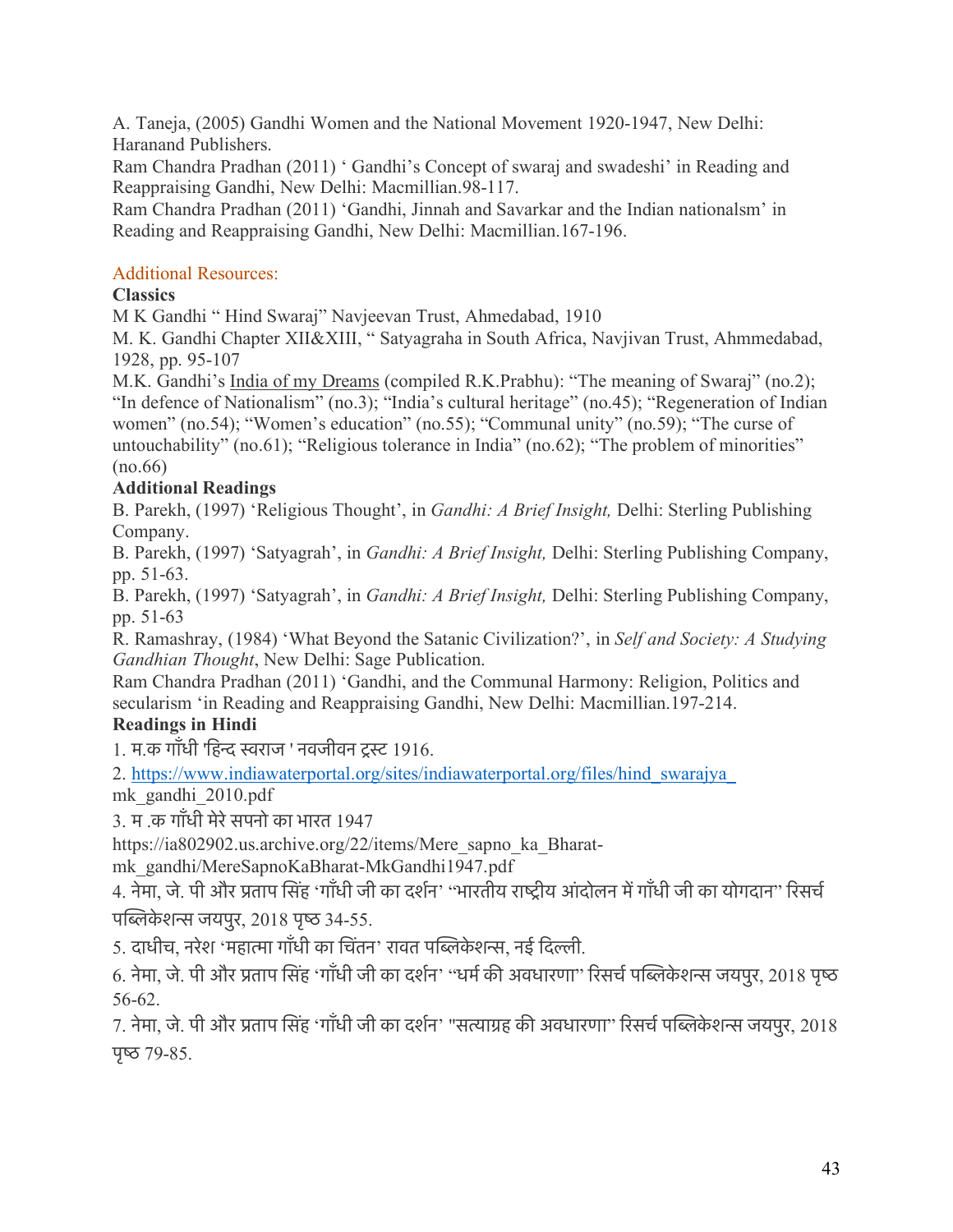8. नेमा, जे. पी और प्रताप सिंह 'गाँधी जी का दर्शन' "स्वराज्य की अवधारणा" रिसर्च पब्लिकेशन्स जयपुर, 2018 पृष्ठ  $86-97$ .

9. नेमा, जे. पी और प्रताप सिंह 'गाँधी जी का दर्शन' "न्यासिता की अवधारणा" रिसर्च पब्लिकेशन्स जयपुर, 2018  $\Psi$ छ 98-103.

10. जैन, मानक 'गाँधी के विचारों की 21वीं सदी में प्रासंगिकता' (भाग-2) "अस्पृश्यता निवारण में गाँधी का योगदान" आदि पब्लिकेशन्स, जयपुर 2010, पृष्ठ 275-317.

11. अग्रवाल, सुनील कुमार 'गाँधी और सांप्रदायिक एकता' ''सांप्रदायिक एकता का दर्शन और गाँधी'' अर्जुन पब्लिशिंग हाउस, नई दिल्ली 2009 पृष्ठ 189-219.

12. झा, मनोज कुमार 'हिन्दू-मुस्लिम एकता और गाँधी : एक अध्ययन "सांप्रदायिक सौहार्द् और गाँधी" सन्मार्ग प्रकाशन, दिल्ली 1990 पृष्ठ 119-146.

13. झा, मनोज कुमार 'हिन्दू-मुस्लिम एकता और गाँधी : एक अध्ययन सन्मार्ग प्रकाशन, दिल्ली 1990 पृष्ठ 215-226.

14. कुमार प्रभात 'स्वतंत्रता संग्राम और गाँधी' ''गाँधी का सत्याग्रह-दर्शन'' हिंदी माध्यम कार्यान्वय निर्देशालय, नई िदली, 2013.

15. मिश्र, अनिल दत्त 'गाँधी एक अध्ययन' "स्वदेशी" पियर्सन प्रकाशन, दिल्ली 2016 पृष्ठ 158-164.

16. मिश्र, अनिल दत्त 'गाँधी एक अध्ययन' "गाँधी का राष्ट्रवाद" पियर्सन प्रकाशन, दिल्ली 2016 पृष्ठ 186-196.

17. मिश्र, अनिल दत्त 'गाँधी एक अध्ययन' "गाँधी और पर्यावरण" पियर्सन प्रकाशन, दिल्ली 2016 पृष्ठ 239-249.

18. मिश्र, अनिल दत्त 'गाँधी एक अध्ययन' "अस्पृश्यता और गाँधी" पियर्सन प्रकाशन, दिल्ली 2016 पृष्ठ 227-238.

19. वर्मा, विजय कुमार और अखिलेश पाल 'आधुनिक भारतीय राजनीतिक चिंतन ''महात्मा गाँधी: स्वराज्य'' ओरियेंट ब्लैक्स्वान प्रकाशन, नई दिल्ली 2018 पृष्ठ 72-121.

20. रतन, राम और शारदा शोभिका 'महात्मा गाँधी की राजनीतिक अवधारणाए' "स्वराज्य" कलिंगा पब्लिकेशन्स, 1992 पृष्ठ 45.

21. रतन, राम और शारदा शोभिका 'महात्मा गाँधी की राजनीतिक अवधारणाए' ''सत्याग्रह'' कलिंगा पब्लिकेशन्स, 1992 पृष्ठ 95-109.

22. सिन्हा, मनोज 'गाँधी अध्ययन' "राष्ट्रवाद" ओरियेंट लोंग्मैन प्रकाशन नई दिल्ली 2008 पृष्ठ 97-109.

23. सिन्हा, मनोज 'गाँधी अध्ययन' ''गाँधी : नारी विषयक दृष्टिकोण'' ओरियेंट लोंग्मैन प्रकाशन नई दिल्ली 2008 पृष्ठ  $120-132$ .

# Teaching Learning Process

This course attempts to introduce key concepts of Gandhi's Thought. Hind Swaraj will be key text that will be discussed and read both by teachers and students in order to grasp the philosophy of Gandhi. Film Gandhi will be screened to visualize and grasp Gandhi's concepts. Commentaries on Gandhi's ideas will be discussed and interactive session with the students by taking them to Gandhi's Museum or historical places associated with Gandhi can further help to contextualize his ideas. Power point presentations detailing key features of each of these ideas will Identify and describe the key characteristics of Gandhian political thought.

# Assessment Methods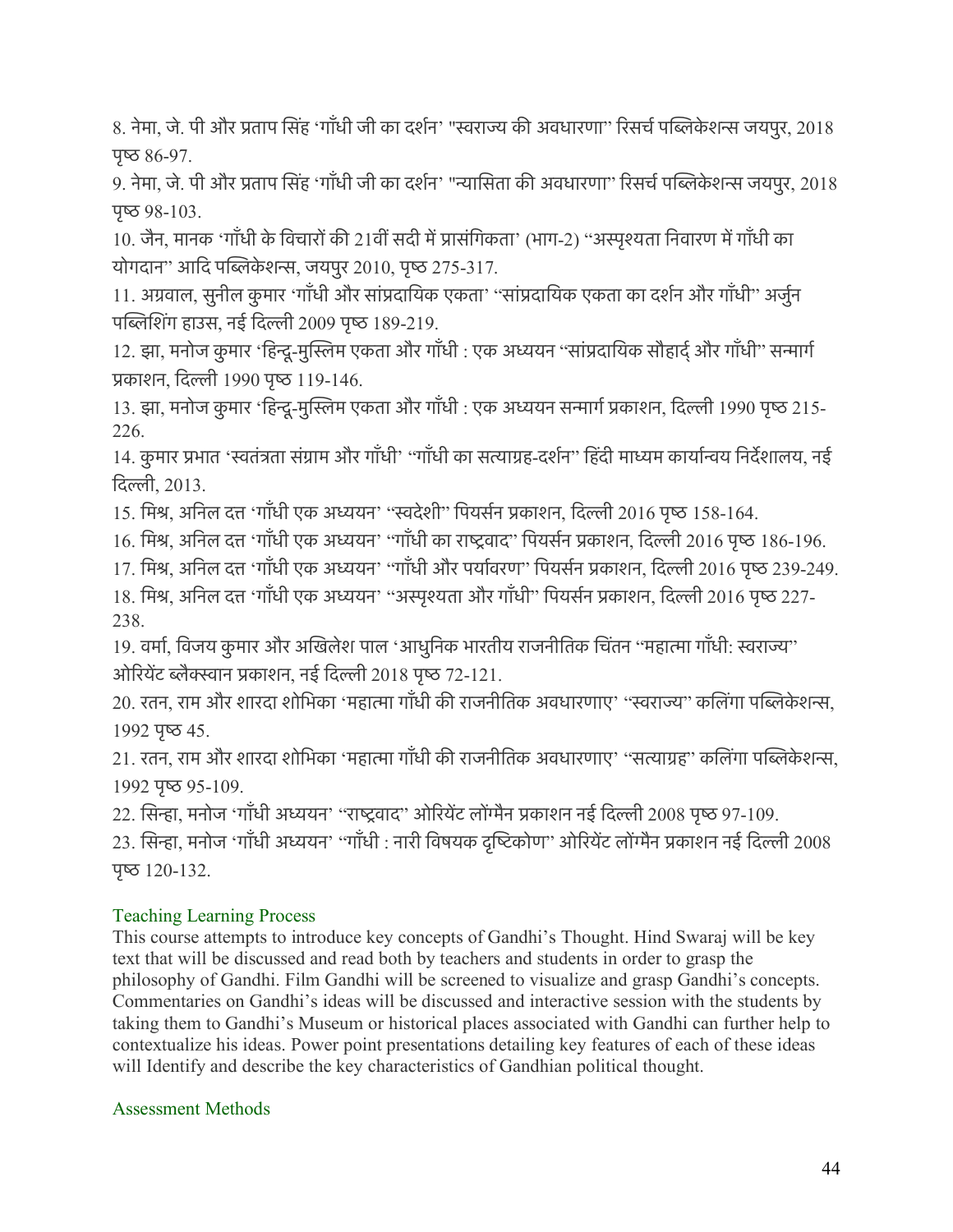Group presentation on each of the ideas will form core part of their assessment. Class test and MCQ will also be part of assessment.

### Keywords

Modern Civilization, Satyagraha, Swaraj', Trusteeship, Women Question

# **G2 - Human Rights Gender and Environment (62325602) Generic Elective - (GE) Credit:6**

#### Course Objective

This course aims at enabling the students to understand the issues concerning the rights of citizens in general and the marginalized groups in particular, and assess the institutional and policy measures which have been taken in response to the demands of various movements. Conceptual dimensions, international trends and the Indian experience form the contents of the course.

#### Course Learning Outcomes

- The study of the course will equip the students with theoretical and conceptual understanding of caste, gender, ethnicity and class as distinct categories and their interconnections.
- The course will further analyse socio-economic and political problems of marginalised groups in society such as women, Dalits, minorities and adivasis and repercussions of globalisation on them.
- The paper will enhance understanding on the meaning of human rights, universalization of human rights and human rights institutions in India.
- The course will equip students with a conceptual understanding of gender and patriarchy, and issues of women's political participation and rights in India.
- The paper will enhance knowledge on the concept of sustainable development, and national and international programmes and policies on environment.

#### Unit 1

#### **Understanding Social Inequality**

a) Caste, Gender, Ethnicity and Class as distinct categories and their interconnection

b) Globalisation and its impact on workers, peasants, dalits, adivasis and women

# Unit 2

# **Human Rights**

- a) Human Rights: Meaning and Evolution
- b) UN Declarations and Covenants
- c) Human Rights and Citizenship Rights
- d) Human Rights and the Indian Constitution

e) Human Rights, Laws and Institutions in India; the role of the National Human Rights **Commission**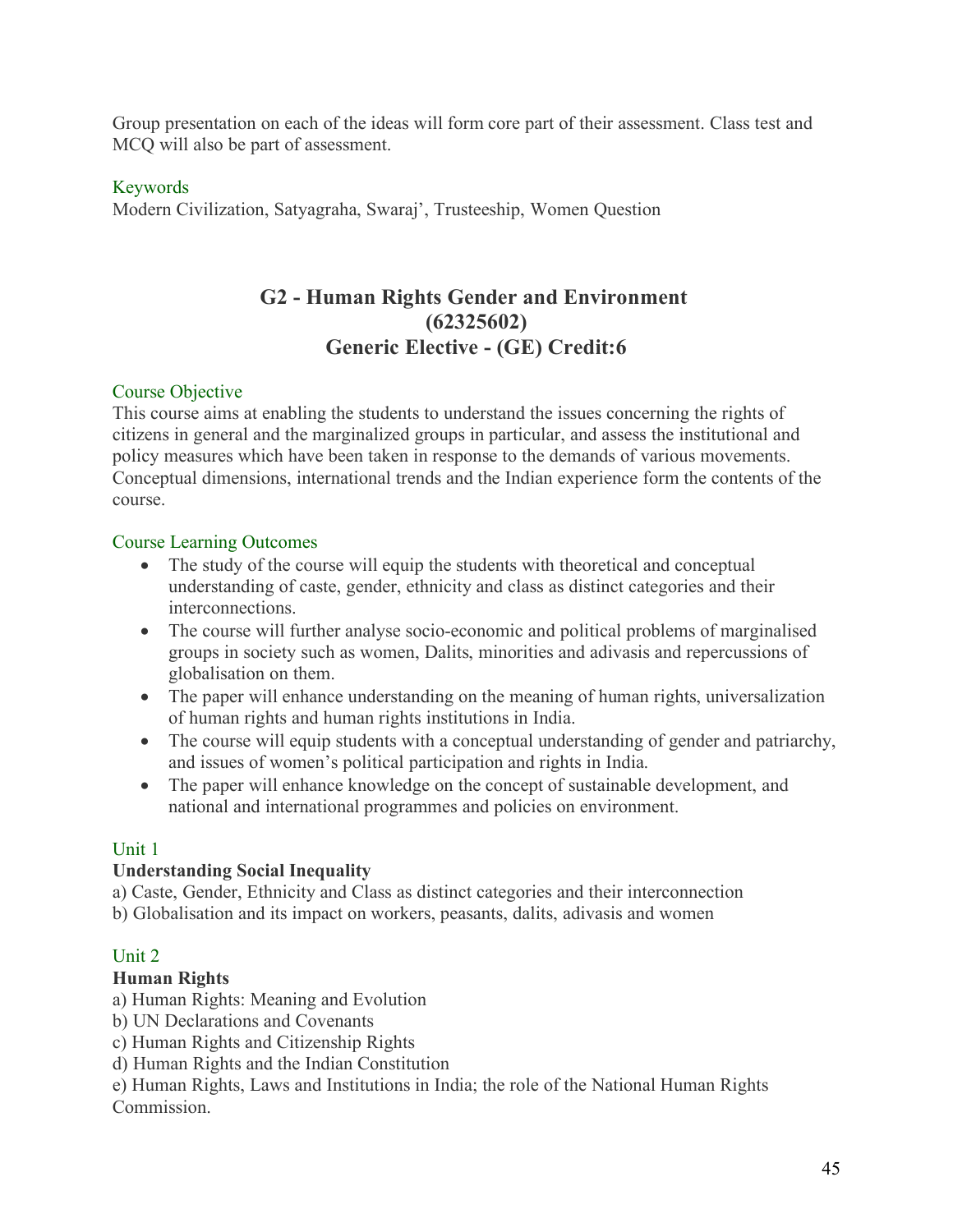f) Human Rights of Marginalized Groups: Dalits, Adivasis, Women, Minorities and Unorganized Workers.

- g) Consumer Rights: The Consumer Protection Act and grievance redressal mechanisms.
- h) Human Rights Movement in India.

# Unit 3

# **Gender**

- a) Analysing Structures of Patriarchy
- b) Gender, Culture and History
- c) Economic Development and Women
- d) The issue of Women's Political Participation and Representation in India
- e) Laws, Institutions and Women's Rights in India
- f) Women's Movements in India

# Unit 4

# **Environment**

a) Environmental and Sustainable Development

b) UN Environment Programme: Rio, Johannesburg and after.

- c) Issues of Industrial Pollution, Global Warming and threats to Bio diversity
- d) Environment Policy in India
- e) Environmental Movement in India

# References

Tripathy, Radhanath (ed.) (2019) Human Rights, Gender and the Environment, New Delhi: Scholartech Press.

Priyam, Manisha; Banerjee, Madhulika and Menon, Krishna (2009) Human Rights, Gender and the Environment, New Delhi: Pearson.

Motilal, Shashi and Nanda, Bijayalaxmi (2006) Human Rights, Gender and the Environment, New Delhi: Allied Publishers.

G. Omvedt, (2002) 'Ambedkar and After: The Dalit Movement in India', in G. Shah (ed.) Social Movements and the State, New Delhi: Sage Publications, pp. 293-309.

G. Omvedt, (2012) 'The Anti-caste Movement and the Discourse of Power', in N. Jayal (ed.)

Democracy in India, New Delhi: Oxford India Paperbacks, sixth impression, pp.481-508.

A. Roy, (2010) 'The Women's Movement', in N.Jayal and P. Mehta (eds.) The Oxford Companion to Politics in India, New Delhi: Oxford University Press, pp.409-422.

Baxi, Upendra (2002), The Future of Human Rights, Oxford University Press, Delhi. Beteille, Andre (2003), Antinomies of Society: Essays on Ideology and Institutions, Oxford University Press, Delhi.

Haragopal, G. (1997) The Political Economy of Human Rights, Himachal Publishing House, Mumbai.

J. Hoffman and P. Graham, (2006) 'Human Rights', Introduction to Political Theory, Delhi, Pearson, pp. 436-458.

D. O'Byrne, (2007) 'Theorizing Human Rights', in Human Rights: An Introduction,Delhi, Pearson, pp.26-70.

J. Morsink, (1999) The Universal Declaration of Human Rights: Origins, Drafting and Intent, Philadelphia: University of Pensylvania Press, pp. Ix-xiv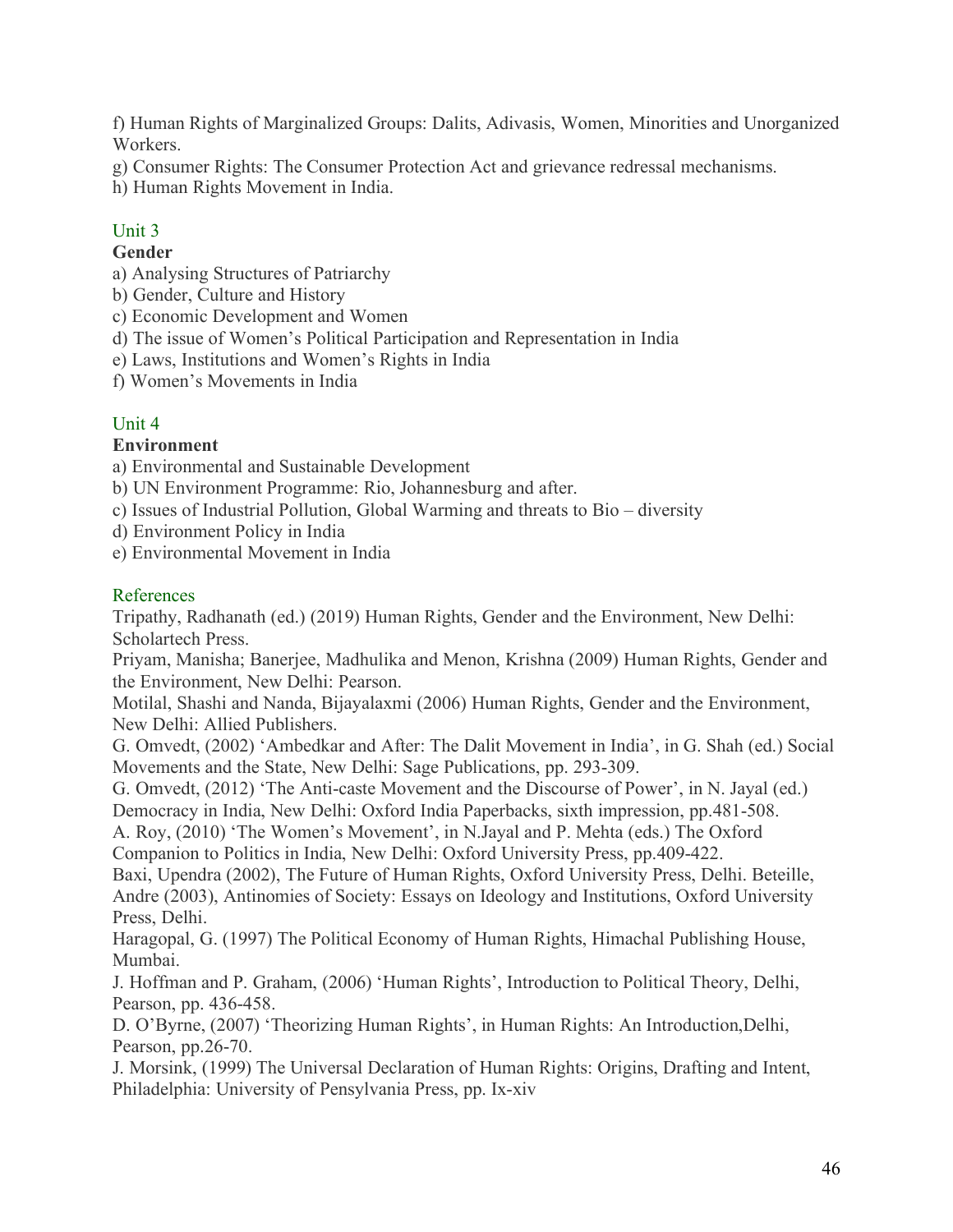M. Mohanty, (2002) 'The Changing Definition of Rights in India', in S. Patel, J. Bagchi, andK. Raj (eds.) Thinking Social Sciences in India: Essays in Honour of Alice Thorner Patel, New Delhi: Sage.

D. O'Byrne, (2007) 'Apartheid', in Human Rights: An Introduction, Delhi: Pearson, pp. 241- 262.

R. Wasserstorm, (2006), 'Racism, Sexism, and Preferential Treatment: An approach to the Topics', in R. Goodin and P. Pettit, Contemporary Political Philosophy: an Anthology,Oxford: Blackwell, pp-549-574

R. Wolfrum, (1998) 'Discrimination, Xenophobia and Racism' in J. Symonides, Human Rights: New Dimensions and Challenges, Aldershot, Ashgate/UNESCO, pp.181-198. Geetha, V. (2002) Gender. Calcutta: Stree.

Menon, Nivedita (ed) (2000) Gender and Politics in India, Oxford University Press, Delhi. Patel, Sujata et al (eds) (2003) Gender and Caste: Issues in Contemporary Indian Feminism, Kali for Women, Delhi.

Shah, Nandita and Nandita Gandhi (1992) Issues at Stake: Theory and Practice in the Contemporary Women's Movement in India, Kali for Women, Delhi.

O. Kosambi, (2007) Crossing the Threshold, New Delhi: Permanent Black, pp. 3-10. Menon, P. (2008) 'Power', in R. Bhargava and A. Acharya (eds), Political Theory: An Introduction, Delhi: Pearson.

Palriwala, R. (2008) 'Economics and Patriliny: Consumption and Authority within the Household' in M. John. (ed) Women's Studies in India, New Delhi: Penguin, pp. 414-423.

Chakravarti, U. (2003) Gendering Caste through a Feminist Len, Kolkata, Stree.

K. Kannabiran (2012) 'Rethinking the Constitutional Category of Sex', in Tools of Justice: Non-Discrimination and the Indian Constitution, New Delhi, Routledge, pp.425-443

N. Menon (2012) 'Desire', Seeing Like a Feminist, New Delhi: Zubaan/Penguin, pp. 91-146 MacKinnon, C. The Liberal State' from Towards a Feminist Theory of State, Available at http://fair-use.org/catharine-mackinnon/toward-a-feminist-theory-of-the-state/chapter-8, Accessed: 19.04.2013.

N. Menon (2008) 'Gender', in R. Bhargava and A. Acharya (eds), Political Theory: An Introduction, New Delhi: Pearson, pp. 224-233

T. Hussain, (1988) 'Sultana's Dream', in Sultana's Dream and Selections from the Secluded Ones – translated by Roushan Jahan, New York: The Feminist Press

Saheli Women's Centre, (2007) Talking Marriage, Caste and Community: Women's Voices from Within, New Delhi: monograph 114

Rowbotham, Shiela. (1993) Women in Movements. New York and London: Routledge, Section I, pp. 27-74 and 178-218.

Agarwal, Anil and Sunita Narain (1991), Global Warming and Unequal World: A Case of Environmental Colonialism, Centre for Science and Environment, Delhi.

Ghanshyam Shah, (1991) Social Movements in India, Sage Publications, Delhi.

Guha, Ramachandra and Madhav Gadgil, (1993) Environmental History of India, University of California Press, Berkeley.

J. Volger, (2011) 'Environmental Issues', in J. Baylis, S. Smith and P. Owens (eds.)

Globalization of World Politics, New York: Oxford University Press, pp. 348-362.

Kothari, Ashish, "Development and Ecological Sustainability in India: Possibilities for the Post-2015 Framework" July 27, 2013 vol xlvii, no. 30. Economic & Political Weekly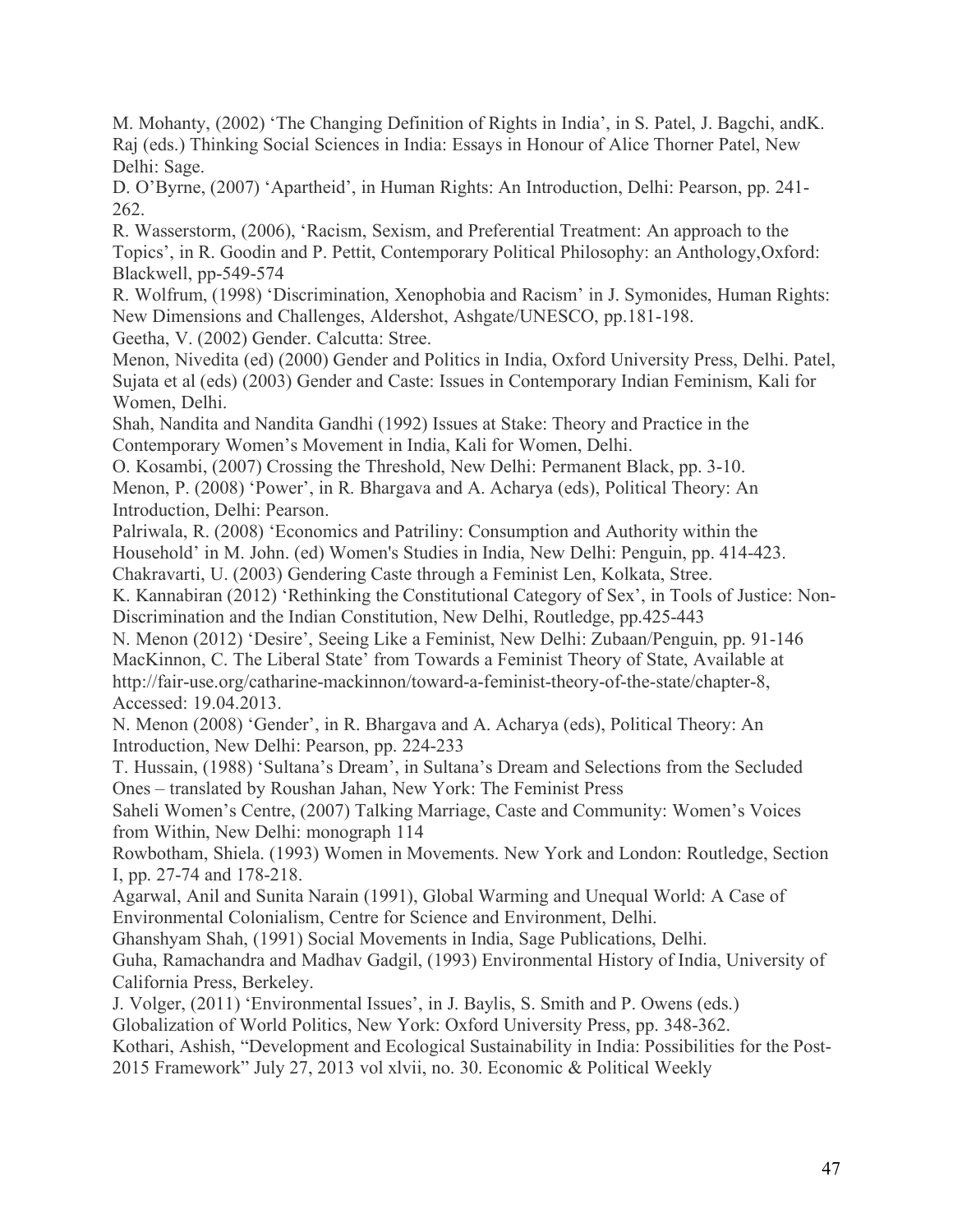Heywood, Andrew (2011) "Global Environmental Issues" in Andrew Heywood Global Politics,New York: Palgrave, pp 383 - 411

#### Additional Resources:

SAHRDC (2006) 'Introduction to Human Rights'; 'Classification of Human Rights: An Overview of the First, Second, and Third Generational Rights', in Introducing Human Rights, New Delhi: Oxford University Press. P. Bidwai, (2011) 'Durban: Road to Nowhere', in Economic and Political Weekly, Vol.46, No. 53, December, pp. 10-12. Gadgil, Madhav and Guha, Ramachandra, "Ecological Conflicts and the Environmental Movement in India, Development and Change, Vol. 25 (1994), pp. 101-136. Ray, U. (2013) 'Understanding Patriarchy', Available at http://www.du.ac.in/fileadmin/DU/Academics/course\_material/hrge\_06.pdf, Accessed: 19.04.2013.

# Teaching Learning Process

In this course the focus of the teaching-learning process would be to equip the students with theoretical and conceptual understanding of caste, gender, ethnicity, class, human rights, and environment. The teaching process would include a combination of different pedagogic tools like class lecture, class discussion, class presentations, group discussion and debates. The students will also learn through power-point presentations and film screening. The teaching-learning process would also focus on regular revision through different methods like holding quiz after the end of every unit, dividing the class into different groups based on different ideologies in the discipline and holding a free debate amongst them on different issues relevant for the course. Students will also be asked to do small write-ups on a question or a topic given to them based on their understanding of the problem/issue after completing every unit.

#### Assessment Methods

Students will be assessed at different stages during the completion of this course. They will be assessed on the basis of their performance in group discussions after completion of every unit, class presentations and one assignment on a given topic.

# Keywords

Human Rights, Gender, Environment

# **AE1 - Legislative Support (62323312) AECC (Electives) - (AECCE) Credit:4**

# Course Objective

To acquaint the student with the legislative process in India at various levels, introduce them to the functions of peoples' representatives and provide elementary skills to be part of a legislative support team.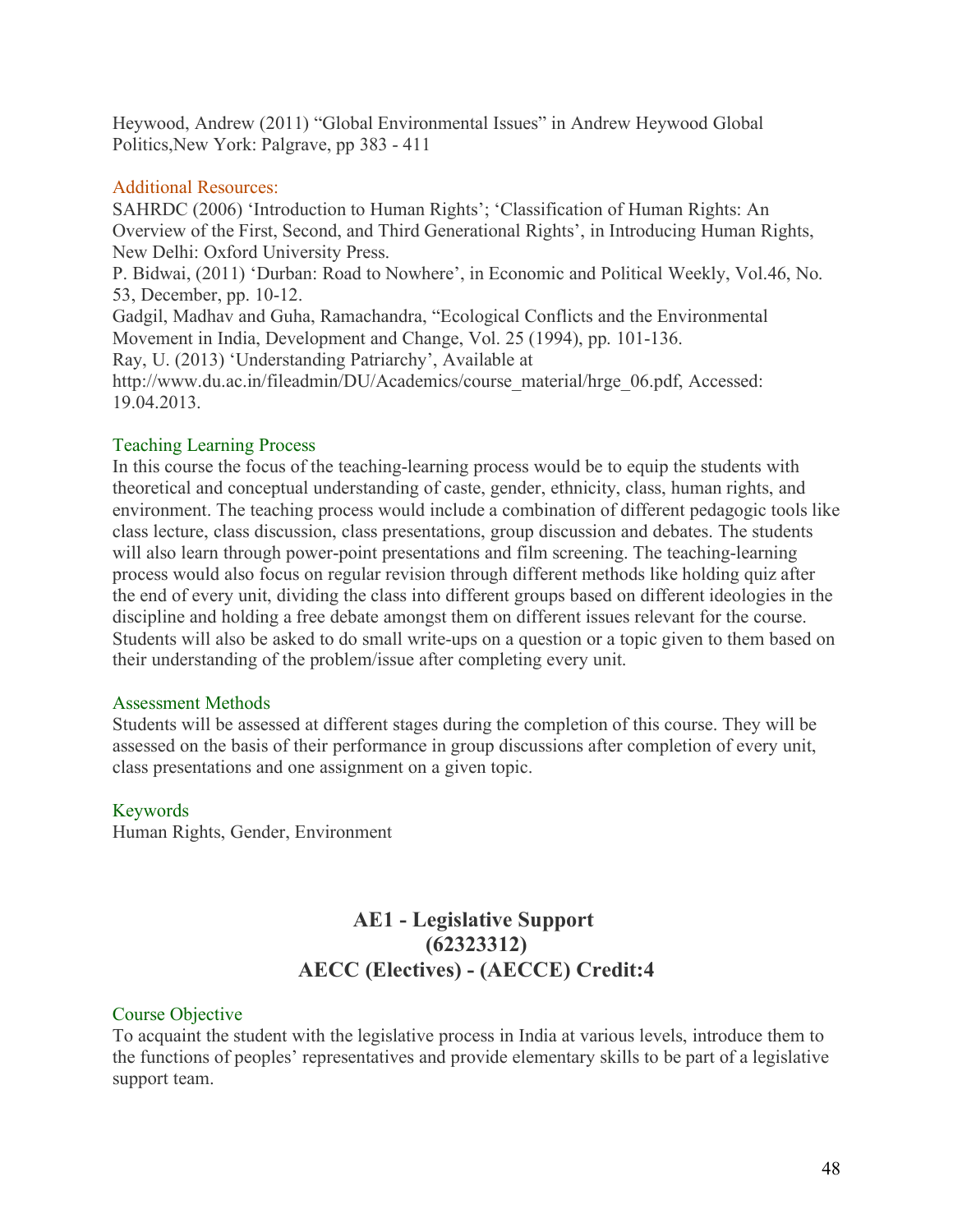Peoples' representatives need support for the multiple tasks they are supposed to undertake. The need to understand complex policy issues, draft new legislation, track and analyse ongoing bills, make speeches and floor statements, write articles and press releases, attend legislative meetings, conduct meetings with various stakeholders, monitor media and public developments, manage constituent relations and handle inter-office communications. All over the world, elected representatives have an office with specialised support team to carry out these tasks.

With about 5000 MPs and MLAs, and more than 30 lakhs representatives at the Panchayati Raj level, there is a vast need for legislative support among representatives that needs to be addressed. This course will equip the students with basic skills for this task and expose them to real life legislative work. In the process of learning legislative support skills, students will also build and deepen their understanding of the Indian political process.

# Course Learning Outcomes

On successful completion of the course, students will be able to:

- Demonstrate knowledge of the structure and the functions of legislating bodies in India
- Demonstrate knowledge of the law making procedure in India
- Acquire skills related to a close reading of legislative documents
- Understand the relationship between the people and their elected representatives
- Develop basic skills to become a part of a support team engaged at different levels of the law making functions

# Unit 1

# **Powers and functions of people's representatives at different tiers of governance**

Members of Parliament, State Legislative Assemblies, functionaries of rural and urban local selfgovernment from Zila Parishads/Municipal Corporation to Panchayat/Ward. (Weeks 1-3)

# Unit 2

# **Supporting the legislative process:**

How a Bill becomes a Law, Role of the Standing Committee in reviewing a Bill, Legislative Consultations, amendments to a Bill, the framing of Rules and Regulations. (Week 4)

# Unit 3

# **Supporting the legislative committees**

Types of committees, Role of committees in reviewing government finances, policy, programmes, and legislation (Weeks 5-7)

# Unit 4

# **Reading the budget document:**

Overview of Budget Process, Role of Parliament in reviewing the Union Budget, Railway Budget, Examination of Demands for Grants of Ministries, Working of Ministries. (Weeks 8-10)

# Unit 5

# **Support in media monitoring and communication:**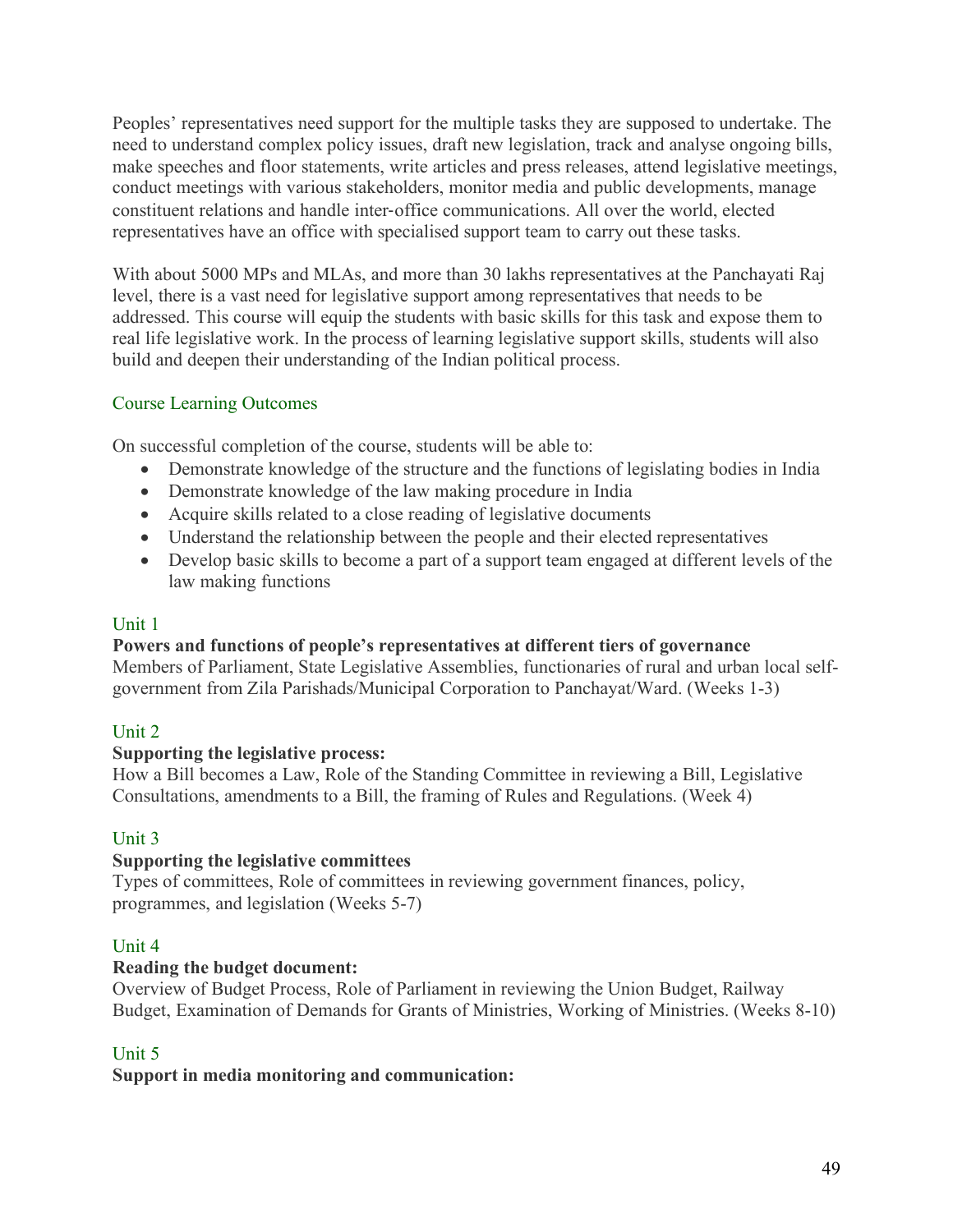Types of media and their significance for legislators. Basics of communication in print and electronic media. .(Weeks 11-12)

# References

Madhavan, M.R. & N. Wahi Financing of Election Campaigns PRS, Centre for Policy Research, New Delh, 2008.Can be accessed

on: http://www.prsindia.org/uploads/media/conference/Campaign\_finance\_brief.pdf Vanka, S. Primer on MPLADS Centre for Policy Research, New Delhi, 2008. Can be accessed on: http://www.prsindia.org/parliamenttrack/primers/mplads-487/

Kalra, H. Public Engagement with the Legislative Process PRS, Centre for Policy Research, New Delhi, 2011:

http://www.prsindia.org/administrator/uploads/media/Conference%202011/Public%20Engageme nt%20with%20the%20Legislative%20Process.pdf

Government of India (Lok Sabha Secretariat) Parliamentary Procedures (Abstract Series), 2009. Can be accessed on: http://164.100.47.132/LssNew/abstract/index.aspx

Government of India, (Ministry of Parliamentary Affairs) Legislation, Parliamentary Procedure, 2009. Can be accessed on: http://mpa.nic.in/Manual/Manual\_English/Chapter/chapter-09.htm Government of India, (Ministry of Parliamentary Affairs) Subordinate Legislation, Parliamentary Procedure, 2009. Can be accessed on:

http://mpa.nic.in/Manual/Manual\_English/Chapter/chapter-11.htm

Kapur, Devesh and Pratap Banu Mehta, "The Indian Parliament as an Institution of

Accountability," Democracy, Governance and Human Rights, Programme Paper Number 23,

United Nations Research Institute for Social Development, January 2006. Can be accessed on:

http://www.unrisd.org/UNRISD/website/document.nsf/240da49ca467a53f80256b4f005ef245/8e 6fc72d6b546696c1257123002fcceb/\$FILE/KapMeht.pdf

Agarwal, O.P. and T.V. Somanathan, "Public Policy Making in India: Issues and Remedies," February, 2005. Can be accessed on:

http://www.cprindia.org/admin/paper/Public\_Policy\_Making\_in\_India\_1420

5\_TV\_SOMANATHAN.pdf.

Debroy, Bibek, "Why we need law reform," Seminar January 2001.

Mehta, Pratap Bhanu, "India's Unlikely Democracy: The Rise of Judicial Sovereignty," Journal of Democracy Vol.18, No.2, pp.70-83.

# Additional Resources:

# **Government links:**

http://loksabha.nic.in/; http://rajyasabha.nic.in/; http://mpa.nic.in/

Sanyal,K. Strengthening Parliamentary Committees PRS, Centre for

Policy Research, New Delhi, 2011.

Can be accessed on: http://www.prsindia.org/administrator/uploads/media/Conference%202011 /Strengthening%20Parliamentary%20Committees.pdf

Celestine, A. How to read the Union Budget PRS, Centre for Policy Research, New Delhi, 2011. Can be accessed on: http://www.prsindia.org/parliamenttrack/primers/how-to-read-the-unionbudget-1023/

# Teaching Learning Process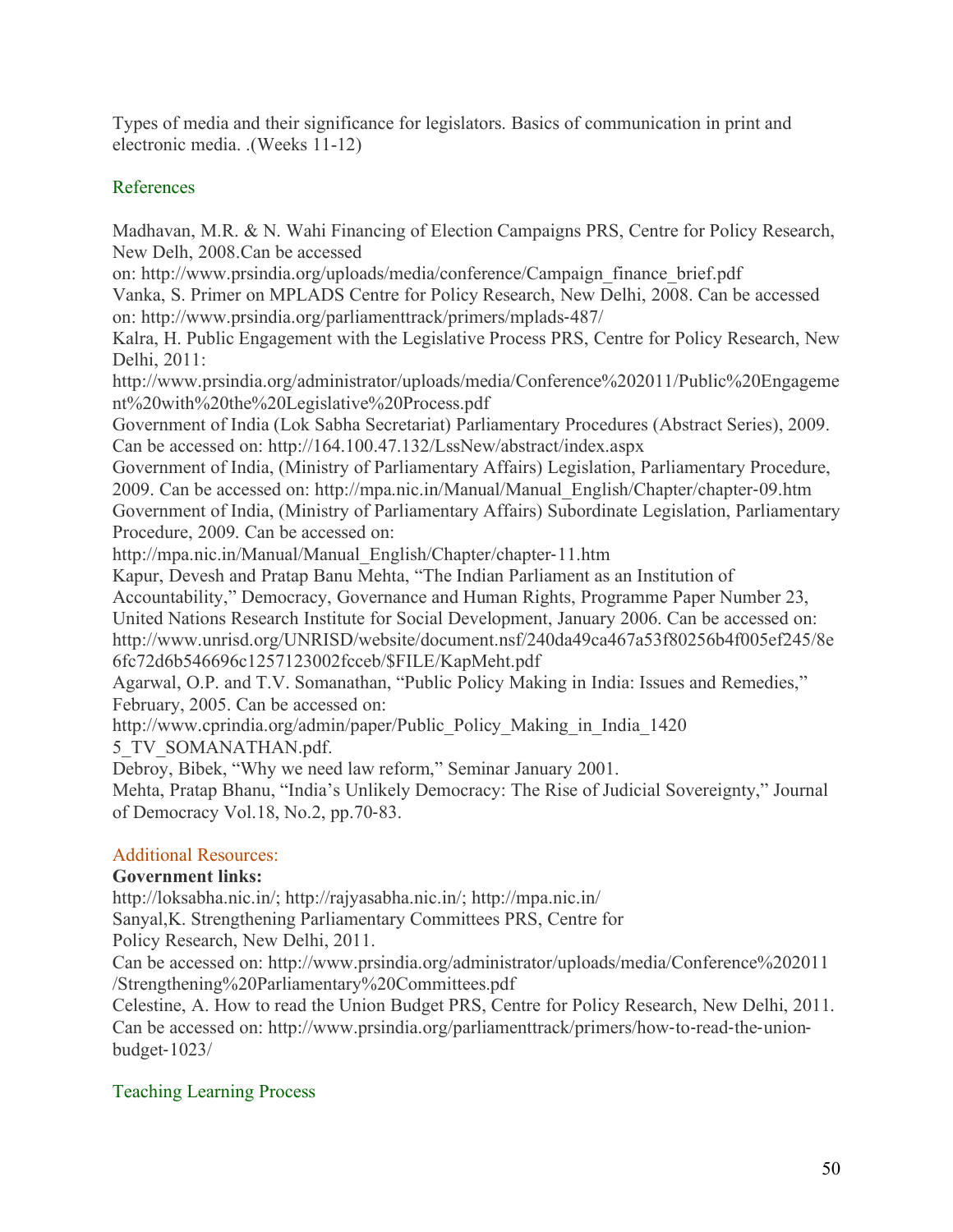Students will engage in discussion on legislative procedures. They will be imparted elementary skills to become part of legislative support team and engage in real legislative work by attending legislative meetings and monitoring media and public developments. They will be given interactive lectures on powers and functions of representatives at different tiers of governance.

# Assessment Methods

Students will be assessed on continuous basis followed by end term examination. Internal assessment will be conducted at the end of each unit which may include assignments, participation in class discussions and viva voce. They will be evaluated on the basis of their skills to become part of legislative support team and engage in real legislative work. They will be required to submit project report on any one unit of the syllabus before end term examination.

# Keywords

Functions, Governance, Legislature, Powers, Procedures, Representative

# **AE2 - Public Opinion and Survey Research (62323412) AECC (Electives) - (AECCE) Credit:4**

# Course Objective

This course will introduce the students to the debates, principles and practices of public opinion polls in the context of democracies, with special reference to India. It will familiarize the students with the principles and practice of survey research and conceptualizing and measuring public opinion using quantitative methods. The course will give special attention to developing basic skills pertaining to the collection, analysis and utilization of quantitative data.

# Course Learning Outcomes

On the successful completion of the course, students will be able to:

- Understand the importance of public opinion in a democracy and the role of survey research in comprehending the working of a democratic political system
- Learn about the methods used for conducting surveys and interpreting survey data
- Acquire basic skill sets related to understanding public opinion formation and conducting research through the use of sample date, framing a questionnaire, etc.
- Acquire basic skill sets related to measurement of public opinion such as data analysis using statistical methods.

# Unit 1

# **Introduction to the course (6 lectures)**

Definition and characteristics of public opinion, conceptions and characteristics, debates about its role in a democratic political system, uses for opinion poll

# Unit 2

# **Measuring Public Opinion with Surveys: Representation and sampling (6 lectures)**

a. What is sampling? Why do we need to sample? Sample design.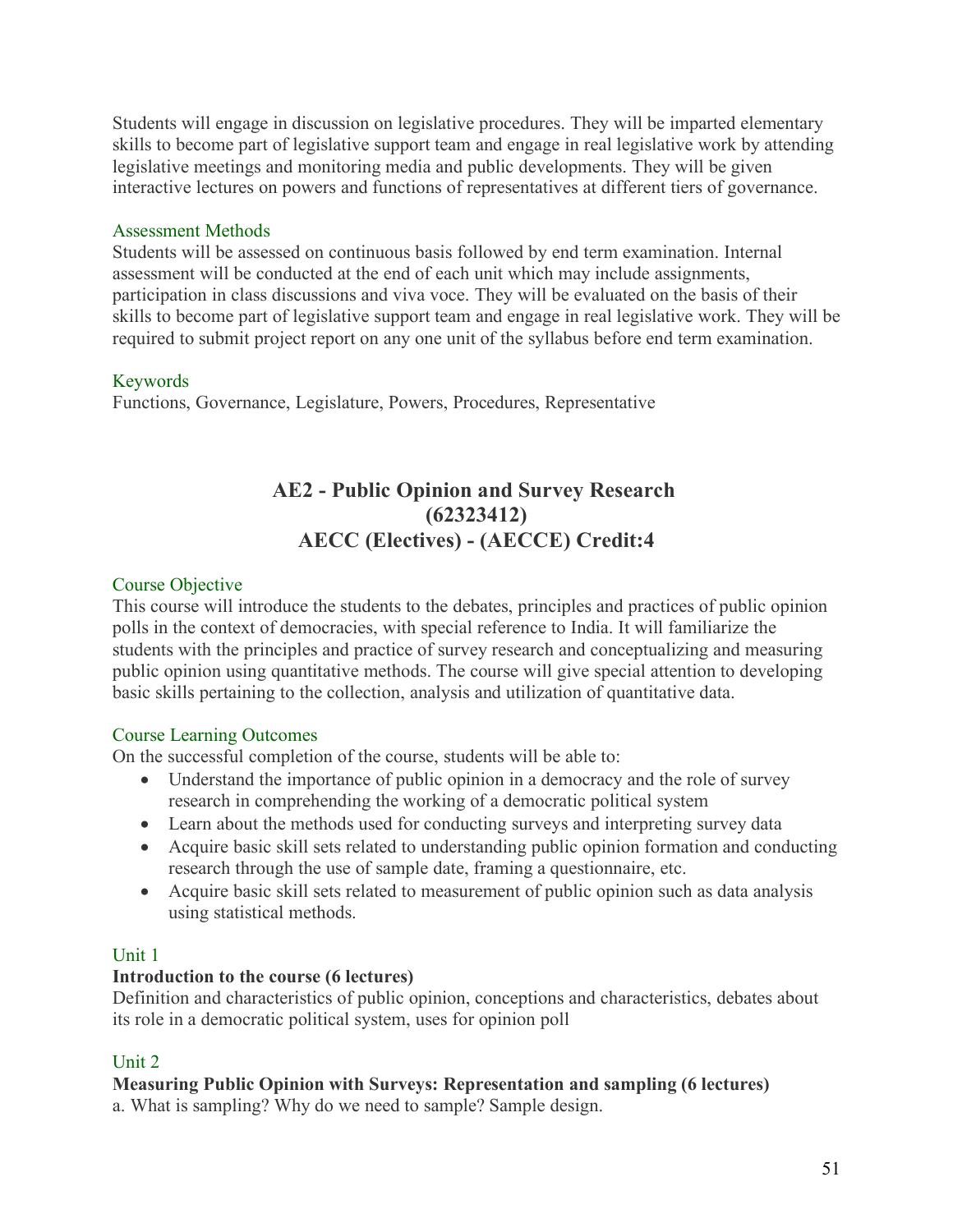b. Sampling error and non-response

c. Types of sampling: Non random sampling (quota, purposive and snowball sampling); random sampling: simple and stratified

# Unit 3

# **Survey Research (2 lectures)**

a. Interviewing: Interview techniques pitfalls, different types of and forms of interview

b. Questionnaire: Question wording; fairness and clarity.

# Unit 4

# **Quantitative Data Analysis (4 lectures)**

a. Introduction to quantitative data analysis

b. Basic concepts: correlational research, causation and prediction, descriptive and inferential **Statistics** 

# Unit 5

# **Interpreting polls (6 lectures)**

Prediction in polling research: possibilities and pitfalls Politics of interpreting polling

# References

# **I. Introduction to the course**

R. Erikson and K. Tedin, (2011) *American Public Opinion,* 8th edition, New York: Pearson Longman Publishers,. pp. 40-46.

G. Gallup, (1948) *A guide to public opinion polls* Princeton, Princeton University Press, 1948. Pp. 3-13.

# **II. Measuring Public Opinion with Surveys: Representation and sampling**

G. Kalton, (1983) *Introduction to Survey Sampling* Beverly Hills, Sage Publication.

Lokniti Team (2009) 'National Election Study 2009: A Methodological Note', *Economic and Political Weekly,* Vol. XLIV (39)

Lokniti Team, (2004) 'National Election Study 2004', *Economic and Political Weekly,* Vol. XXXIX (51).

'Asking About Numbers: Why and How', *Political Analysis* (2013), Vol. 21(1): 48-69, (first published online November 21, 2012)

# **III. Survey Research**

H. Asher, (2001) 'Chapters 3 and 5', in *Polling and the Public: What Every Citizen Should Know,* Washington DC: Congressional Quarterly Press.

R. Erikson and K. Tedin, (2011) *American Public Opinion,* 8th edition, New York, Pearson Longman Publishers, pp. 40-46.

# **IV. Quantitative Data Analysis**

A. Agresti and B. Finlay, (2009) *Statistical methods for the Social Sciences,* 4th edition, Upper saddle river, NJ: Pearson-Prentice Hall,

S. Kumar and P. Rai, (2013) 'Chapter 1', in *Measuring Voting Behaviour in India*, New Delhi: Sage.

# **V. Interpreting polls**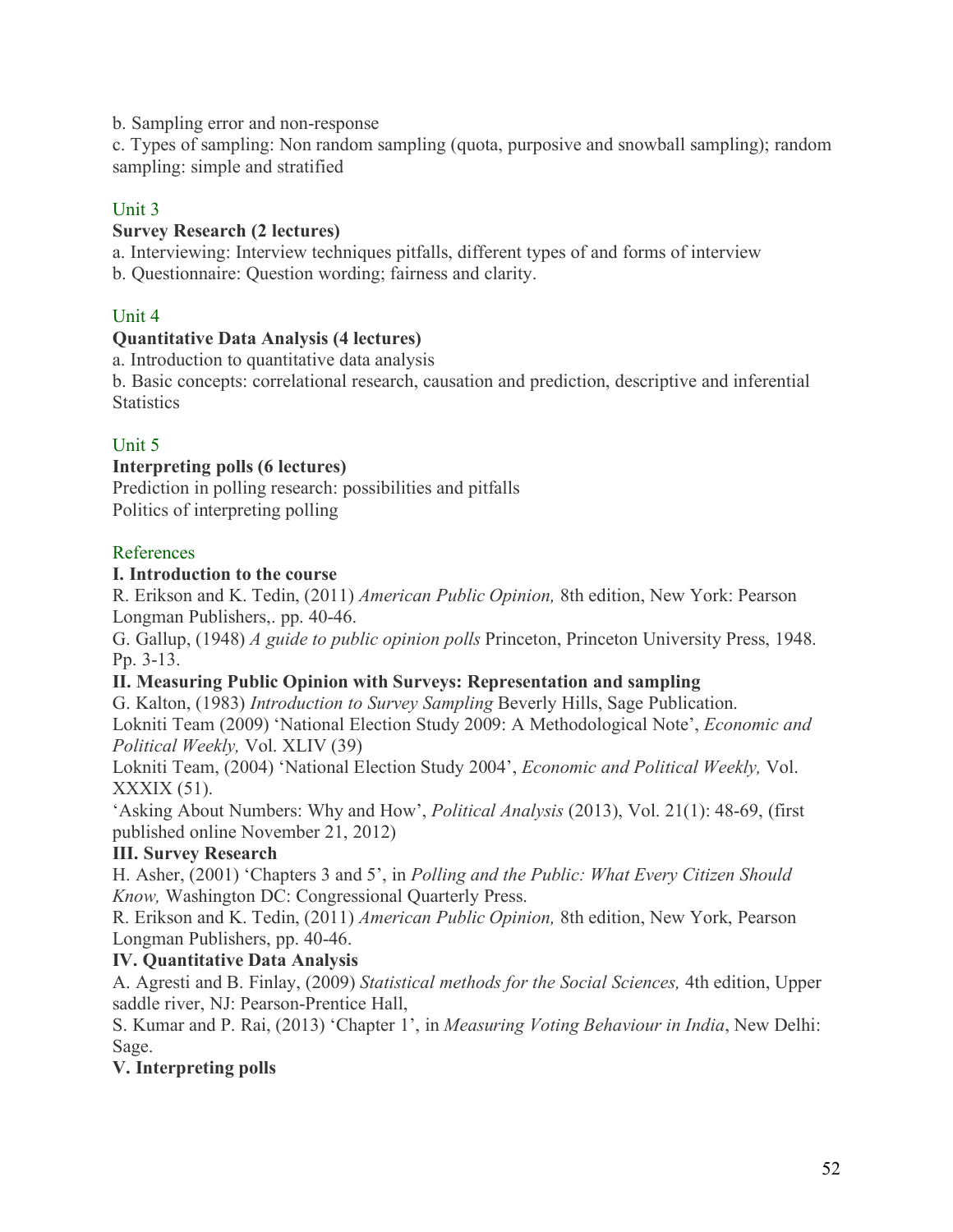R. Karandikar, C. Pyne and Y. Yadav, (2002) 'Predicting the 1998 Indian Parliamentary Elections', *Electoral Studies*, Vol. 21, pp.69-89.

M. McDermott and K. A. Frankovic, (2003) 'Horserace Polling and Survey Methods Effects: An Analysis of the 2000 Campaign', *Public Opinion Quarterly* 67, pp. 244-264.

# Additional Resources:

#### **Additional Readings:**

K. Warren, (2001) 'Chapter 2', in *In Defense of Public Opinion Polling,* Boulder: Westview Press, pp. 45-80.

W. Cochran, (2007) 'Chapter 1', *Sampling Techniques,* John Wiley & Sons.

G. Gallup, (1948) *A Guide to Public Opinion Polls.* Princeton: Princeton University Press, pp. 14-20; 73-75.

*D.* Rowntree (2000) *Statistics Without Tears: an Introduction for Non Mathematicians,* Harmond sworth: Penguin.

# Teaching Learning Process

Students will be taught different forms of sampling methods and will receive training in conducting surveys. They will be given interactive lectures on measuring public opinion and will be taught quantitative methods and imparted with basic skills of collection, verification and analysis of data.

# **Suggested Student Exercises:**

- 1. Discussion of readings and Indian examples. Groups of students to collect examples of and discuss various sample based studies across many fields: e.g. consumer behaviour, unemployment rates, educational standards, elections, medicinal trials etc.
- 2. Non-random sampling: The students have to identify one group of people or behaviour that is unique or rare and for which snowball sampling might be needed. They have to identify how they might make the initial contact with this group to start snowball rolling.
- 3. Give the students the electoral list of an area in Delhi (http://ceodelhi.gov.in). The students have to draw a random sample of n number of respondents.
- 4. For this activity, working with a partner will be helpful. The class should first decide on a topic of interest. Then each pair should construct a five-item self report questionnaire. Of the five items, there should be at least one nominal response, one ordinal response and one interval. After the common questionnaire is constructed putting together the questions from everyone, working in pairs, the questionnaire should be administered on different individuals.
- 5. Give the students a questionnaire from any public opinion survey and ask them to identify the type of variables.

# Assessment Methods

Students will be assessed on continuous basis followed by end term examination. Internal assessment will be conducted at the end of each unit which may include term papers, assignments, projects and viva- voce. They will be assessed on the basis of their ability to critically apply their conceptual understanding to the field work. They will be required to submit project report on any one unit of the syllabus before end term examination.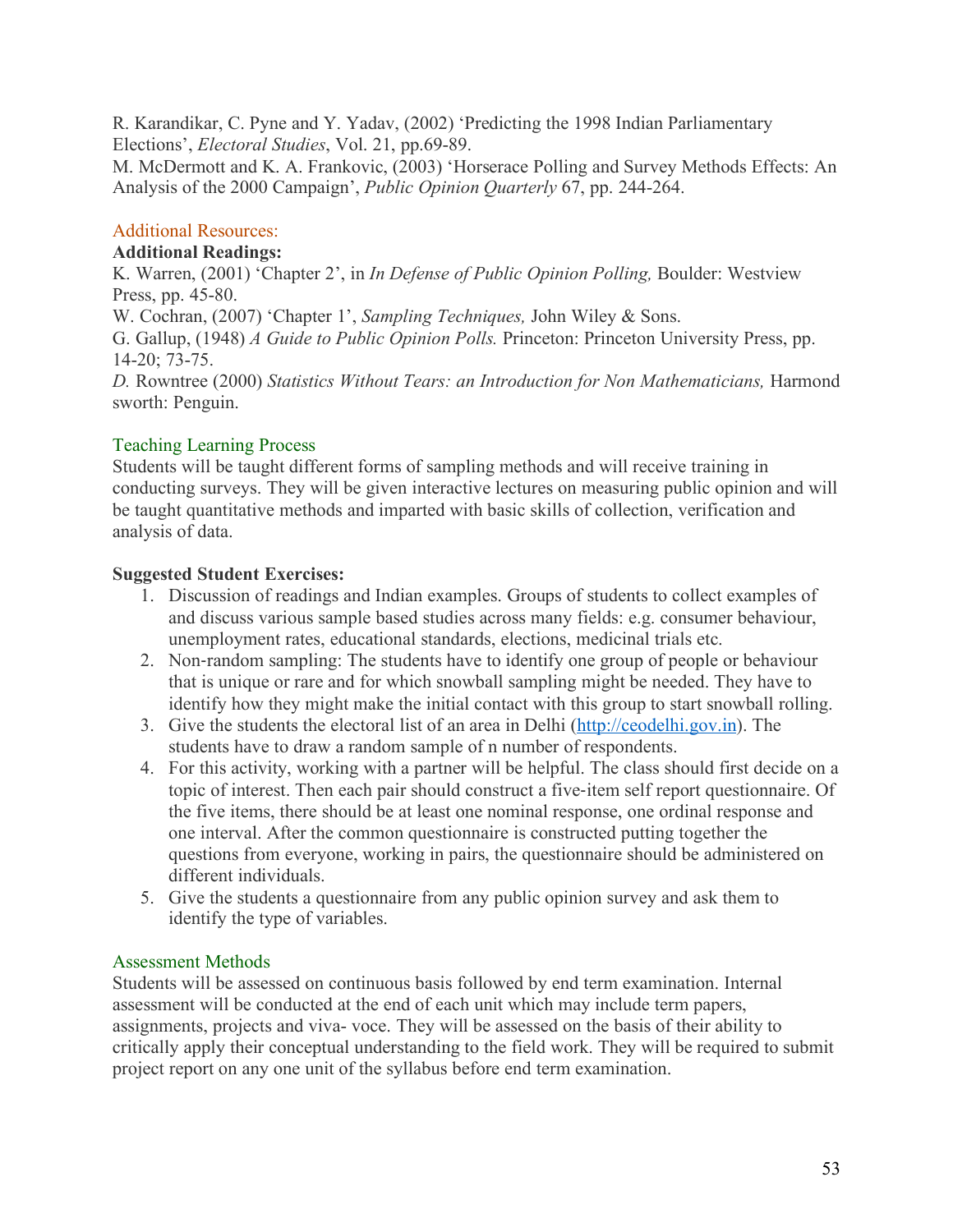# Keywords Analysis, Collection, Data, Public Opinion, Quantitative, Sampling, Survey

# **AE3 - Your Laws, Your Rights (62323501) AECC (Electives) - (AECCE) Credit:4**

#### Course Objective

More often than not, when we talk of laws we mean authoritatively sanctioned rules, which are considered essential for a well-ordered society. Yet laws in a democracy are also about constituting a society marked by equality, freedom, and dignity. The rights approach to law has assumed importance in democracies, precisely because of people's struggles to broaden the understanding of law as something which reflects the will of the people. As such law becomes an important source of rights and duties, which develop and strengthen alongside institutions of representative democracy, constitutional norms, and the rule of law. This course aims to help the students understand law as a source of rights, and as a progressively widening sphere of justice, welfare, and dignity. This relationship between laws and rights will be studied through specific values which have come to be seen as integral for a democratic society viz., equality and nondiscrimination, empowerment, redistribution and recognition of traditional rights etc.

### Course Learning Outcomes

On the successful completion of the course, students would be able to:

- Demonstrate an understanding of law as a source of right.
- Develop an understanding of democratic values such as equality, justice etc. and learn about different laws enacted to uphold these value.
- Demonstrate an awareness of democratic rights guaranteed to Indian citizens and persons
- Develop skills related to using ordinary legal procedures to safeguard the rights guaranteed to citizens and persons
- Show basic awareness of ordinary procedures such as obtaining different kinds of identity documents.
- Show understanding of the structure and principles of the Indian legal system

# Unit 1

# **Rule of law and the Criminal Justice System in India (1 week)**

# Unit 2

# **Laws relating to criminal justice administration (2 weeks)**

a) How to file a complaint, First Information Report (FIR)

b) Detention, arrest and bail

# Unit 3

# **Equality and non-discrimination (4 weeks)**

a) Gender: the protection of women against domestic violence, rape and sexual harassment

b) Caste: laws abolishing untouchability and providing protection against atrocities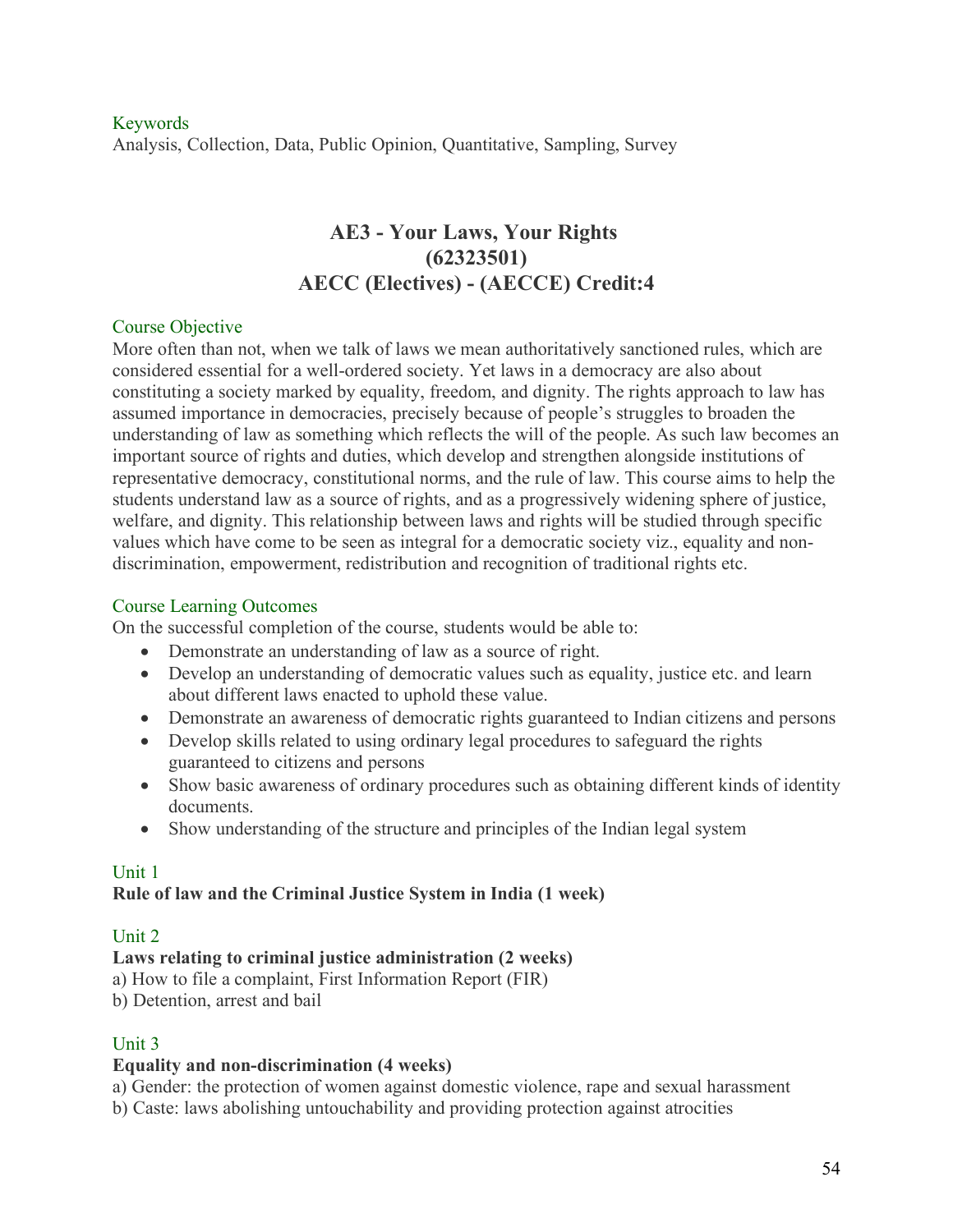c) Class: laws concerning minimum wages

d) Disability and equality of participation and opportunity

# Unit 4

# **Empowerment (2 weeks)**

a) Access to information

b) Rights of the consumer

# Unit 5

# **Redistribution, recognition and livelihood (2 weeks)**

a) Traditional rights of forest dwellers and the issue of women's property rights

b) Rural employment guarantee

# Unit 6

# **Access to Identification documents and Social Security Schemes (1 week / exercises only)**

Familiarise yourself with the following: Procedure for obtaining an Election Commission of India Identity Card, Driving license, Ration Card, Rashtriya Swasthya Bima Yojna, Old Age Pension Scheme.

# References

# **I. Rule of law and the Criminal Justice System in India**

A. Andrew, (1996) 'Arbitrary Government and the Rule of Law', in *Arguing About the Law, An Introduction to Legal Philosophy,* Wordsworth, Boston, pp.3-19.

SAHRDC, (2006) 'Criminal Procedure and Human Rights in India' in *Oxford Handbook of Human Rights and Criminal Justice in India*- *The system and Procedure*, New Delhi: Oxford University Press, pp.5-15.

V. S. Deshpande, (2006), 'Nature of the Indian Legal System' in Joseph Minattur (ed.), *Indian Legal System*, 2nd ed., New Delhi: Indian Law Institute, pp. 1-21, available

at http://14.139.60.114:8080/jspui/bitstream/123456789/738/5/Nature%20of%20the%20Indian% 20Legal%20System.pdf

# **II. Laws relating to criminal justice administration**

B. Pandey, (2008) 'Laws Relating to Criminal Justice: Challenges and Prospects', in K. Sankaran and U. Singh, *Towards Legal Literacy,* New Delhi: Oxford University Press, pp.61-77. SAHRDC, (2006)'Reporting a Crime: First Information Report', in *Oxford Handbook of Human Rights and Criminal Justice in India*- *The system and Procedure*, New Delhi: Oxford University Press, pp.16-26.

SAHRDC, (2006) 'Bail', in *Oxford Handbook of Human Rights and Criminal Justice in India*-*The system and Procedure*, New Delhi: Oxford University Press, pp.59-71.

SAHRDC, (2006) 'Detention', in *Oxford Handbook of Human Rights and Criminal Justice in India*- *The system and Procedure*. New Delhi: Oxford University Press, Pp.72-84.

*Nyaaya, India's Laws Explained,* FIR, Arrest, Bail, available at https://nyaaya.in/topic/firstinformation-report-fir, https://nyaaya.in/topic/bail,https://nyaaya.in/topic/arrest

P. Mathew, (2003) *Your Rights if you are Arrested,* New Delhi. Indian Social Institute.

# **III. Equality and non-discrimination**

V. Kumari, (2008) 'Offences Against Women', in K, Sankaran and U. Singh (eds.) *Towards Legal Literacy,* New Delhi: Oxford University Press.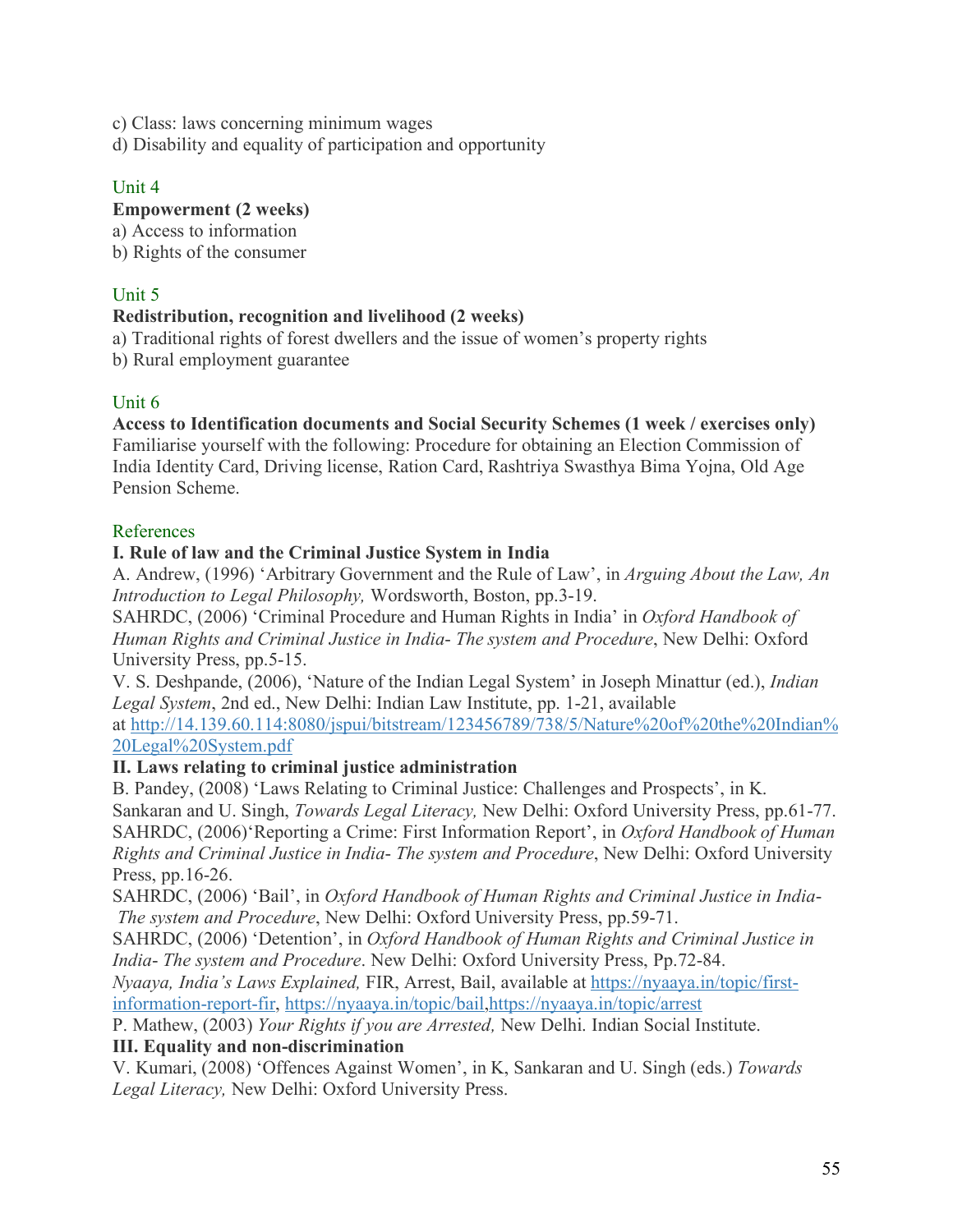S. Durrany, (2006) *The Protection of Women From Domestic Violence Act 2005*, New Delhi: Indian Social Institute.

M. Sakhrani, (2017), Sexual Harassment: The Conundrum of Law, Due Process, and Justice, *Economic and Political Weekly* (Engage), available

at https://www.epw.in/engage/article/sexual-harassment-conundrum-law-due-process-and-justice

P. D. Mathew, (2004) *The Measure to Prevent Sexual Harassment of Women in Work Place.* New Delhi: Indian Social Institute.

P. Mathew, (2002) *The Law on Atrocities Against Scheduled Castes and Scheduled Tribes,* New Delhi: Indian Social Institute.

K. Saxena, (2011) 'Dalits', in M. Mohanty et al., *Weapon of the Oppressed, Inventory of People's Rights in India*. Delhi: Danish Books, Pp.15-38

P. Mathew, (2004) *The Minimum Wages Act, 1948,* New Delhi: Indian Social Institute.

K. Sankaran, (2008) 'Labour Laws and the World of Work', in K, Sankaran and U. Singh (eds.) *Towards Legal Literacy,* New Delhi: Oxford University Press, Pp.119-131.

K. Saxena, (2011) 'Adivasis', in M. Mohanty et al., *Weapon of the Oppressed, Inventory of People's Rights in India*, Delhi: Danish Books, Pp.39-65.

N. Jain, (2011) 'Physically/Mentally Challenged', in M. Mohanty et al. *Weapon of the Oppressed, Inventory of People's Rights in India*, Delhi: Danish Books, pp.171-179.

# **IV. Empowerment**

N. Kurian, (2011) 'Consumers', in M. Mohanty et al., *Weapon of the Oppressed, Inventory of People's Rights in India*. Delhi: Danish Books.

Vishnu Konoorayar, (2008), 'Consumer Law', In *Towards Legal Literacy in India*. K. Sankaran and U.K. Singh (eds). New Delhi: Oxford University Press.

S. Naib, (2013) 'Right to Information Act 2005', in *The Right to Information in India,* New Delhi: Oxford University Press, Available

athttp://www.humanrightsinitiative.org/publications/rti/guide to use rti act 2005 English2 012 light\_Aspire.pdf, Accessed: 19.04.2013.

A. Baviskar, (2010), Winning the right to information in India: Is knowledge power, I n J Gaventa & R McGee (eds) *Citizen Action and National Policy Reform*, London: Zed

S. M. Laskar (2016), *Importance of Right to Information for Good Governance in India*, *Bharati Law Review*, Oct-Dec, available

at http://docs.manupatra.in/newsline/articles/Upload/AC9CD2C7-B8AD-4C5A-B910- 3751BFE5CB28.pdf

*Nyaaya, India's Laws Explained,* Request to Obtain Information, available at https://nyaaya.in/topic/right-to-information/request-to-obtain-information

# **V. Redistribution, Recognition and livelihood**

M. Sarin and O. Baginski, (2010) *India's Forest Rights Act -The Anatomy of a Necessary but Not Sufficient Institutional Reform,* Department for International Development. Available at www.ippg.org.uk (Accessed: 10.04.2013).

J. Dreze, Dey and Khera, (2008) *Employment Guarantee Act, A Primer*, New Delhi: National Book Trust (Also available in Hindi).

# Additional Resources:

# **Bare Acts:**

o *Consumer Protection Act, 1986*, Available at http://chdslsa.gov.in/right\_menu/act/pdf/consumer.pdf , Accessed: 10.04.2013.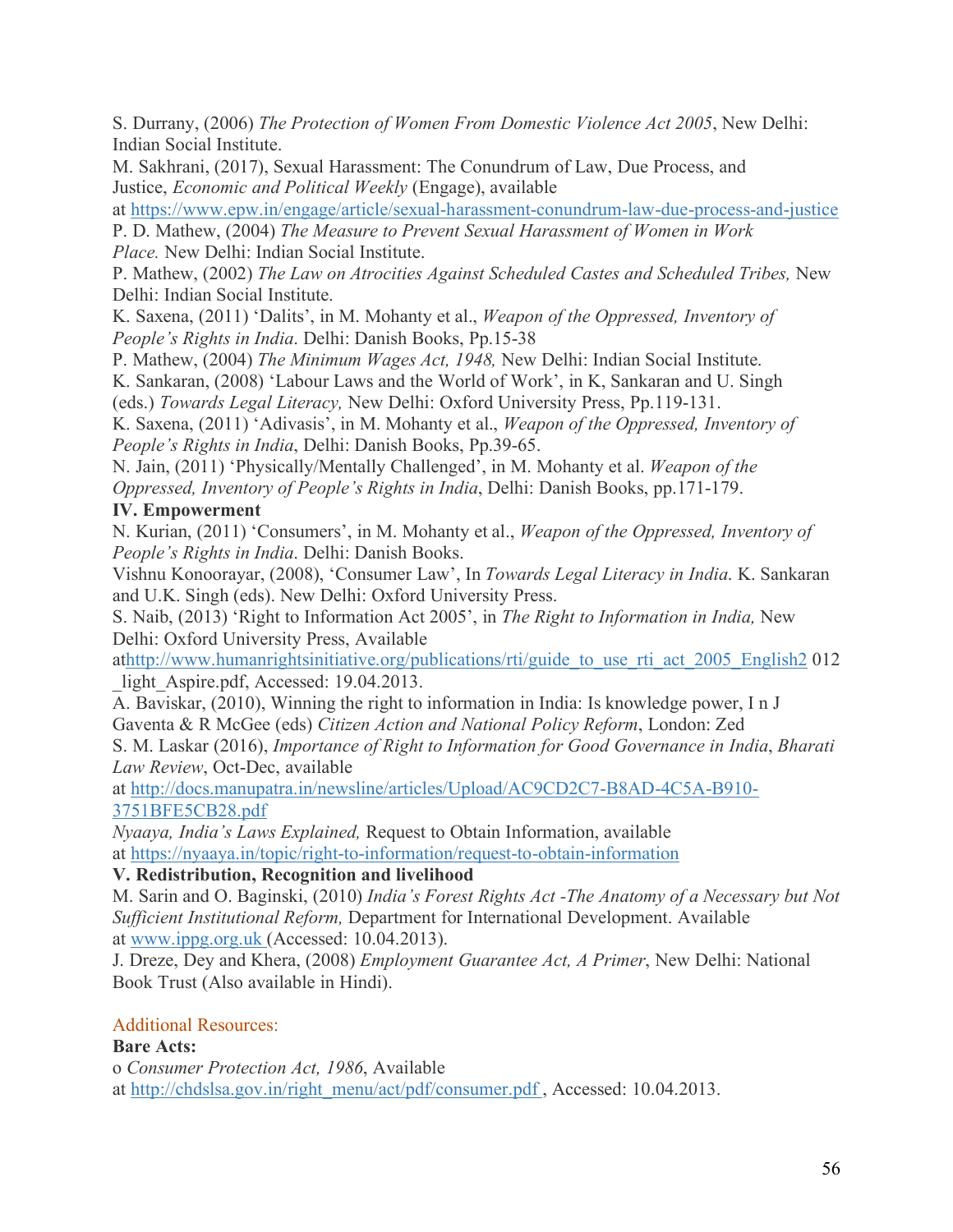o *Criminal law Amendment Act, 2013*, Available

at http://egazette.nic.in/WriteReadData/2013/E\_17\_2013\_212.pdf , Accessed: 10.04.2013.

o *Mahatma Gandhi National Rural Employment Guaranty Act, 2005*, Available

at http://nrega.nic.in/rajaswa.pdf , Accessed: 10.04.2013.

o *National Food Security Act 2011,* Available

at http://nac.nic.in/foodsecurity/nfsb\_final.pdf, Accessed: 10.04.2013.

o *Protection of Women Against Domestic Violence Act, 2005*, Available

at http://wcd.nic.in/wdvact.pdf, Accessed: 10.04.2013.

o *Right to Information Act, 2005*, Available at http://righttoinformation.gov.in/rti- act.pdf , Accessed: 10.04.2013.

o *Scheduled Castes and Scheduled Tribes Prevention of Atrocities Act, 1989*, Available at http://tribal.nic.in/writereaddata/linkimages/poaact989E4227472861.pdf, Accessed: 10.04.2013.

o *Scheduled Tribes and Other Traditional Forest Dwellers (Recognition of Forest Rights) Act 2006*, Available at http://tribal.gov.in/writereaddata/mainlinkFile/File1033.pdf, Accessed: 10.04.2013.

o *The Minimum Wages Act, 1948*, Available

at http://www.ilo.org/dyn/travail/docs/623/Minimum%20Wages%20Act%201948.pdf, Accessed: 10.04.2013.

o *The Persons with Disabilities (Equal Opportunities, Protection of Rights, Full Participation) Act, 1995*, Available at http://bhind.nic.in/Sparsh\_disability%20act%201995.pdf, Accessed: 10.04.2013.

o *The Right of Children to Free and Compulsory Education Act, 2009*, Available at http://www.delta.org.in/form/rte.pdf , Accessed: 10.04.2013.

o *The Sexual Harassment of Women at Workplace (Prevention, Prohibition and Redressal) Bill, 2012***,** Available

at http://164.100.24.219/BillsTexts/LSBillTexts/PassedLoksabha/144C\_2010\_LS\_Eng.pdf, Acce ssed: 10.04.2013.

o *Criminal Law Amendment Act,* 2013*,* Available at ,

mha.nic.in/pdfs/TheCrimnalLaw030413.pdfFile Format: PDF/Adobe Acrobat - Quick View, Accessed: 15.04.2013.

**Additional Readings:**

# **I. Rule of law and the Criminal Justice System in India**

K. Sankaran and U. Singh, (2008) 'Introduction', in *Towards Legal Literacy.* New Delhi: Oxford University Press, pp.  $xi - xy$ .

# **III. Equality and non-discrimination**

Gender Study Group, (1996) Sexual Harassment in Delhi University, A Report, Delhi: University of Delhi.

A. Kidwai, (2013), Sexual Harassment in the Workplace: the Verma Committee and After, *Economic and Political Weekly*, Vol. 48, Issue No. 06

D. Srivastva, (2007) 'Sexual Harassment and Violence against Women in India: Constitutional and Legal Perspectives', in C. Kumar and K. Chockalingam (eds) *Human Rights, Justice, and Constitutional Empowerment*, Delhi: Oxford University Press.

# **IV. Empowerment**

*Live Law,* Highlights Of Consumer Protection Bill-2018, available at https://www.livelaw.in/highlights-consumer-protection-bill-2018-read-bill/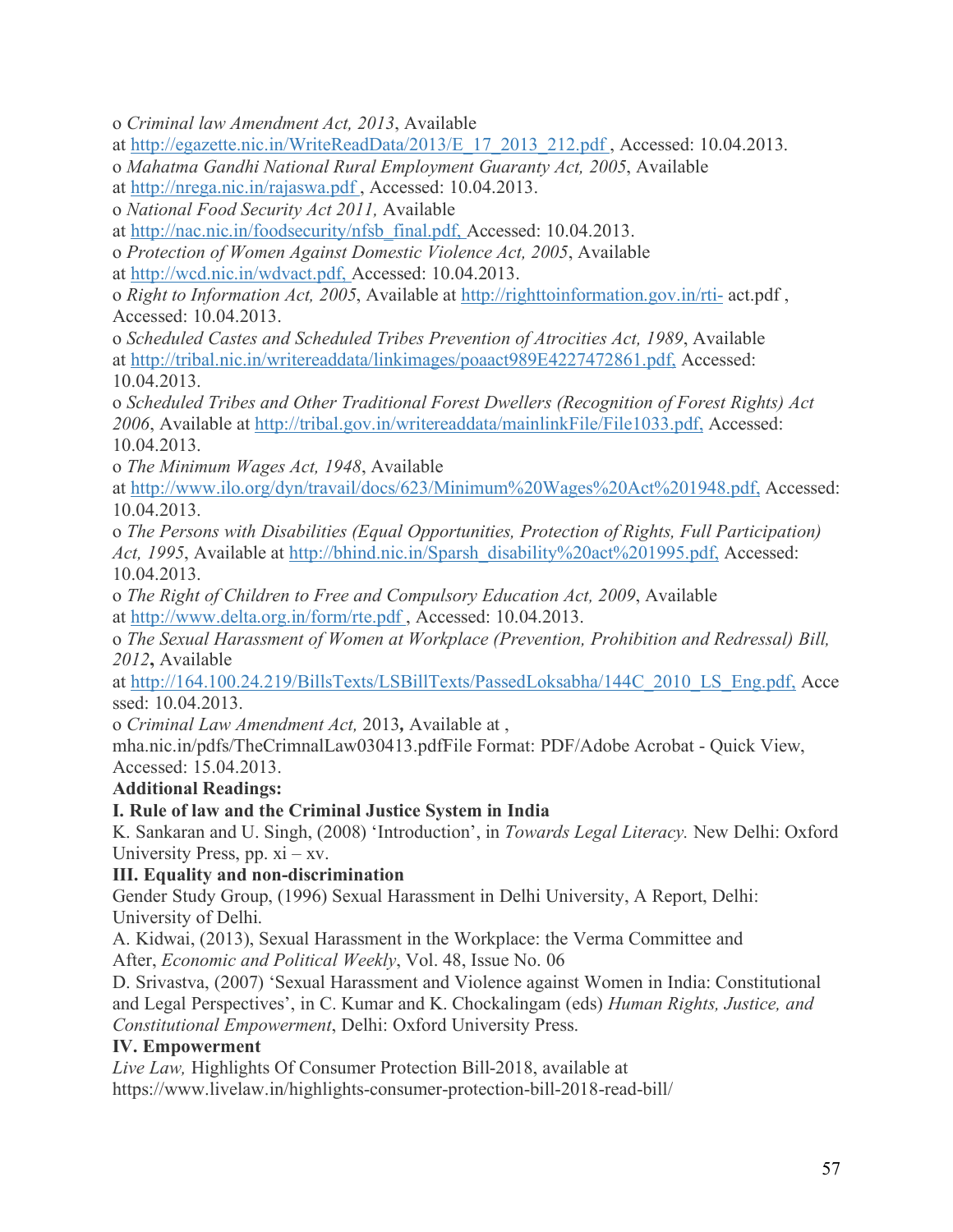A. Roberts, (2010) 'A Great and Revolutionary Law? The First Four Years of India's Right to Information Act', *Public Administration Review.* Volume 70, Issue 6, pp. 925–933. SAHRDC, (2006) 'Consumer Rights', in *Introducing Human Rights*, Oxford University Press, pp. 118-134. **Other suggested readings:**

K. Chaubey, (2013) 'Do Pragatisheel Kanoonon ki Dastan: Rajya, Jan Andolan aur Pratirdoh',*Pratiman: Samay, Samaj, Sanskriti*, CSDS- Vani Prakashn, pp. 149-177. S. Dahiwale, (2009) 'Khairlanji: Insensitivity of Mahar Officers', *Economic and Political* 

*Weekly*, Vol. 44 (31), pp. 29-33.

J. Kothari, (2005) 'Criminal Law on Domestic Violence', *Economic and Political Weekly,*Vol. 40(46), pp. 4843-4849.

H. Mander, and A. Joshi, *The Movement for Right to Information in India, People's Power for the Control of Corruption*. Available

athttp://www.rtigateway.org.in/Documents/References/English/Reports/12.%20An%20article%2 0on%20RTI%20by%20Harsh%20Mander.pdf , Accessed: 10.04.2013.

P. Mathew, and P. Bakshi, (2005) '*Indian Legal System'*, New Delhi: Indian Social Institute. P. Mathew, and P. Bakshi, (2005) '*Women and the Constitution'*, New Delhi: Indian Social Institute.

N. Menon, (2012) 'Sexual Violence', in *Seeing Like a Feminist*, New Delhi: Zubaan and Penguin, pp. 113-146.

M, Mohanty et al. (2011) *Weapon of the Oppressed, Inventory of People's Rights in India*. Delhi: Danish Books.

Centre for Good Governance, (2008) *Right to Information Act, 2005: A Citizen's Guide*, Available

at http://www.rtigateway.org.in/Documents/Publications/A%20CITIZEN'S%20GUIDE.pdf , Accessed: 10.04.2013.

K. Sankaran, and U. Singh, (eds.) (2008) *Towards Legal Literacy.* New Delhi: Oxford University Press.

A. Pandey, (2004) *Rights of the Consumer*. New Delhi: Indian Social Institute.

# Teaching Learning Process

Students will receive interactive lectures on conception of rule of law. Students will engage in discussions on law as a source of rights, as a progressively widening sphere of substantive justice, welfare, and dignity. The relationship between laws and rights will be studied through specific values which have come to be seen as integral for a democratic society viz., equality and non-discrimination, empowerment, redistribution and recognition of traditional rights etc.

# **Suggested exercises for students**

- 1. Discuss the debates around any recent Ordinance, Bill or Act in Parliament.
- 2. How to file an FIR? In case there has been a theft in the neighbourhood how would you file the first Hand Information Report?
- 3. Under what circumstances can detention and arrest become illegal?
- 4. Discuss any contemporary practice or event that violates the equality and protection against discrimination laws.
- 5. Read Ordinance XV -D of University of Delhi and make a list of the kinds of conduct that would qualify as sexual harassment.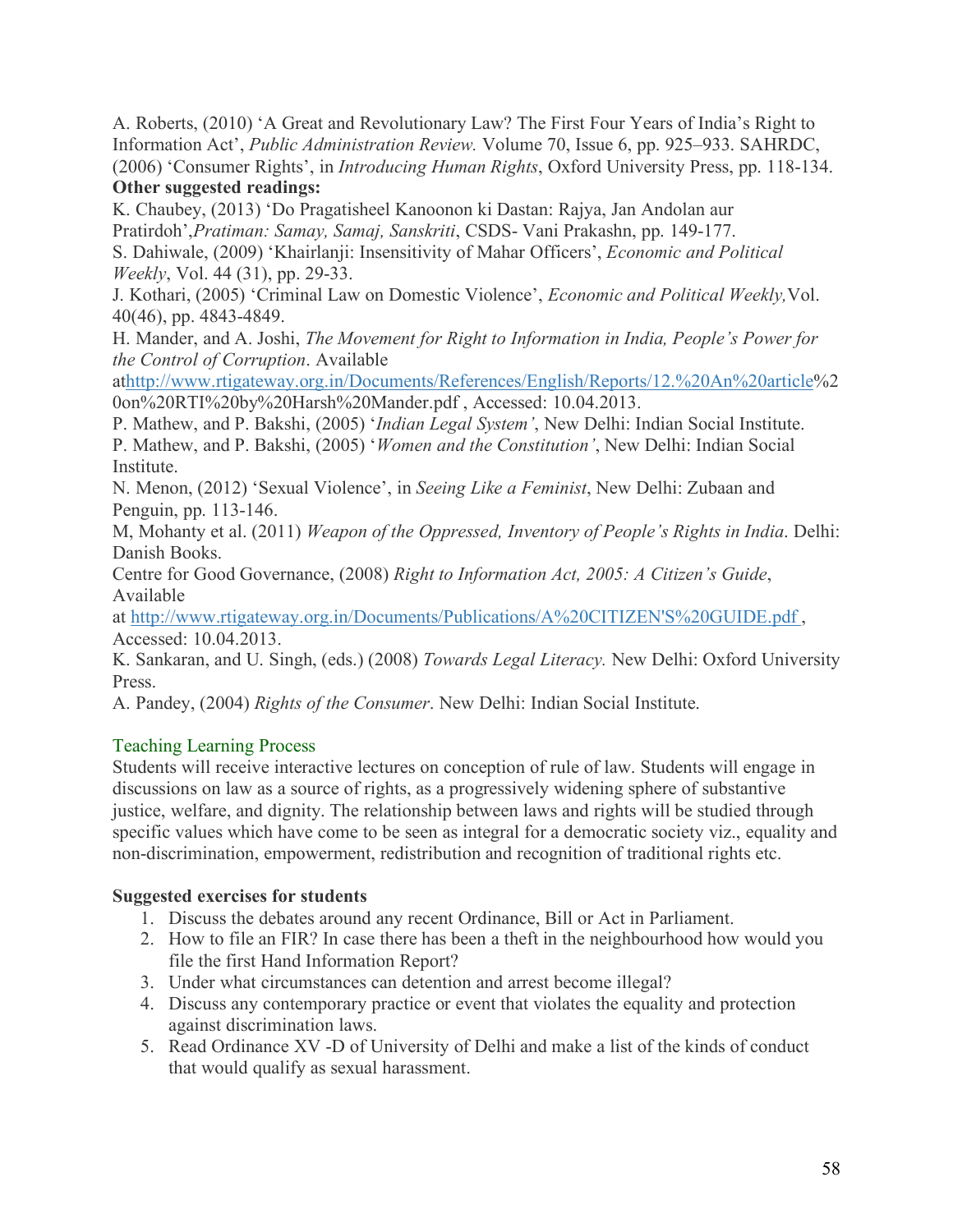- 6. Your friend has shared with you an incident of unwelcome verbal remarks on her by a person of higher authority in your college, what would you do?
- 7. Visit any nearby construction site and talk to the workers about their daily wage. Find out the minimum wage in Delhi for such construction work. Make an assessment of the awareness among the workers about their minimum wages and the law related to it.
- 8. You have seen a lady in your neighbourhood being beaten up by her husband. Identify the concerned Protection Officer in case you want to provide information about this incident.
- 9. Read the Vishakha Guidelines as laid down by the Supreme Court and the Act against sexual harassment at the workplace. Discuss what constitutes sexual harassment and the mechanisms available for its redressal in your institution.
- 10. What is the procedure to file an RTI?
- 11. You bought a product from a nearby shop which was expired, the shop keeper refused to return it. Use your knowledge of Consumer Protection Act to decide what you do next?
- 12. Do you think the provisions of Forest Rights Act (FRA) address the question of gender equality?
- 13. What must you keep in mind as a consumer while making a purchase that may later help you make use of Consumer Protection Act? (Hint- Should you ask for a Bill?)
- 14. In your surroundings have you witnessed any incident that would be considered offensive under the SC and ST Act? Make a class room presentation on it.
- 15. After reading the Disabilities Act, discuss in your classroom, whether the differently abled people in your college are able to exercise the rights and facilities guaranteed under the law.
- 16. Discuss the procedure for issuing a job card under MNREGA.
- 17. You have read the rural job guarantee scheme under MNREGA. Do you think that there is a need for similar guarantee scheme in urban areas? Discuss with your classmates

# Assessment Methods

Students will be assessed on continuous basis followed by end term examination. Internal assessment will be conducted at the end of each unit which may include viva- voce and participation in class discussions. Students will be assessed on the basis of their ability to think critically and creatively to solve the problems and application of conceptual understanding to field based variables. . Students will be required to submit a critical review of any book or a film that relates to any one unit of the syllabus before end term examination.

# Keywords

Democracy, Dignity, Equality, Empowerment, Justice, Recognition, Redistribution, Rule of Law

# **AE4 - Conflict and Peace Building (62323601) AECC (Electives) - (AECCE) Credit:4**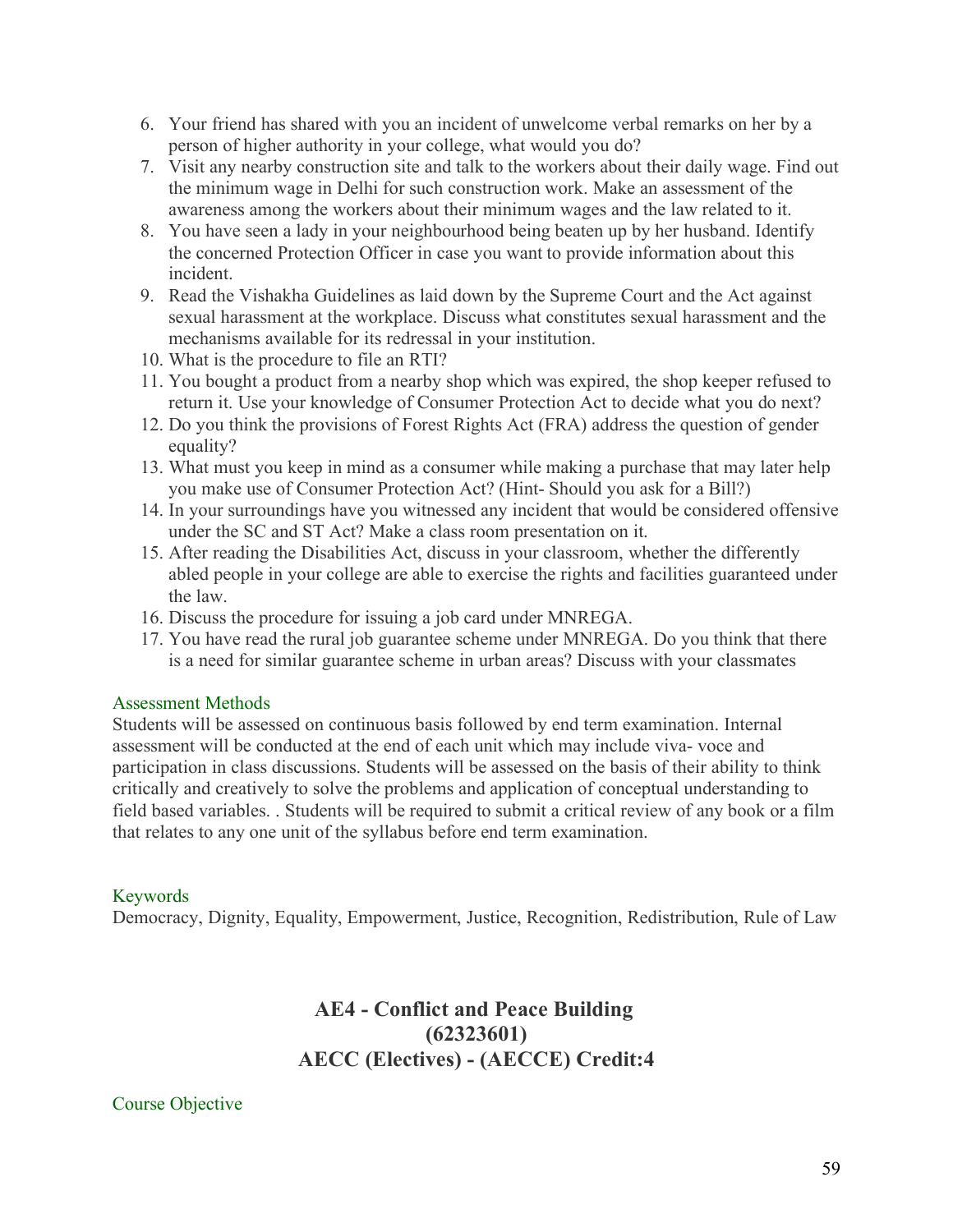This course is designed to help build an understanding of a variety of conflict situations among students in a way that they can relate to them through their lived experiences. It's an interdisciplinary course that draws its insights from various branches of social sciences and seeks to provide a lively learning environment for teaching and training students how to bring about political and social transformations at the local, national and international levels. The course encourages the use of new information technologies and innovative ways of understanding these issues by teaching students skills of managing and resolving conflicts and building peace through techniques such as role-play, simulations, street theatre, cinema and music on the one hand and by undertaking field visits, interacting with different segments of the civil society including those affected by conflicts as well as diplomats, journalists and experts, on the other.

# Course Learning Outcomes

- The course will enhance students' understanding on the meaning, nature and significance of peace, conflict management, conflict resolution and conflict transformation.
- The students will also learn the importance of resource sharing in the conflict zones.
- The paper will develop students' knowledge on ideological and socio-cultural dimensions of conflict at local, sub-national and international levels.
- Students will also learn about negotiation and mediation skill for conflict resolution through active listening, different tracks of diplomacy and Gandhian methods.

# Unit 1

# **Concepts (6 Lectures)**

- a. Understanding Conflict (Week 1)
- b. Conflict Management, Conflict Resolution and Conflict Transformation (Week 2)
- c. Peace Building: Meaning and Concept (Week 3)

# Unit 2

# **Dimensions of Conflict (6 Lectures)**

- a. Ideology (Week 4)
- b. Economic/Resource Sharing Conflicts (Week 5)
- c. Socio-Cultural Conflicts (Ethnic, Religious, Gender-based) (Week 6)

# Unit 3

# **Levels of Conflict (6 Lectures)**

- a. Local (Week 7)
- b. Sub-National (Week 7)
- c. International (Week 8)

# Unit 4

# **Conflict Responses: Skills And Techniques (6 Lectures)**

- a. Negotiations: Trust Building (Week 9)
- b. Mediation: Skill Building; Active Listening (Week 10)
- c. Track I, Track II & Multi Track Diplomacy (Week 11)
- d. Gandhian Methods (Week 12) References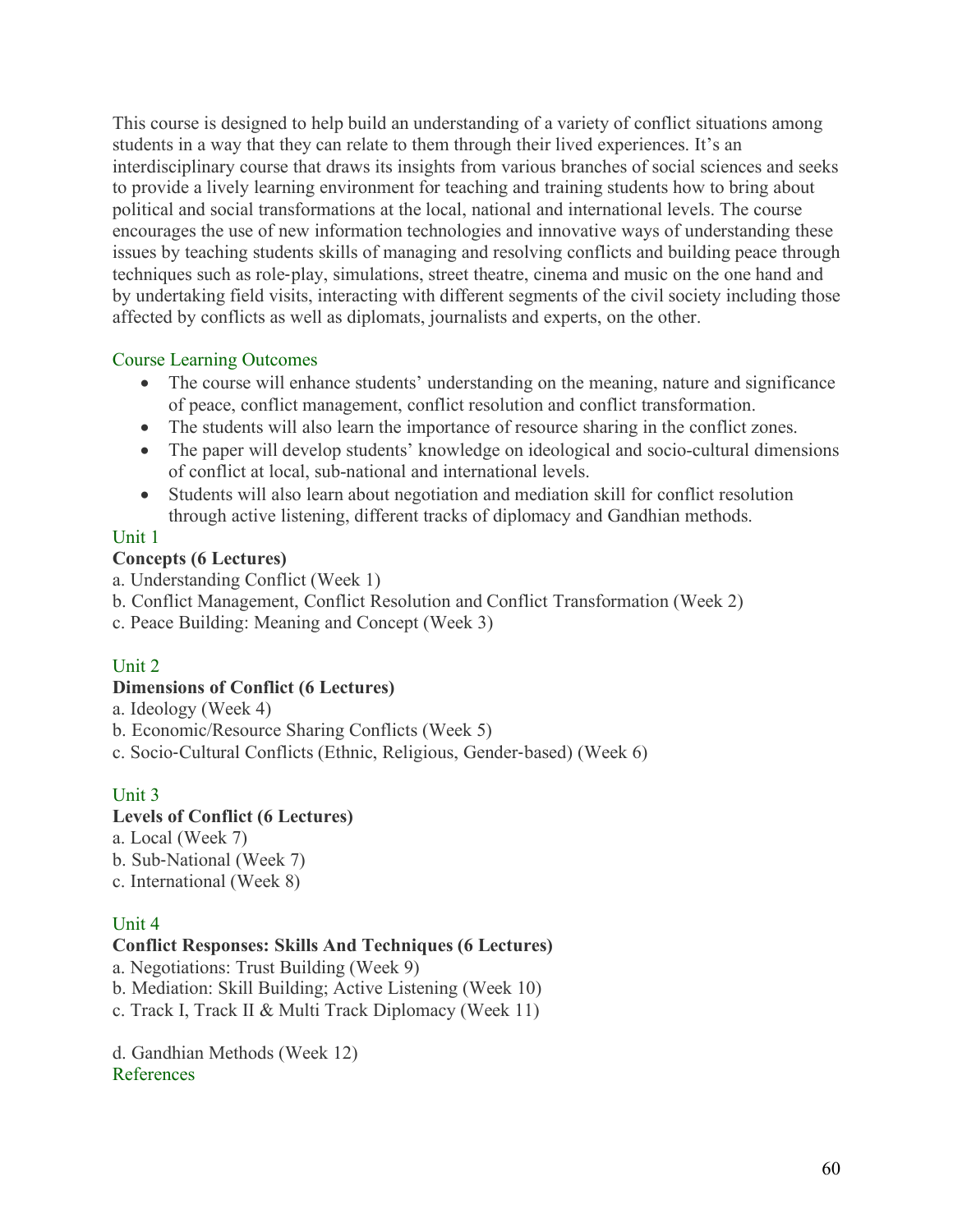O. Ramsbotham, T. Woodhouse and H. Miall, (2011) 'Understanding Contemporary Conflict'in Contemporary Conflict Resolution, (Third Edition), Cambridge: Polity Press, pp. 94-122. W. Zartman, (1995) 'Dynamics and Constraints In Negotiations In Internal Conflicts', in William Zartman (ed.), Elusive Peace: Negotiating an End to Civil Wars, Washington: The Brookings Institute, pp. 3-29.

C. Mitchell, (2002) 'Beyond Resolution: What Does Conflict Transformation

Actually Transform?', in Peace and Conflict Studies, 9:1, May, pp.1-23.

S. Ryan, (1990) 'Conflict Management and Conflict Resolution', in Terrorism and Political *Violence*, 2:1, pp. 54-71.

M. Lund, (2001) 'A Toolbox for Responding to Conflicts and Building Peace', in L. Reychler and T. Paffenholz, eds., Peace-Building: A Field Guide, Boulder: Lynne Rienner, pp. 16-20.

L. Schirch, (2004) The Little Book Of Strategic Peacebuilding, London: Good Books.

R. Rubenstein, (2003) 'Sources', in S. Cheldelin, D. Druckman and L. Fast (eds.) Conflict: From *Analysis to Intervention*, London: Continuum, pp.55-67.

P. Le Billon, (2009) 'Economic and Resource Causes of Conflicts', in J. Bercovitch,

V. Kremenyuk and I. Zartman (eds.)The Sage Hand Book of Conflict Resolution, London: Sage Publications, pp. 210-224.

S. Ayse Kadayifci-Orellana, (2009) 'Ethno-Religious Conflicts: Exploring the Role of Religion in Conflict Resolution', in J. Bercovitch, V. Kremenyuk and I. Zartman (eds.) The Sage Hand Book *of Conflict Resolution*, London: Sage Publications, pp. 264-284.

D. Barash and C. Webel, (2009) Peace and Conflict Studies, London: Sage Publication, pp. 91-117.

D. Sandole, (2003) 'Typology' in S. Cheldelin, D. Druckman and L. Fast (eds.) Conflict: From *Analysis to Intervention*, London: Continuum, pp.39-54.

P. Wallenstein, (2007) Understanding Conflict Resolution (2nd ed.), London: Sage Publications. H. Saunders, (1999) A Public Peace Process: Sustained Dialogue To Transform Racial and *Ethnic Conflicts,* Palgrave Macmillan: New York, pp. 1-30.

N. Behera, 'Forging New Solidarities: Non-official Dialogues', in M. Mekenkamp, P.Tongeren and H. Van De Veen (eds.), Searching For Peace In Central And South Asia, London: Lynne Rienner Publishers, pp. 210-236.

J Bercovitch, V. Kremenyuk, and I. Zartman (eds.), (2009) The Sage Hand Book of Conflict *Resolution*, London: Sage Publications.

M. Steger , (2001) 'Peacebuilding and Non-Violence: Gandhi's Perspective on Power', in D. Christie, R. Wagner and D. Winter, (eds.), Peace, Conflict, and Violence: Peace Psychology for *the 21st Century Englewood Cliffs,* New Jersey: Prentice-Hall.

P. Wallensteen, (2012) 'Armed Conflicts', in Understanding Conflict Resolution, (Third Edition), London: Sage, pp. 13-28.

J. Davies and E. Kaufman (eds.), (2003) Second Track/Citizens' Diplomacy: Concepts and *Techniques for Conflict Transformation*, Rowman & Littlefield: Maryland.

C. Webel and J. Galtung (eds.), (2007) The Handbook of Peace and Conflict Studies, London: Routledge.

J. Lederach, (2003) The Little Book Of a Conflict Transformation, London: Good Books.

I. Doucet, (1996)Thinking About Conflict, Resource Pack For Conflict

Transformation: International Alert.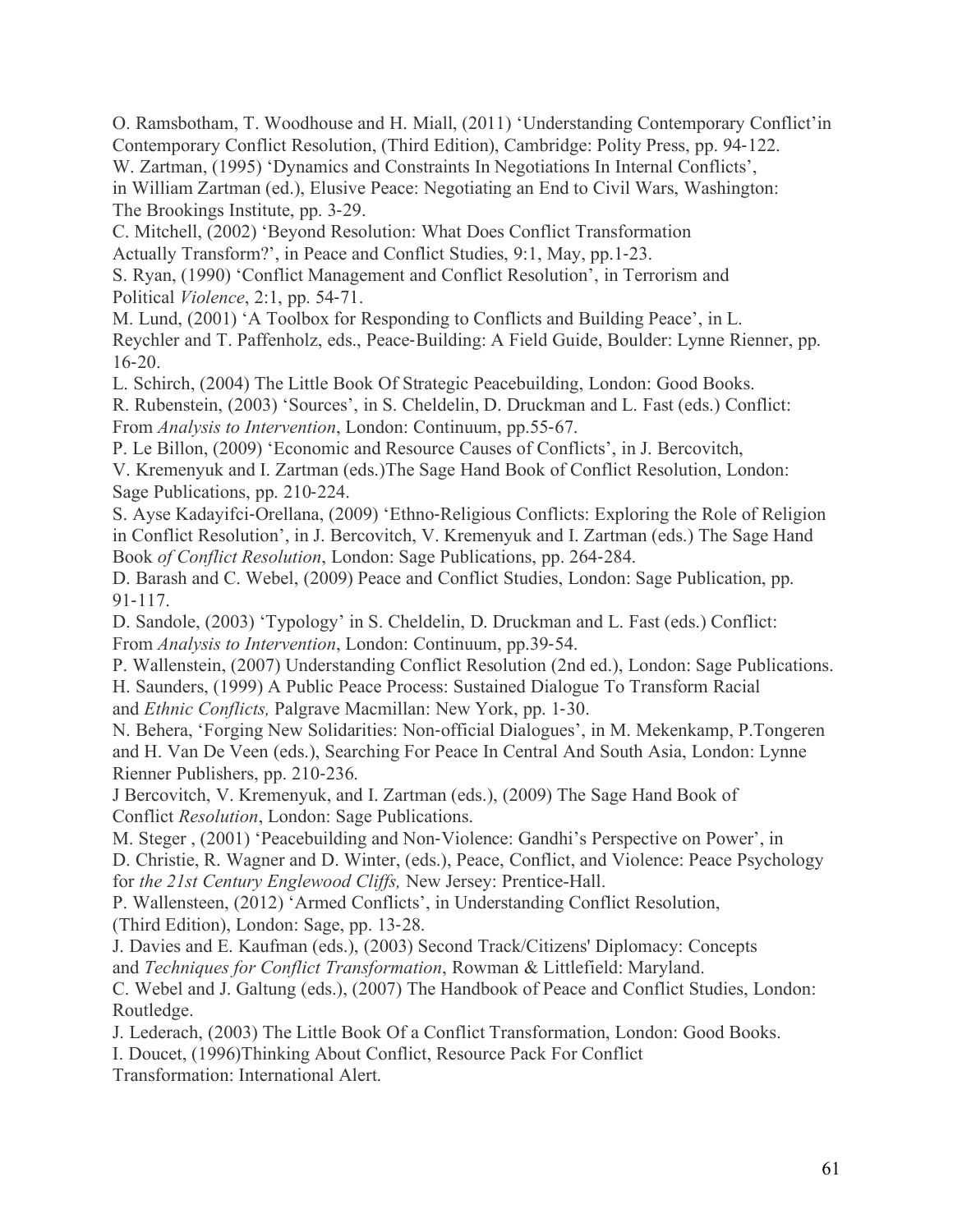S. Mason and M. Siegfried, (2010) Debriefing Mediators To Learn Their Experiences, Washington D.C: United States Institute Of Peace.

I. Zartman and A. De Soto, (2010) Timing Mediation Initiatives, Washington D.C: United States Institute of Peace.

H. Burgess and G. Burgess, (2010) Conducting Track II, Washington D.C: United States Institute Of Peace.

http://peacebuilding.caritas.org/index.php/Introduction to Principled Negotiation Reconciliatio n:http://www.peacebuildinginitiative.org/index.cfm?pageId=1975

John Paul Lederach,The Journey Toward Reconciliation, London: Herald Press, 1999 Charles Lerche, "Peace Building Through Reconciliation," International Journal of Peace *Studies,* Vol. 5. No. 2, 2000.http://www.gmu.edu/programs/icar/ijps/vol5\_2/lerche.htm Crossword Puzzle: http://www.cengage.com/cgi

Dialogue: http://www.pgexchange.org/images/toolkits/PGX\_D\_Sustained%20Dialogue.pdf Mediation:http://www.initiativeforpeacebuilding.eu/resources/A\_guide\_to\_Mediation\_HDC.pdf http://www.pgexchange.org/images/toolkits/civicus%20mediation%20tool.pdf http://www.beyondintractability.org/bi-essay/mediation

# Additional Resources:

# **Classic Readings**

Galtung, Johan, The True Worlds: A Transnational Perspective, New York, Free Press, 1980, pp. 107-149.

Galtung, Johan. 1967. "Theories of Peace: A Synthetic Approach to Peace Thinking". International Peace Research Institute, Oslo.

Rummel, R.J. 1981. *Understanding Conflict and War,* Vol:5.Beverly Hills, CA: Sage Publications.

Gurr, Ted R. (1985), "On the Political Consequences of Scarcity and Economic Decline", *International Studies Quarterly*, 29 (1): 51-75.

# **Additional Readings**

A. Smith and D. Smock, (2010) Managing A Mediation Process, Washington D.C: United States Institute Of Peace.

# **Online Resources**

Conflict Resolution in Popular Art and Culture: The International Network of Peace Museums, at www.mueseumsforpeace.org/, contains links to visit the websites of many of the world's peace museums.

Theatre, peace and conflict at Theatre Without

Borders,www.theatrewithoutborders.com/peacebuilding

Global Peace Film Festival, www.peacefilmfest.org/

Football for Peace International, www.football4peace.eu/contact.html

Facilitation: http://www.pgexchange.org/images/toolkits/pgx\_facilitation\_tool.pdf

http://www.beyondintractability.org/bi-essay/facilitation

Negotiation:

Roger Fisher et al, Getting to Yes: Negotiating Agreement without Giving In, New York: Penguin, 1991.

Wadsworth/course\_products\_wp.pl?fid=M20bI&product\_isbn\_issn=9781133602101